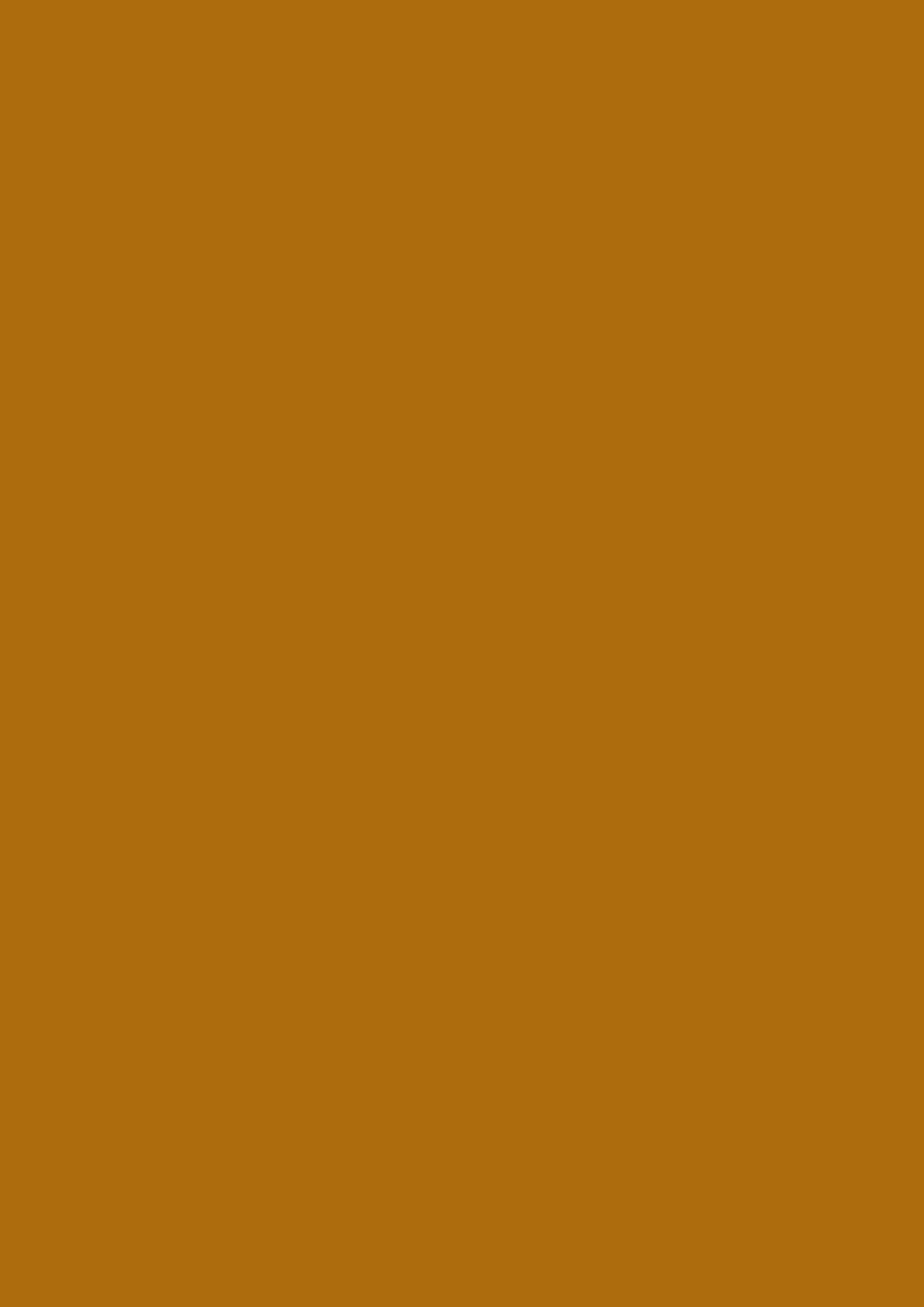Metal values skyrocketed. Retail activity drove unparalleled demand for circulation coinage. And all this just as the Mint hit its stride on an ambitious business-growth path.

2006 was a year of adaptation, resilience, agile management and profit.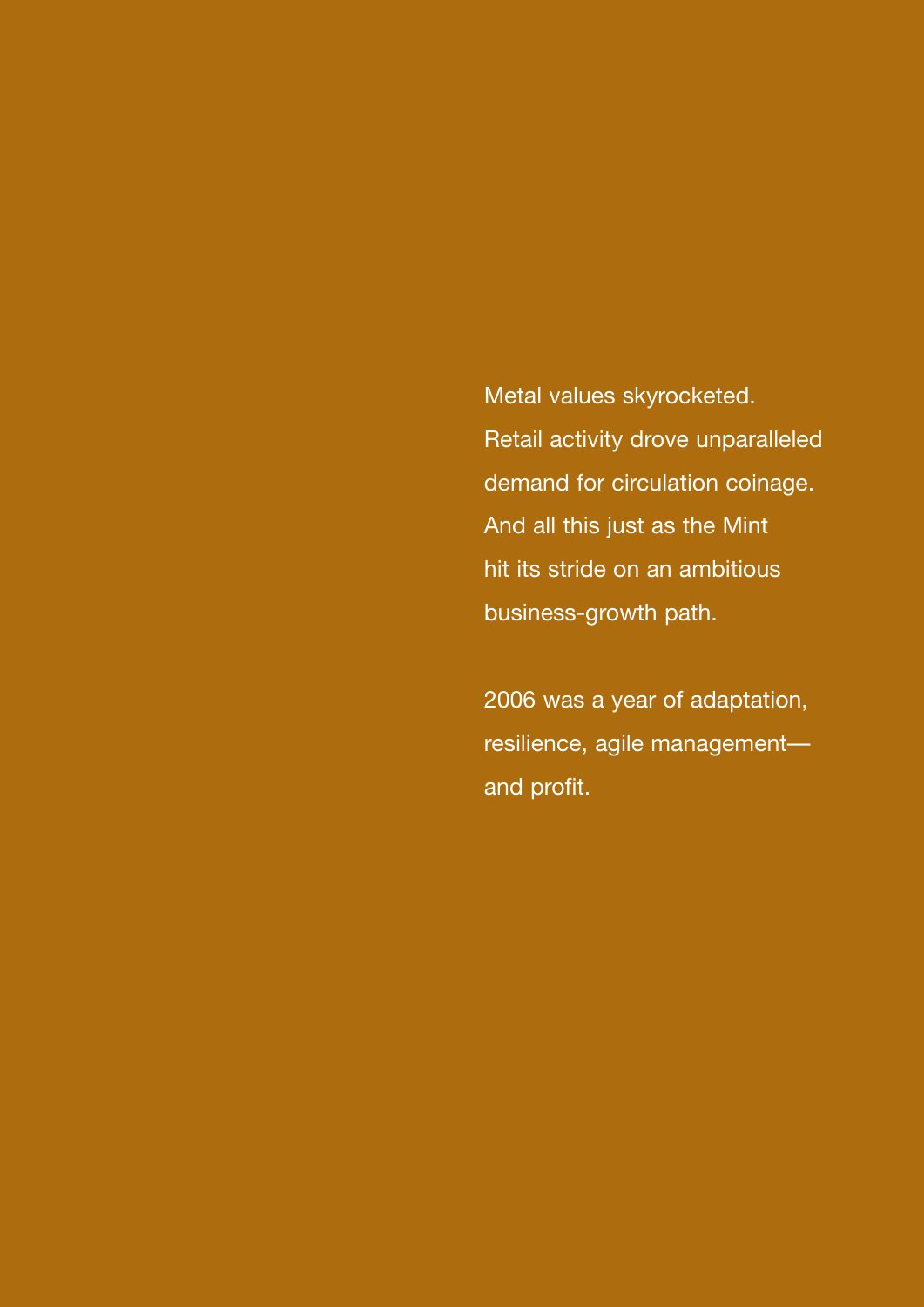### Table of contents

| Financial and operating highlights         | 3  |
|--------------------------------------------|----|
| The Mint at a glance                       | 4  |
| Message from the President and CEO         | 14 |
| Message from the Chairman                  | 15 |
| <b>Corporate Governance</b>                | 16 |
| Performance against objectives             | 20 |
| <b>Directors and Officers</b>              | 22 |
| Management's discussion and analysis       | 23 |
| <b>Statistics</b>                          | 41 |
| <b>Consolidated financial statements</b>   | 47 |
| Notes to consolidated financial statements | 53 |

#### **Head Office and Ottawa Plant**

Royal Canadian Mint 320 Sussex Drive Ottawa, Ontario Canada K1A 0G8 613-993-3500

#### **Winnipeg Plant**

Royal Canadian Mint 520 Lagimodière Blvd. Winnipeg, Manitoba Canada R2J 3E7 204-983-6400

**www.mint.ca**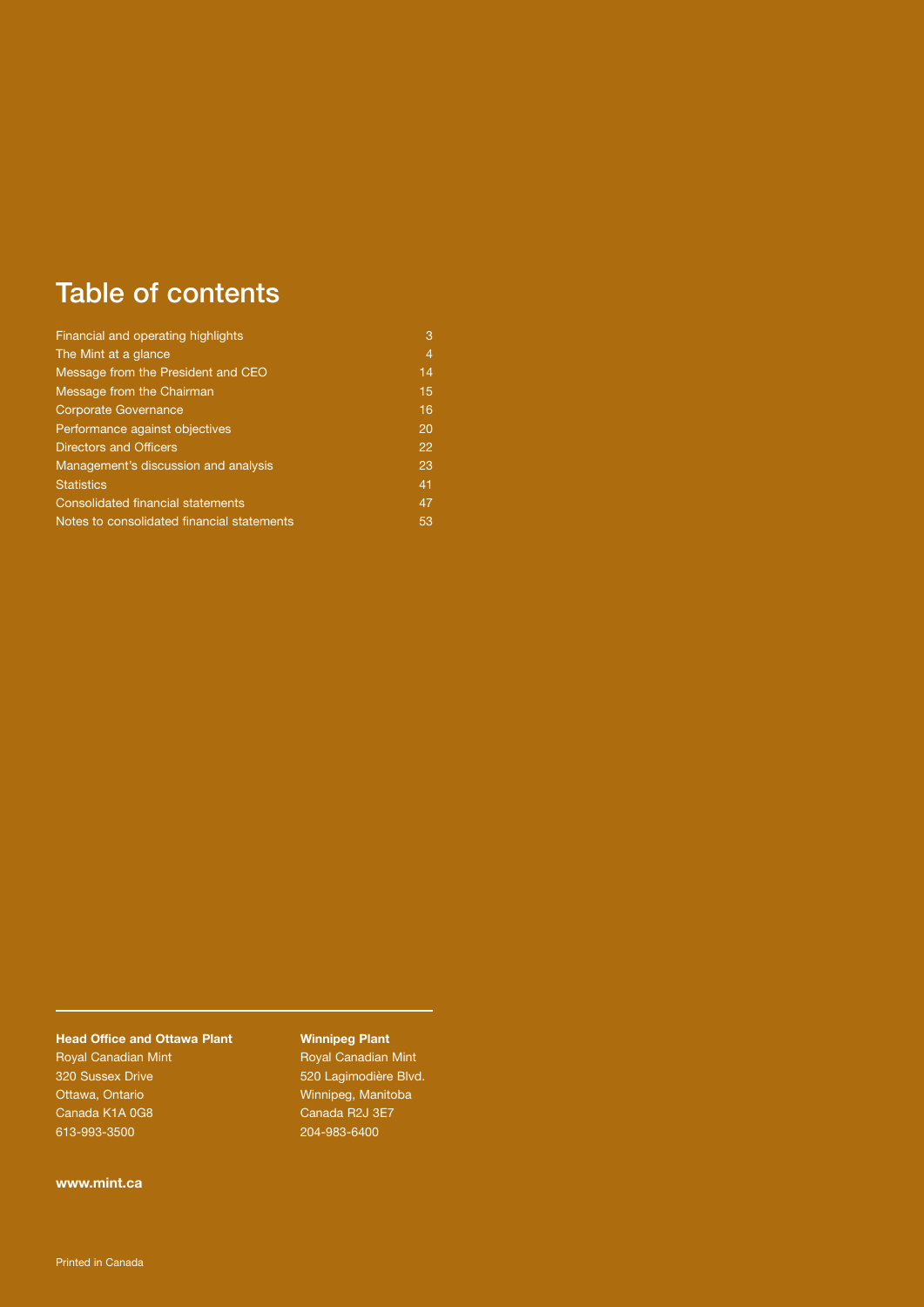## Financial and operating highlights

|                                                    | 2006    | 2005    | % change |
|----------------------------------------------------|---------|---------|----------|
| Key financial highlights (in millions of dollars)  |         |         |          |
| Revenue                                            | 493.9   | 435.9   | 13.3     |
| Net income before income tax                       | 16.0    | 13.2    | 21.2     |
| Net income                                         | 11.2    | 8.7     | 28.7     |
| Total assets                                       | 209.7   | 195.9   | 7.0      |
| Capital expenditures                               | 19.9    | 34.3    | (42.0)   |
| Cash flow from operating activities                | 36.7    | (10.6)  | 446.2    |
| <b>Key operating highlights</b>                    |         |         |          |
| Circulation coins produced (in millions of pieces) | 2.237.1 | 1.519.5 | 47.2     |
| Gold bullion sales (in thousands of ounces)        | 296.1   | 329.3   | (10.1)   |
| Number of employees (at December 31)               | 773     | 732     | 5.6      |
| Gross profit                                       | 101.7   | 93.2    | 9.1      |
| Value-added sales revenue per employee             |         |         |          |
| (in thousands of dollars)                          | 184.0   | 165.0   | 11.5     |
| Pre-tax return on equity                           | 14.0%   | 12.7%   | 10.2     |
| Debt to equity ratio                               | 0.83:1  | 0.88:1  | (5.7)    |
| Shareholder's equity                               | 114.4   | 104.2   | 9.9      |
| Total production (millions of pieces)              | 2,989.7 | 2,587.5 | 15.5     |



**Net income (loss)** (\$ in millions)

**10.6**

**8.7**

**11.2**

**06**

**02 03 05**

**04**

**(5.4)**

**(3.0)**

**Total production**



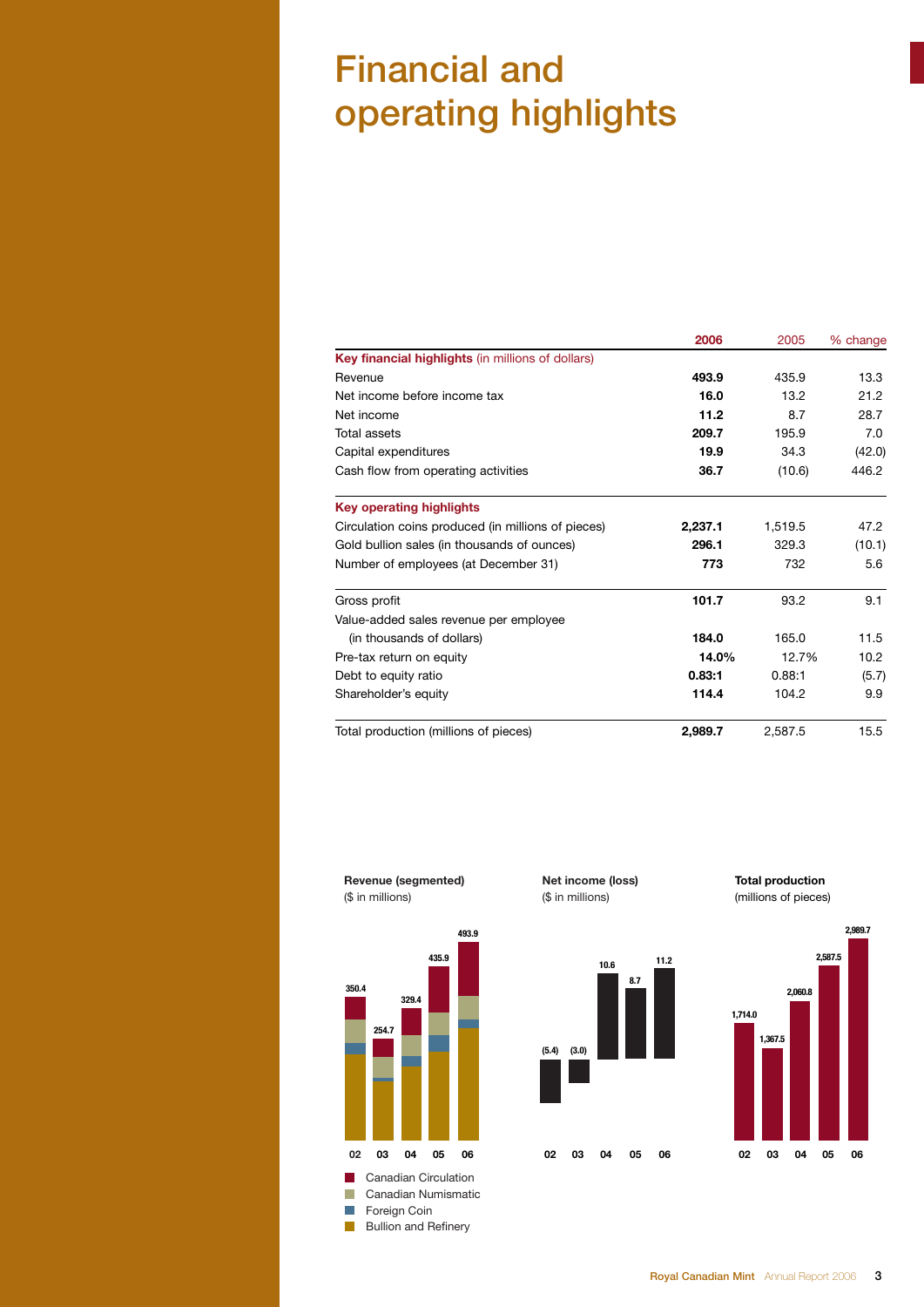## The Mint at a glance

#### **BUSINESS LINE 2006 RESULTS**

Revenue by segment



corporation responsible for the production and distribution of all circulation coinage in Canada. It also produces circulation and numismatic coins and investment grade coins and products for domestic and international customers. As one of the largest refiners of precious metals in the world, it refines, assays and stores gold and silver for Canadian and foreign customers.



**68.7**

**04 05**

**06**

million and earned net income of \$11.2 million compared to revenues of \$435.9 million and net income of \$8.7 million in 2005. It also delivered \$93.1 million in seigniorage\* to its shareholder – the Government of Canada – a 34.8% increase from \$69.0 million in seigniorage in 2005.

In 2006, the Mint generated revenue of \$493.9

**Cdn. numismatic** 56.7 **Bullion and refinery** 280.7

#### Canadian circulation

The Mint's responsibilities include providing Canadians with high quality, cost effective coins; managing the inventory and distribution of coins; and celebrating Canadian history, culture and values.



 $0<sub>2</sub>$ 

F

**54.5 45.9**



**<sup>2</sup> 131.2** in demand for Canadian circulation coins in 2006. The Mint experienced an extraordinary increase Production increased by 47.2% to 2.2 billion pieces from 1.5 billion pieces in 2005. Revenue increased by 18.0% to \$131.2 million from \$111.2 million in 2005.

Coin collecting has been declining by about 9% a year for more than a decade. In 2006, this decline in demand was exacerbated by the volatility of precious metal prices. Sales of gift products featuring base metal coins continued to increase. Numismatic revenues remained stable at \$56.7 million from \$56.5 million in 2005.

#### Canadian numismatic

The Mint's numismatic products celebrate Canada's diverse culture, rich history, natural splendor and national achievements. Numismatic products include uncirculated, specimen and proof sets as well as products for sale to gift-givers.



Revenue (\$ in millions)



B Revenue (\$ in millions)



Sharp increases in base metal prices suppressed global demand for alloy coins, but lead to increased interest in plated coins. Also, the increase in demand for Canadian circulation coins limited the Mint's capacity to produce foreign coins. Revenue declined to \$25.3 million from \$43.8 million in 2005.

The price of gold and other precious metals remained volatile and continued to rise. In 2006, investors holding bullion captured profits by selling their coins into the secondary market and depressing sales of newly minted gold coins. New packaging and more aggressive marketing caused sales of silver coins to increase significantly. Sales of bullion products increased by 25.1% to \$280.7 million from \$224.4 million in 2005.

*\* Seigniorage is the difference between the face value of a coin and its cost of manufacture and distribution.*

#### Foreign coin

The Mint designs and produces foreign circulation and numismatic coins and ready-to-strike blanks for customers – mostly governments, central **5** banks and treasuries. It also sells or licenses coin production technology, tooling and consulting services, including the management of alloy recovery and recycling programs.

#### Bullion and refinery

The Mint produces and markets a family of gold, silver and palladium Maple Leaf bullion coins as well as high purity precious metal products such as gold and silver granules and wafers. It also operates a refinery that provides customers with **2** an integrated solution to gold and silver processing from refining to assaying and secure storage.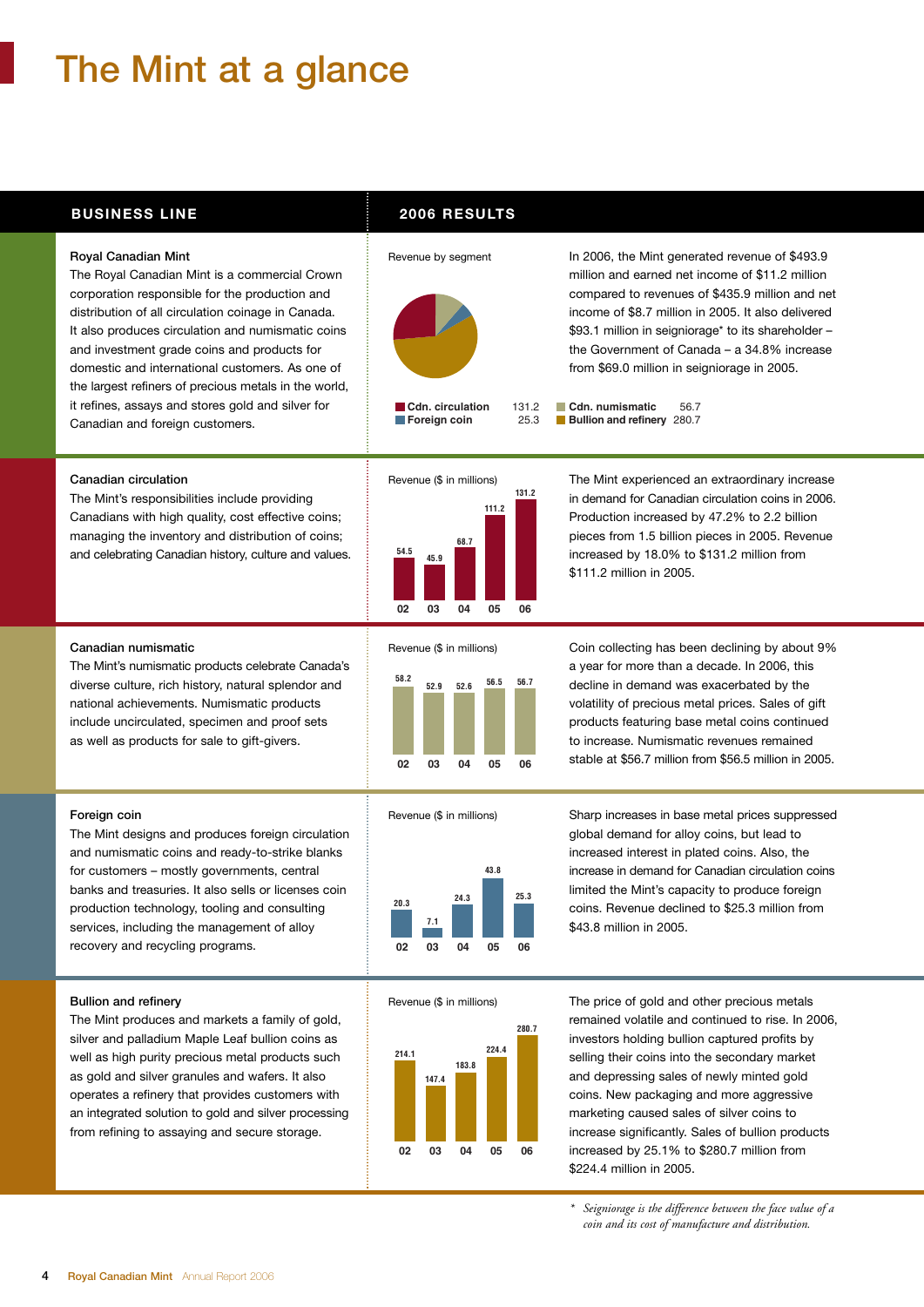#### **2006 PERFORMANCE OUTLOOK**

Revenue by region (\$ in millions)



The Mint operates an international business affected by the health of the Canadian, U.S. and global economies, fluctuations in exchange rates, base and precious metal prices as well as intense competition from other mints around the world. Despite these factors, the Mint expects to grow revenue and income as it aggressively develops and markets its products and services.

Production (millions of pieces)



**\$2** 30.3

Revenue (% by region)



micro payment (low value purchases) remains difficult to predict. In 2007, the Mint anticipates strong demand for Canadian coins as the economy continues to grow and it releases commemorative circulation coins.

The factors that drive demand for coinage are still evolving, and the eventual impact of e-commerce and changes in methods of

Growth in numismatic and giftable revenues depends upon the Mint's ability to develop products that appeal to collectors and to effectively market those products. In 2007, the Mint will release 80 new gift products and 36 new numismatic coins, including coins with an Olympic theme. The new Enterprise Resource Planning (ERP) system will allow the Mint to reach consumers and business partners more effectively.

Revenue (% by region)



Demand for the Mint's low cost multi-ply coinage remains strong. By the end of 2006, the foreign sales team had secured orders for more than 2 billion coins to be produced with both alloy and multi-ply technology. To increase striking capacity and enhance RCM ability to supply foreign governments with coins, the Mint is developing licensing partnerships with foreign suppliers capable of producing blanks and coins to the Mint's standards.

Revenue (% by region)



Demand for precious metals is expected to remain strong as global economic and geopolitical circumstances remain unstable. The Mint developed a variety of products and services including the storage of bullion products for consumers on an allocated and unallocated basis. In 2007, the Mint expects to offer storage services on an unallocated basis.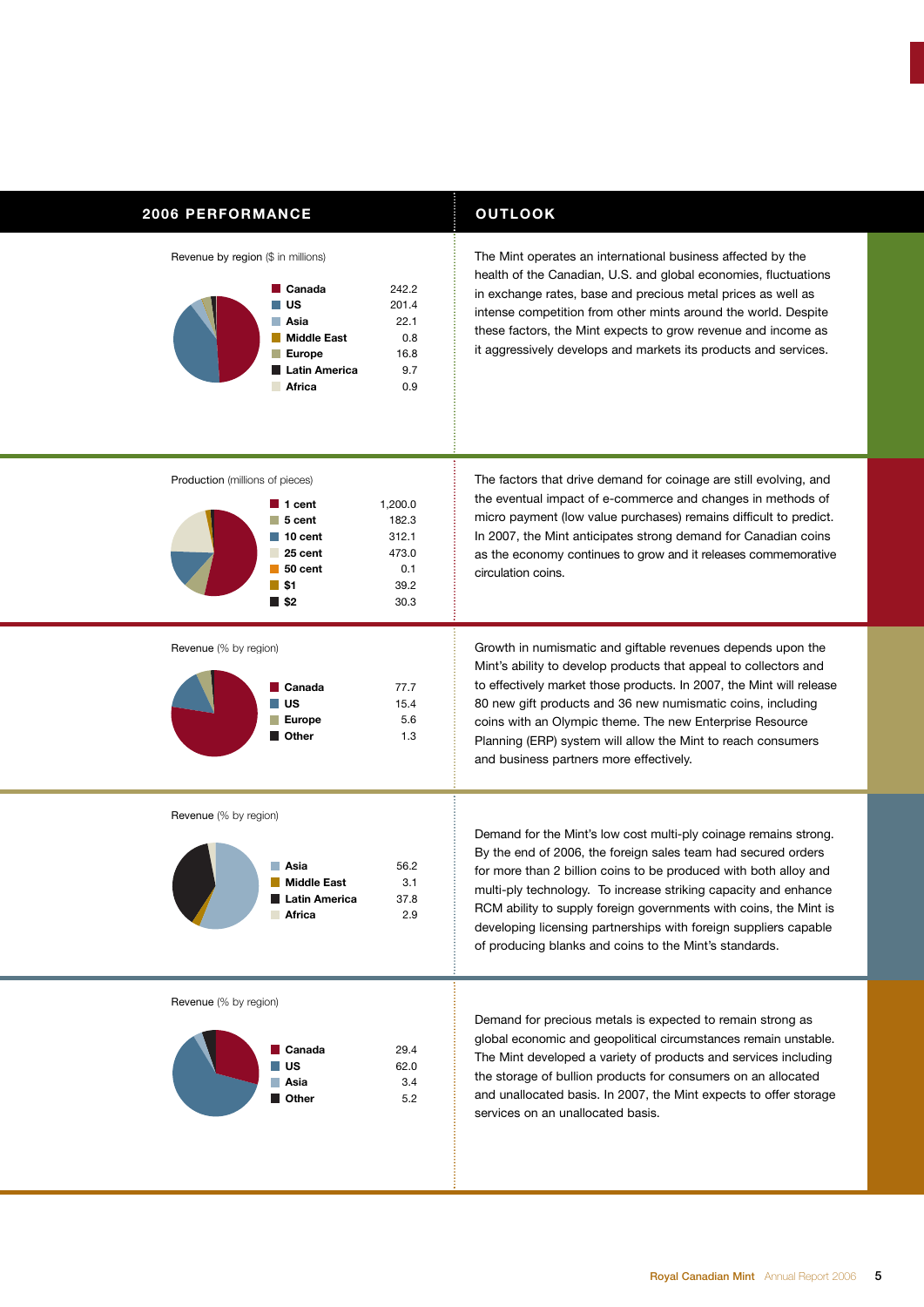#### Proving its mettle

Precious and base metals prices surged and demand for circulation coinage spiked, putting the Royal Canadian Mint to the test.

٩٩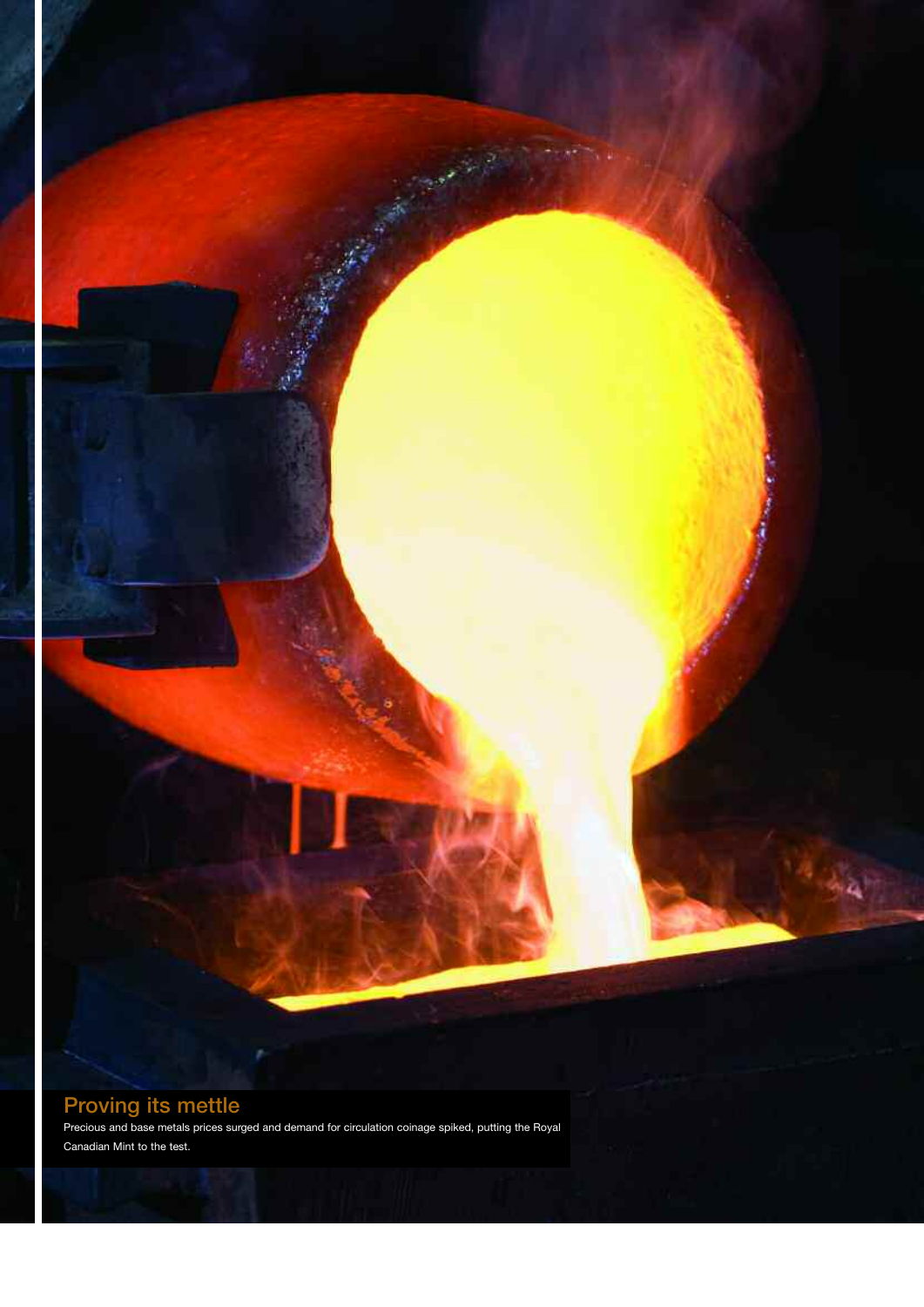# the story of the year **External Forces, Internal Strength –**

Metal values skyrocketed. Retail activity drove unparalleled demand for circulation coinage. And all this just as the Mint hit its stride on an ambitious business-growth path.

2006 was a year of adaptation, resilience, agile management and profit.

**When the Royal Canadian Mint manage**ment executives sat down to identify the Corporation's targets for 2006, they couldn't have imagined the volatility in precious and base metals values that lay ahead. The economic experts on whose opinions they rely certainly hadn't. When gold prices started to climb—surpassing the \$700 USD-per ounce threshold—and nickel prices doubled, the team knew the rising costs of raw materials would challenge the organization's recent track record of impressive profitability.

The markets took their toll—compromising the financial performance of each of the

Mint's four business lines. Yet, remarkably, the organization completed the year profitably, achieving 93% of the pre-tax profit target set out in the corporate plan—the second highest net income before income taxes since the Mint started paying income taxes.

"Our costs of doing business were affected dramatically, but some of the strategic decisions taken in the previous three years paid off. We were thrilled to be able to hold our own and close the year with our third consecutive year of double-digit milliondollar profit," says Richard J. Neville, FCA, Vice President Finance and Administration and Chief Financial Officer.

#### Refinery a one-stop shop

The Royal Canadian Mint's new silver refinery was commissioned in 2006. Now customers bringing their gold to Ottawa for refining can have the silver that is output as a byproduct refined at the same time. This also contributes to the Mint's own silver supply.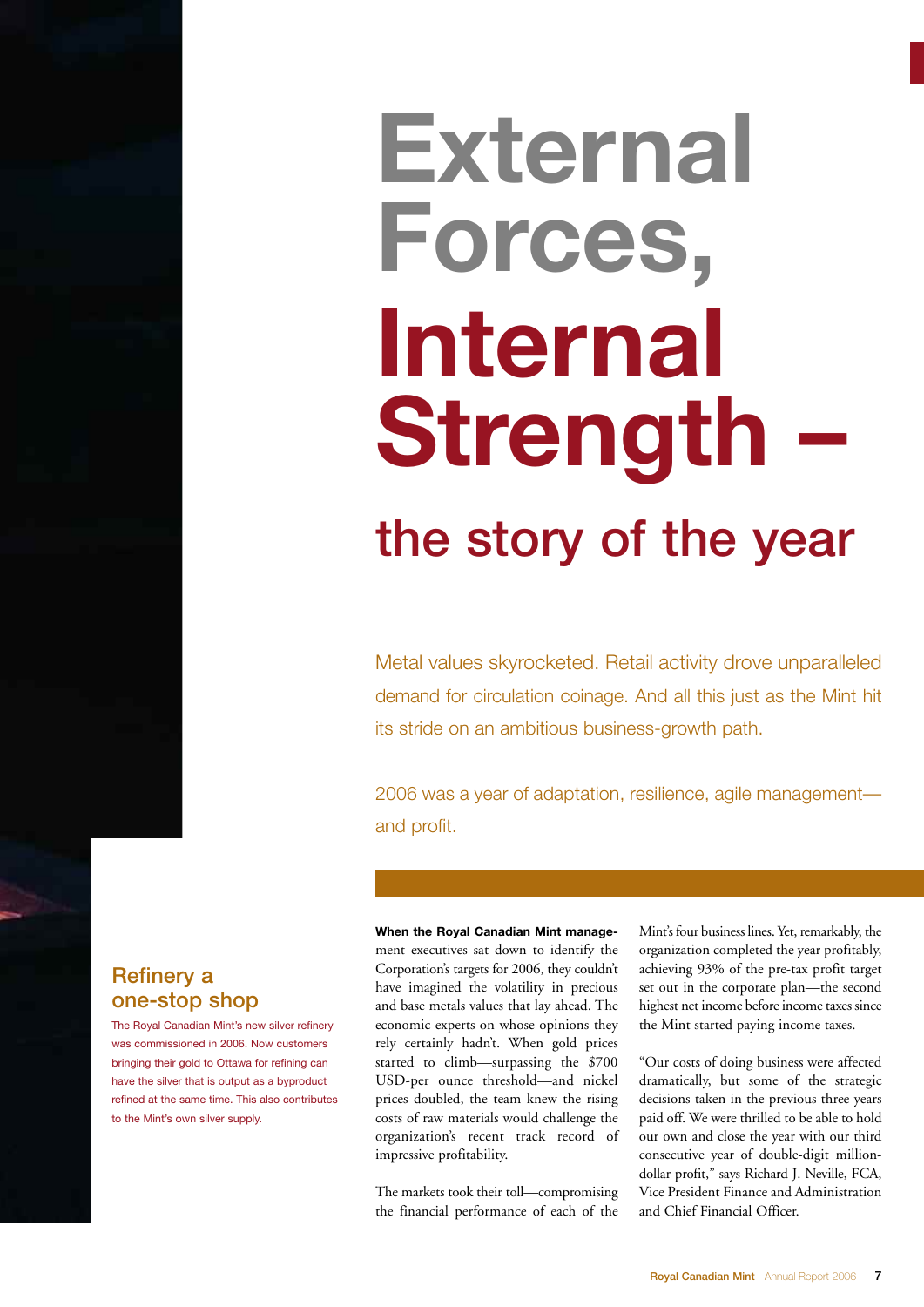The Mint's proprietary multi-ply plated steel technology (MPPS) was a critical ace in the hole. By using only a nominal amount of costly nickel and copper in the manufacturing process, it allowed the Mint to control its production costs for low-denomination coins and continue to return seigniorage revenue to the Government of Canada. Meanwhile, other national mints were reporting negative seigniorage for low-value coins manufactured with alloy.

The Corporation's Alloy Recovery Program (ARP) helped offset the pressure from metal prices, too. The program draws in truckloads of 'white' coin (25-cent pieces mainly, and 10-cent and five-cent coins) through coin-processing partners in key Canadian cities. The Mint has the coins melted, recovers the valuable nickel content, produces plated-steel replacement coins at a lesser cost and puts them into circulation.

The ARP contributed to the Mint's bottom line in 2006. Its contribution could have been greater had the Mint's Winnipeg plant been able to churn out more plated-steel replacement coin. Therein lies the second chapter in the Story of the Year.



Jennifer Holmes, one of the Royal Canadian Mint's marketing stars, was the creative mind behind the \$3 square beaver coin. Jennifer has been responsible for many top-selling offerings over the past few years, carrying forward the Mint's tradition of delighting customers with novel products.



### Chapter 2: The Supersized Plating Facility that Could

**It's a wonder the Canadian Circulation** team slept at all in 2006. Their business line started the year with the already demanding agenda to launch an expanded plating operation at the Winnipeg plant aimed at doubling production capacity. They never anticipated that even as the new, elaborate infrastructure was going live, national demand for circulation coin would be increasing dramatically. But it was.

The development was counterintuitive. With the widespread uptake of e-payment technologies, a decrease in demand had been expected. Yet two market trends were exerting their influence. First, the circulation of coin in the marketplace was diminishing. The volume of daily bank deposits dropped as transit and parking authorities turned to cash-loaded swipe cards and credit card payments, and retailers opted to maintain higher in-store floats to increase cost-effectiveness. Second, retail demand for coin was increasing as that sector experienced a growth rate that outpaced the economy's. With Canadian consumers still using cash for low-value transactions, stores needed high volumes of coin for their tills.

"Less coin was being poured back into circulation daily," says Manon Laplante, Executive Director, Canadian Circulation "meanwhile retail was drawing coin out."

The team responded quickly—buying up alloy material and Cupro Nickel, proceeding with the plating expansion, and pursuing a 'one-cent cell' *Lean Enterprise* initiative that delivered impressive efficiencies of \$211,000 in the high-volume production of one-cent coins.



#### International innovator

The Mint received the Most Innovative Coin award at the international Mint Directors Conference (MDC) for its coloured-coin technology, used in production of the 2004 25-cent Canadian circulation Poppy coin.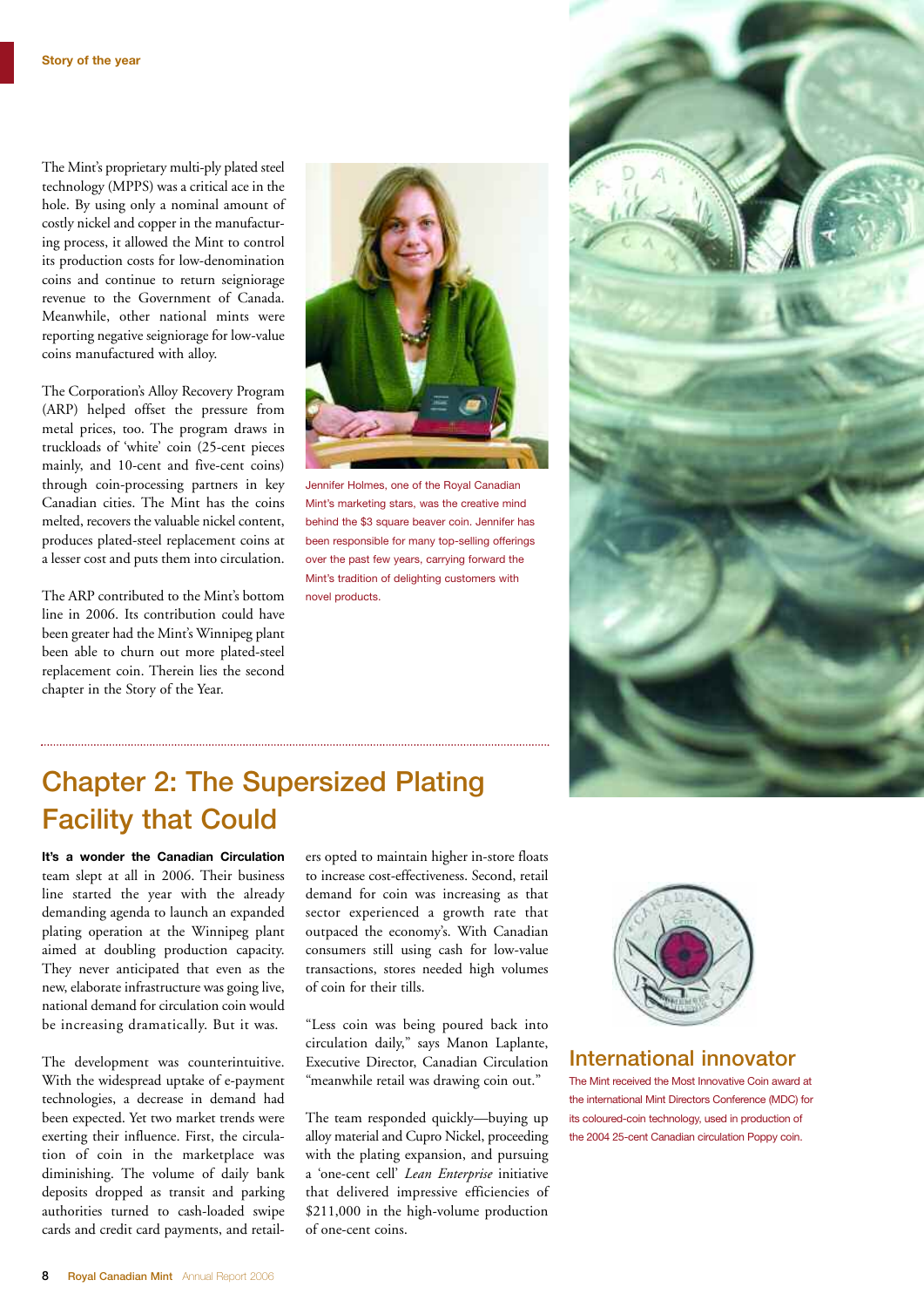



To help Canadians turn their change into cash and put these coins back into circulation, the Mint has teamed with Coinstar, Inc. in an effort to recycle Canadian coins. Coinstar centres are convenient, fast and reliably count up to 600 coins per minute.

#### Technical leadership

The Mint played host to the MDC Technical Committee in September, hosting officials from 15 national mints. The group met first in Ottawa to exchange information and discuss common industry challenges given global market dynamics. The committee then traveled to Winnipeg to observe the Mint's innovative multi-ply plated steel and coloured coin technologies in operation firsthand.

#### Energy conservation

An extensive retrofit of the heating and chilling systems at the Mint's Ottawa plant continued. The Mint will save \$700,000 annually from energy conservation.

A hydrogen generator was also installed in Winnipeg, eliminating the Mint's reliance on U.S. suppliers and the costs associated with transport. Other plant efficiencies introduced last year have reduced hydrogen consumption by 50 percent.

#### Tops in the country

In October 2006, the Royal Canadian Mint was ranked among Canada's top 100 employers and the country's top 10 family-friendly employers in a study conducted by the publishers of *Maclean's Magazine* and *Today's Parent*. The Mint's generous parental-leave top-ups and its pension contribution program were noted as key differentiators.

#### Surge in precious and base metal prices

|                                | Projections for 2006 identified<br>in RCM corporate plan<br>(USD) | Actual values at<br>2006 year end<br>(USD) | <b>Projections</b><br>for 2007<br>(USD) |
|--------------------------------|-------------------------------------------------------------------|--------------------------------------------|-----------------------------------------|
| Precious metals (per ounce)    |                                                                   |                                            |                                         |
| Gold                           | \$460                                                             | \$635                                      | \$700                                   |
| Silver                         | \$7.55                                                            | \$12.90                                    | \$14                                    |
| <b>Platinum</b>                | \$930                                                             | \$1,118                                    | \$1,330                                 |
|                                |                                                                   |                                            |                                         |
| Base metals (per metric tonne) |                                                                   |                                            |                                         |
| <b>Nickel</b>                  | \$15,000                                                          | \$34,205                                   | \$21,000                                |
| Copper                         | \$3,200                                                           | \$6,290                                    | \$8,000                                 |
| <b>Zinc</b>                    | \$1,250                                                           | \$4.331                                    | \$3,500                                 |
| <b>Steel</b>                   | \$1,050                                                           | \$1,000                                    | \$1,150                                 |

Until recently, 25-cent, 10-cent and five-cent Canadian coins were made primarily of nickel and copper. Today, they contain just 10 percent of those metals—making them far more economical to produce.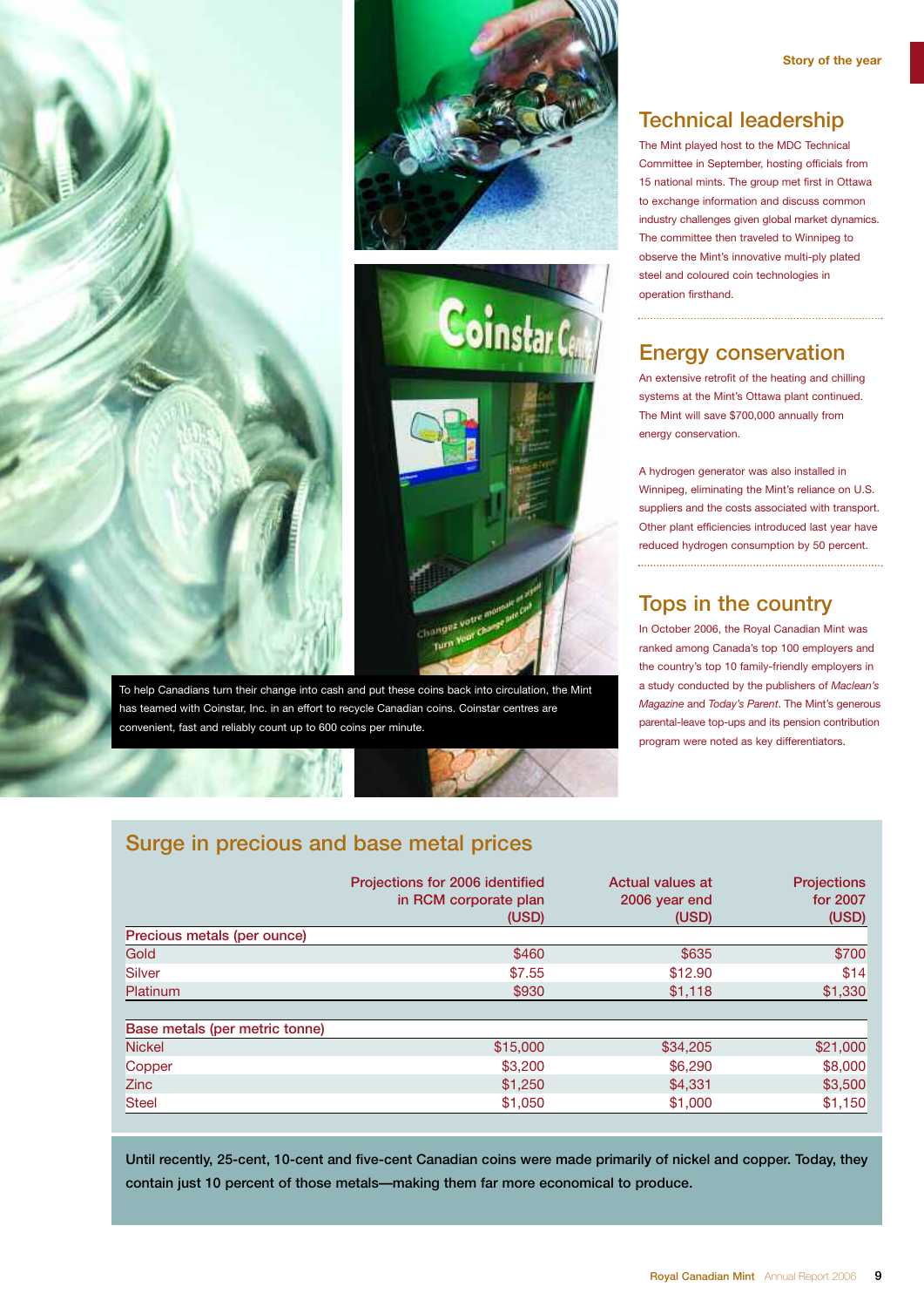# **2006 coins**

#### Commemorative circulation coins

In 2006, the Royal Canadian Mint introduced four commemorative circulation coins that celebrate Canada's culture, history and values - including its second coloured circulation coin, the 25-cent Breast Cancer coin which featured the commemorative pink ribbon against a white background. The Mint remains the only mint worldwide capable of producing coloured circulation coins.





One-dollar coin "Lucky Loonie"

25-cent coloured Breast Cancer coin



10th Anniversary two-dollar coin



25-cent Medal of Bravery coin

**Sellouts** 

The Mint recorded 12 numismatic coin sellouts last year, many within record timeframes. The Palladium Big and Little Bear Constellation coins sold out in one week, the \$3 square sterling silver Beaver coin in two weeks and the Queen's 80th Birthday \$300 coin - the first gold coin to feature enameling in three weeks.



Specimen set - Snowy Owl **Architectural Treasures -**



\$50 Palladium coin - Big and Little Bear Constellations



The Queen's 80th Birthday 25-cent coin



CN Tower \$20 coin



\$3 square sterling silver coin -The Beaver



Gold Maple Leaf Bullion Test coin State Sterling silver Lucky Loonie Cold Coin - Sterling silver Lucky Loonie



The Queen's 80th Birthday \$300 gold coin



5 oz. silver coin - The Four Seasons



\$350 Pure Gold Coin - Iris versicolour



10th anniversary of the two-dollar coin - first day coin



Limited edition proof silver dollar with enamel effect - Medal of Bravery

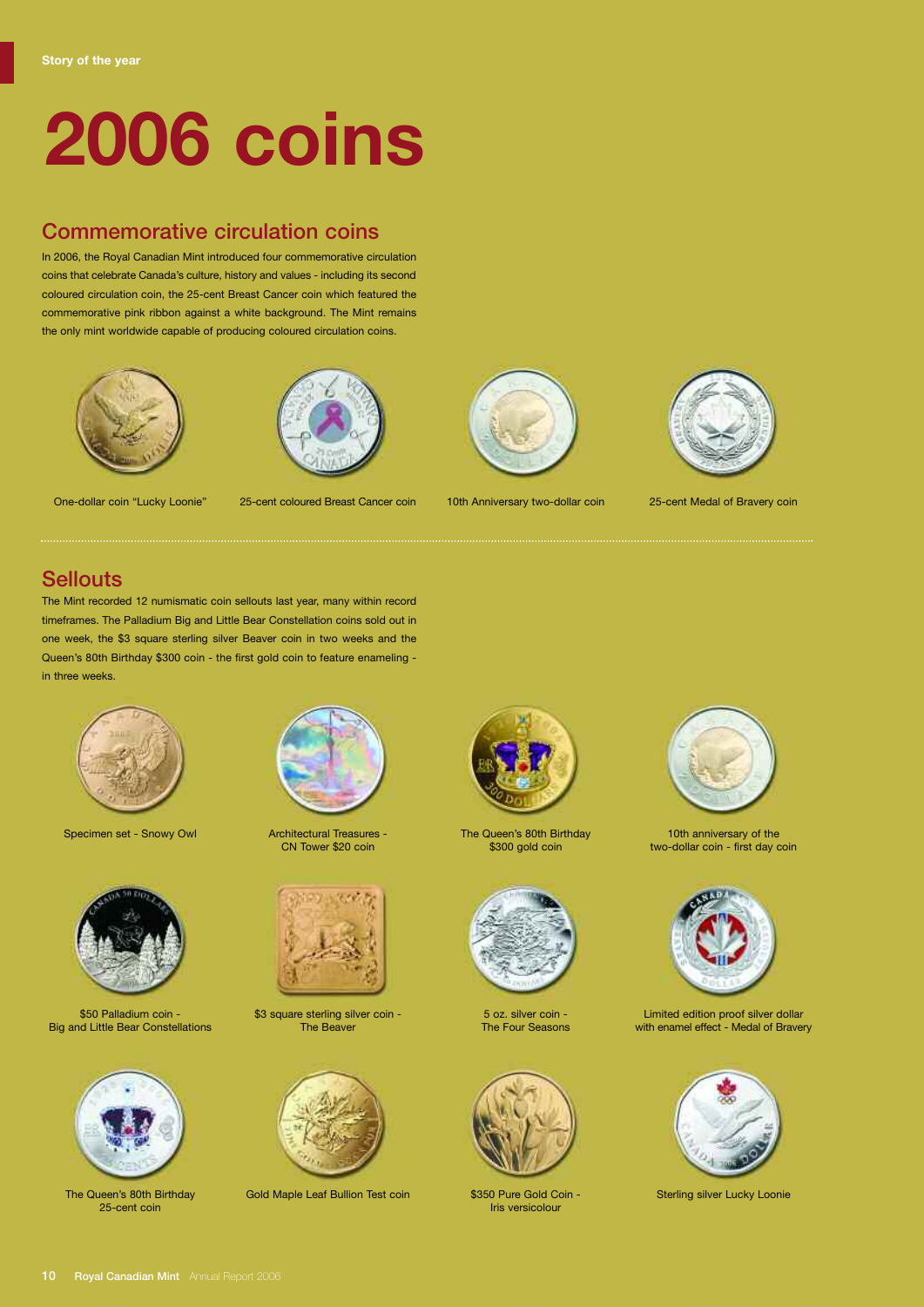#### A sandwich like no other

The Mint's patented multi-ply plated-steel technology produces a coin with a *sandwichlike* core of nickel, copper and nickel. The thicknesses of each layer are alterable to yield a unique electromagnetic signature for each country's currency. The benefits? Increased security and easier coin recognition and blank rejection for vending machine operators.



Layer 2: Copper intermediate layer Layer 3: Nickel finish



#### Supply and demand

As a booming retail sector drew coin out of the national pool, changing bank-deposit habits limited

"We closely managed our coin inventories as well, moving them across the country carefully in keeping with demand. We never had a single coin shortage. At the same time, we organized to fulfill our international foreign circulation commitments," Laplante says.

They faced their share of technical challenges, too, but engineered solutions persevered.

The team had to produce up to 87 million coins per week in 2006 to keep pace that, compared with weekly volumes of 30 million in 2003, 43 million in 2004 and 50 million in 2005.

Ongoing communication with plant employees was critical. At one point the full staff worked alongside 70 contractors. "Our team performed exceptionally," Laplante says, "demonstrating as never before their commitment to this organization and its success."

By year-end, the team had produced 2.2 billion Canadian circulation coins – a record high.



#### Employees honoured

The 2006 President's Award honoured two employees who have sustained outstanding performance in customer service. *Left to right:* Sylvie Laviolette, Account Manager

for Canadian circulation in Ottawa and Kamal Singh, Project Technologist for Engineering in Winnipeg.

### Forward: Taking Multi-ply Plated Steel Technology to the World

**Without question, the greatest shift of** 2006 occurred in the Mint's foreign circulation business line. Its Executive Director, Peter J. Ho, began the year sitting atop a goldmine, and was soon forced to hold tight as production capacity was diverted to fulfill exploding demand for Canadian circulation coin.

Working with Chief Operating Officer Beverley Lepine, Ho and his team are responsible for securing contracts to produce circulation coins for foreign governments around the world. They began in '06 with

two key circulation contracts in place – one for New Zealand using the RCM's patented Multi-ply Plated Steel (MPPS) technology and the other for Thailand. But metal prices increased, resulting in less worldwide demand for alloy coins. And as demands grew on the Winnipeg facility to output Canadian circulation coin, Ho was asked to sign no further contracts for delivery in 2006.

Though this forced a loss in foreign circulation on the 2006 income statement, the business line did make important strides.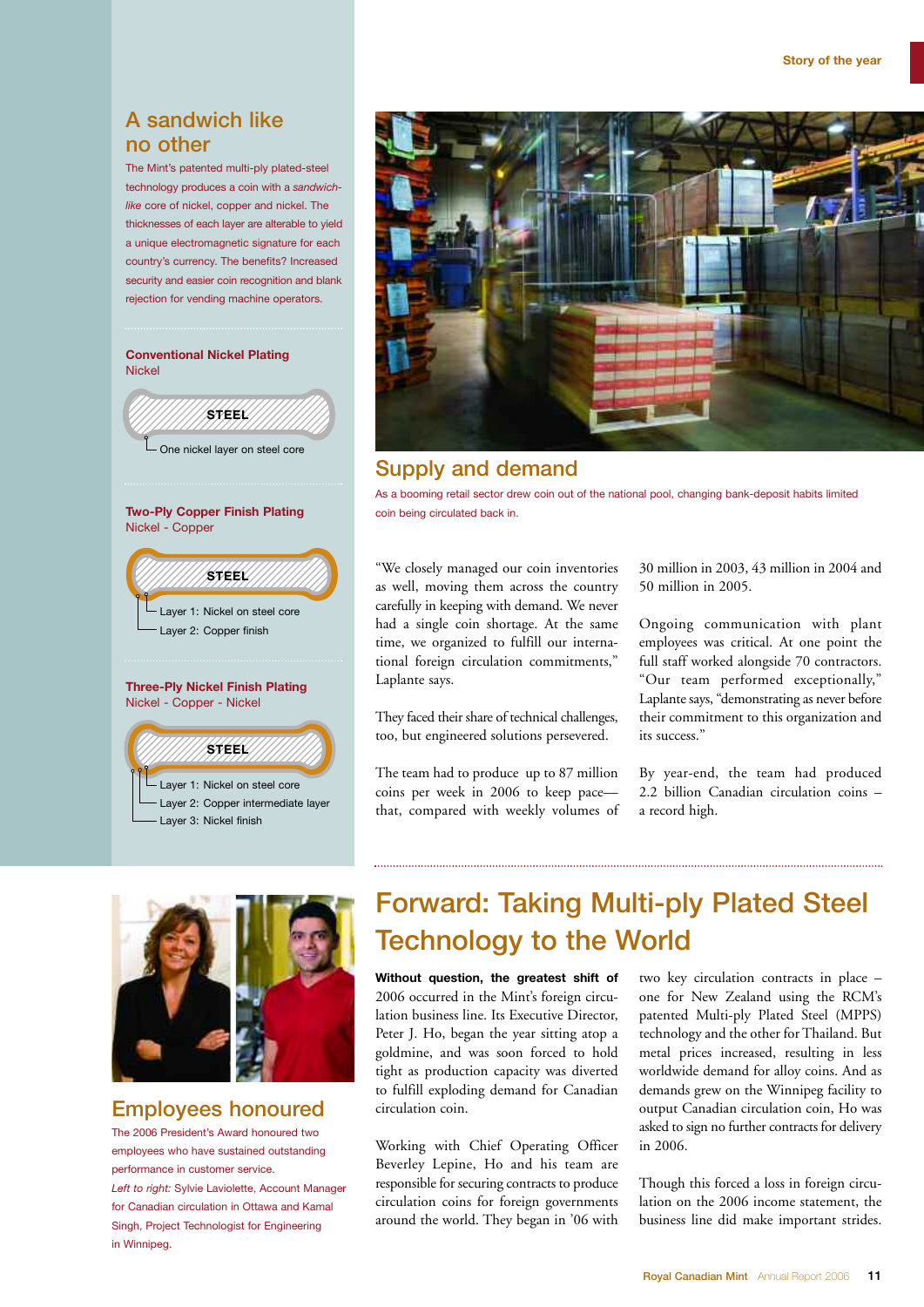#### Co-marketing innovative technology

In 2006, The Royal Canadian Mint signed a licensing agreement with Teer Coatings Limited to market Physical Vapour Deposition (PVD) technology. The Mint was among the first to use PVD in the production of numismatic coin dies (which are used to strike collector coins). The technology extends die life beyond the span that traditional chrome-plating can offer, and improves the quality of finished coins.

New Zealand is delighted with their experience. "The Canadians were able to make the coins to our tight specifications," says Dr. Don Abel, Assistant Governor and Head of Operations at the Reserve Bank of New Zealand. "With plated steel, we expect ongoing savings in minting our coins of \$3 million per annum."

Further positioning itself, the Royal Canadian Mint signed a critical licensing agreement in 2006 with Jarden Zinc Products Inc., a leading supplier to both the U.S. and Canadian Mints. With that partnership in place, foreign mints now have access to multi-ply plated technology from more than one source. The Corporation also formed the RCM Group and launched a blankstriking production facility in India—in partnership with the India Government Mint—to test global-supply-chain cost efficiencies.

"We are using facilities in emerging markets to win business we wouldn't otherwise be able to," says Mint President and CEO Ian E. Bennett. "We need to be close to the opportunities in order to compete with other suppliers and capitalize."

By the end of December 2006, Peter J. Ho and his team had already booked business worth roughly 90 percent of the 2007 year-end target. Among the deals, one customer had signed for the manufacturing of close to 800 million coins using multi-ply plating technology.

"We're starting to reap the fruits of innovation," Ho says. Now we just have to make sure we have enough baskets!"



#### Countdown to 2010: the Olympic program

In 2006, the Royal Canadian Mint signed a term sheet agreement with the Vancouver Organizing Committee for the 2010 Olympic and Paralympic Winter Games (VANOC) for production, over three years, of an extensive circulation and numismatic coin program. The Mint will also produce the athlete medals.



#### Establishing a global supply chain

Through its partnership agreement with the Royal Canadian Mint, Jarden Zinc Products Inc., will manufacture up to one billion coin blanks annually for the Corporation. Jarden's state-of-the-art production facility is located in Greeneville, Tennessee.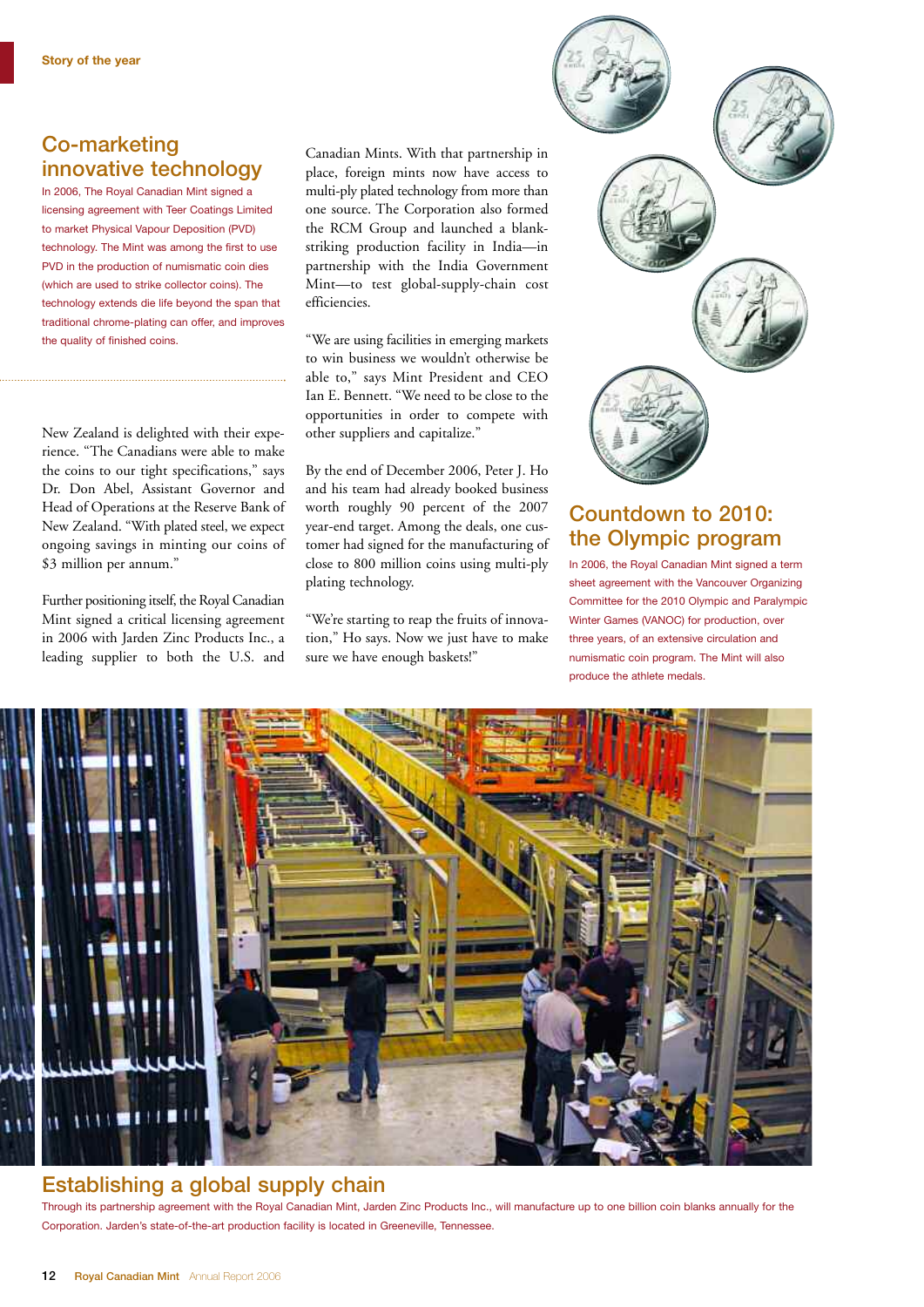#### The Royal Canadian Mint's Winnipeg multi-ply plating facility

Through a unique and patented electroplating process, the facility and skilled technicians offer domestic and international customers superior plating for coins and for blanks used for coin manufacturers.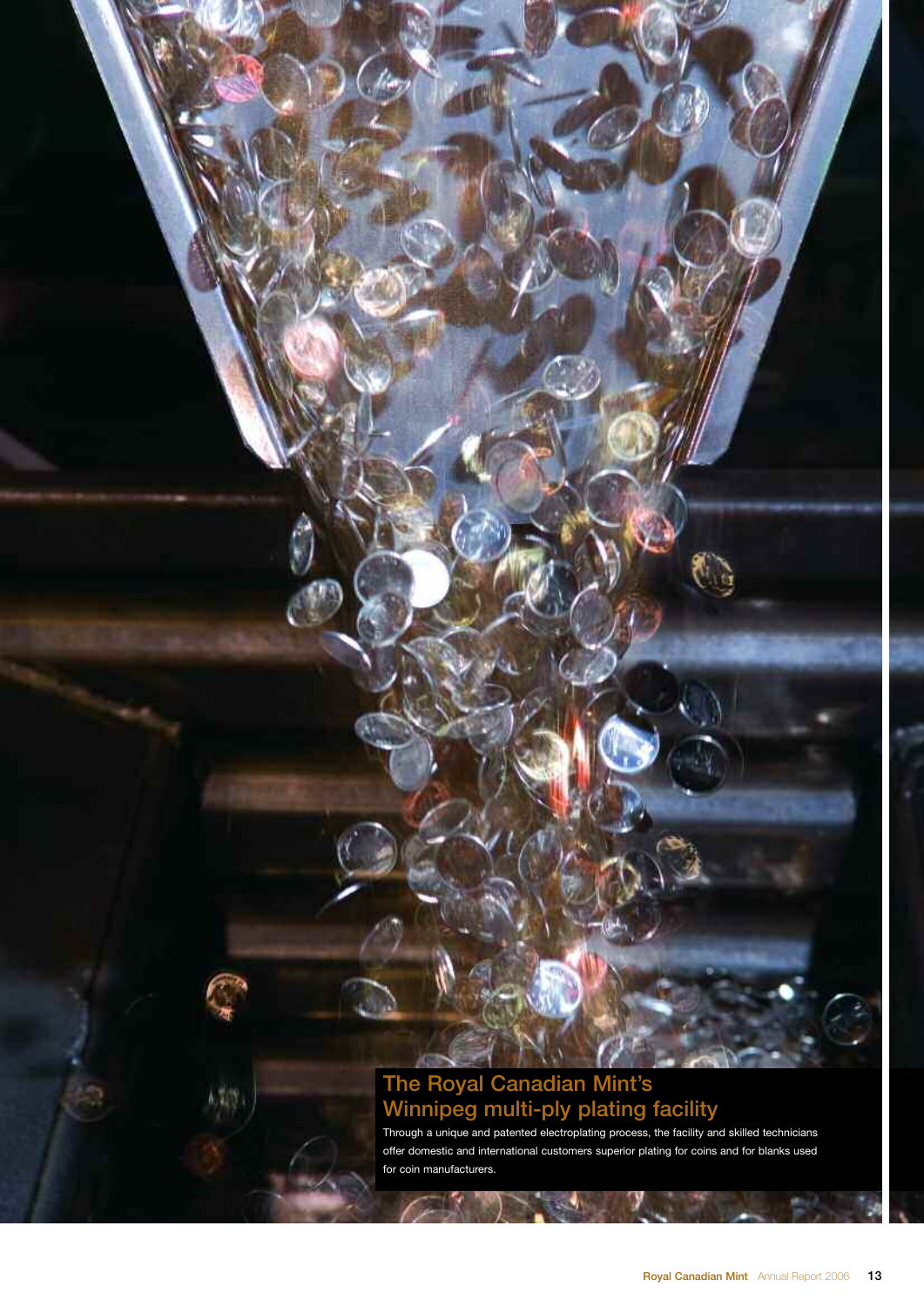## The Year of Living **Dexterously**

#### **Letter from the President and CEO**



**No doubt, 2006 will go down in Royal** Canadian Mint history books as a year of dexterity. Never before has the resilience and adaptability of the Corporation and its people been so greatly tested. Never before have the organization and its team shone so brightly.

Metals market volatility was a predominant force; it radically disturbed the assumptions on which our 2006 corporate plan targets were based. As the cost of our raw materials rose dramatically, our business lines suffered. At the same time, we faced unprecedented demand for Canadian circulation coin. To fulfill our mandate, we were forced to put the foreign circulation business on hold and free up domestic production capacity at the Winnipeg plant. In the end, we met our commitments and ended the year profitably—achieving our second highest net income before taxes since the Mint started paying income taxes. That success is testimony to the exceptional calibre of our employees in every part of the organization. The bullion and refinery business experienced some delays in getting its plans for '06 in place. By year-end, however, the silver refinery had been fully commissioned, allowing us to refine gold and silver in one location and serve customers as a one-stop shop. The federal government announced an important amendment to Registered Retirement Savings Plan (RRSP) eligibility rules: investment-grade gold and silver products such as high-purity gold and silver coins and bullion bars—can now be added to RRSP portfolios. Each of these achievements positions the business line well for 2007 and beyond.

The numismatic business was our biggest challenge. Though a revamped marketing approach boosted giftables sales by 20 percent from 2005, year-end results were disappointing. We have already identified opportunities for improvement; a strategic partnership model for the retail channel is in development and extensive planning is underway to attract new collectors with the

exciting Olympic coin program on which we'll be embarking.

We were pleased to sign an agreement with the Vancouver Organizing Committee for the 2010 Olympic and Paralympic Winter Games (VANOC) for an extensive, three-year circulation and numismatic coin series. We will also be producing the athlete medals. Tooling for the program is already complete, and we're fully organized to make that initiative a tremendous success—for the Mint, visiting tourists, and Canadian sport enthusiasts of all ages.

Our business environment will continue to be volatile, and our ability to adapt will be tested. With this in mind, it is critical that we be proactive with cost control and take advantage of the opportunities that will ensure our ongoing stability and enable us to grow profitably. In the coming year, working with an external consultant, we will review our cost structure and introduce efficiencies. At the same time, we will continue to pursue process refinements through *Lean Enterprise*. We will proceed with transformation of our Enterprise Resource Planning (ERP) infrastructure—the central nervous system of our organization and continue to capitalize on the revenue stream brought in by the Alloy Recovery Program (ARP). In addition, we will leverage our innovative multi-ply plated steel technology, which is in such high demand by foreign governments around the world.

Finally, I would like to extend a warm thanks to Mrs. Marguerite F. Nadeau, Q.C. who, as Acting President and CEO, steered the organization through the first half of 2006, and to express my deep admiration to all our employees and members of the Board for their tremendous commitment.

Leunit

**Ian E. Bennett** *President and CEO*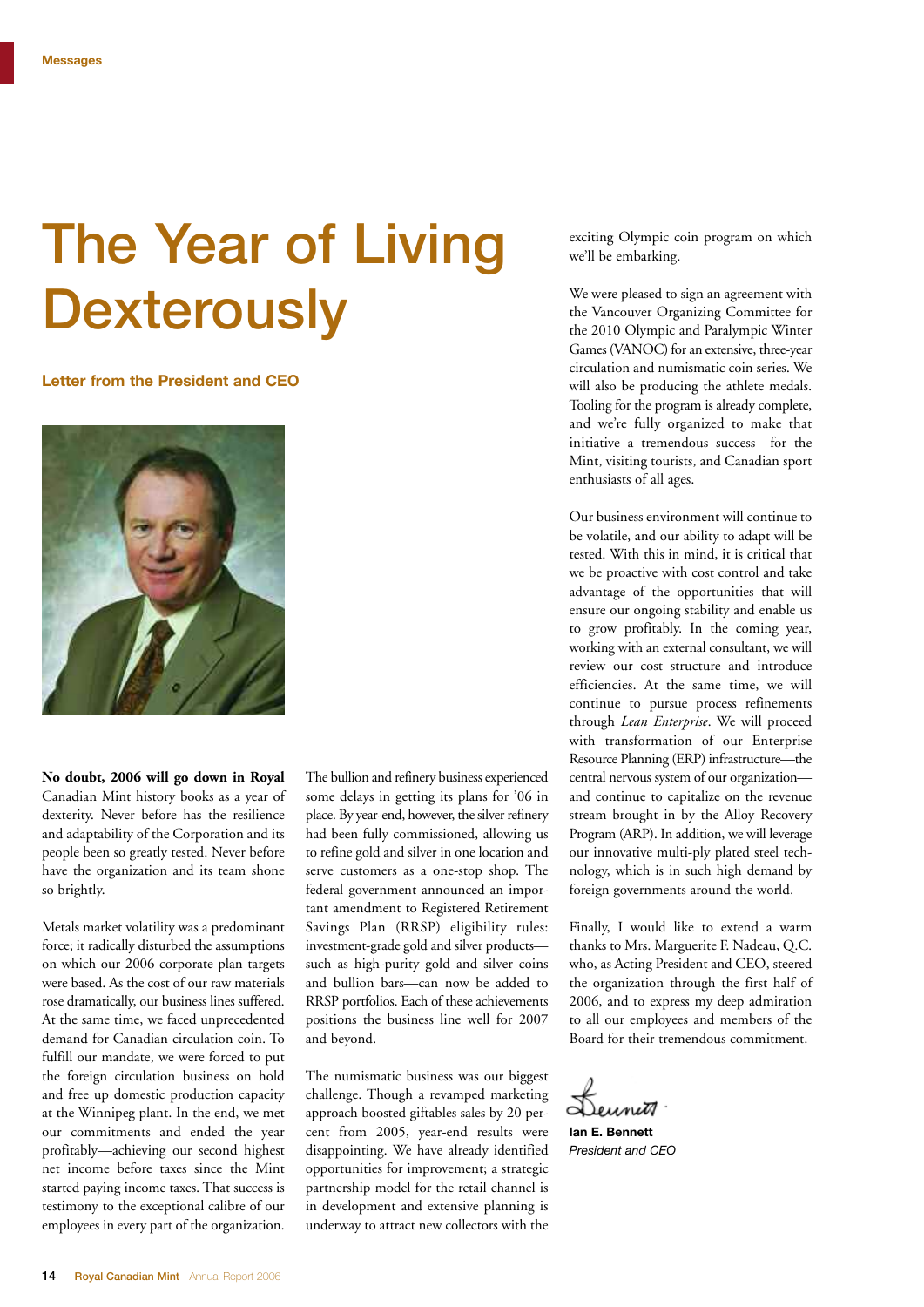## Integrity Wins the Day

#### **A Word from the Chairman**



**As the pages of this report attest, the** events of 2006 put the Royal Canadian Mint through its paces. The integrity of our organization was a key factor in our ability to endure market volatility and the demands of growth. Equally important was a renewed synergy struck between the Board of Directors and the executive management team. In the end, we were proud to post our third consecutive profit and to, once again, return a dividend to our shareholder, the Government of Canada.

Two days of joint meetings between the Board of Directors and executive management early in the year created a firm foundation on which to build. The sessions allowed us to gain a shared understanding of the Mint's strategic direction, the business climate in which we operate, risks to be mitigated, and opportunities to be leveraged. The exercise was a valuable precursor to

our development of the Mint's Corporate Plan for 2007 to 2011.

With an excellent governance structure in place, in the coming year we will examine more closely our governance practices and processes to identify opportunities for improvement. In the first quarter, we will complete an individual director review and evaluation with the aim of improving the individual and collective performance of our Board. We are determined to gain maximum benefit from the Board-management partnership.

Our people have a vested interest in making each of our business lines profitable, and we want to inspire them to be part of a winning team. We will do so by refining our awareness of customer needs and expectations, exceeding those expectations and successfully pursuing new opportunities.

In the current environment, the success of each business line will be determined by our ability to remain agile and innovative.

Last year, the Audit Committee worked with management to develop key performance measures to be included with revised financial reports to better inform management and the Board on progress in achieving our plan and budget. Throughout 2007, we will conduct quarterly reviews of operating results against planned targets and of financial results against budgeted figures. Each review will include reports on the management of risks and our progress in pursuing new opportunities.

We were delighted in 2006 to welcome Mr. Ian Bennett as President and CEO of the Mint. In his first year, Ian has already proven to be a visionary and responsiveleader.

On behalf of the Board, I thank Mrs. Marguerite F. Nadeau, Q.C. for her dedication, guidance and direction during the management transition. Her efforts enabled us to remain focused and contributed greatly to our positive results in 2006. I also bid a fond farewell to Mr. Tom Taylor, a departing member of the Board who was an active contributor and Chair of the Strategic Planning Committee. I thank Committee Chairs and all Board members for their commitment of time and energy, and welcome two new members, Ms. Susan Dujmovic and Mr. James Barton Love to our Board.

There will be new and ongoing challenges in 2007. I am confident we have the people, the plan and the resolve to make what is already a tremendous organization even better.

**Max C. Lewis**

*Chairman*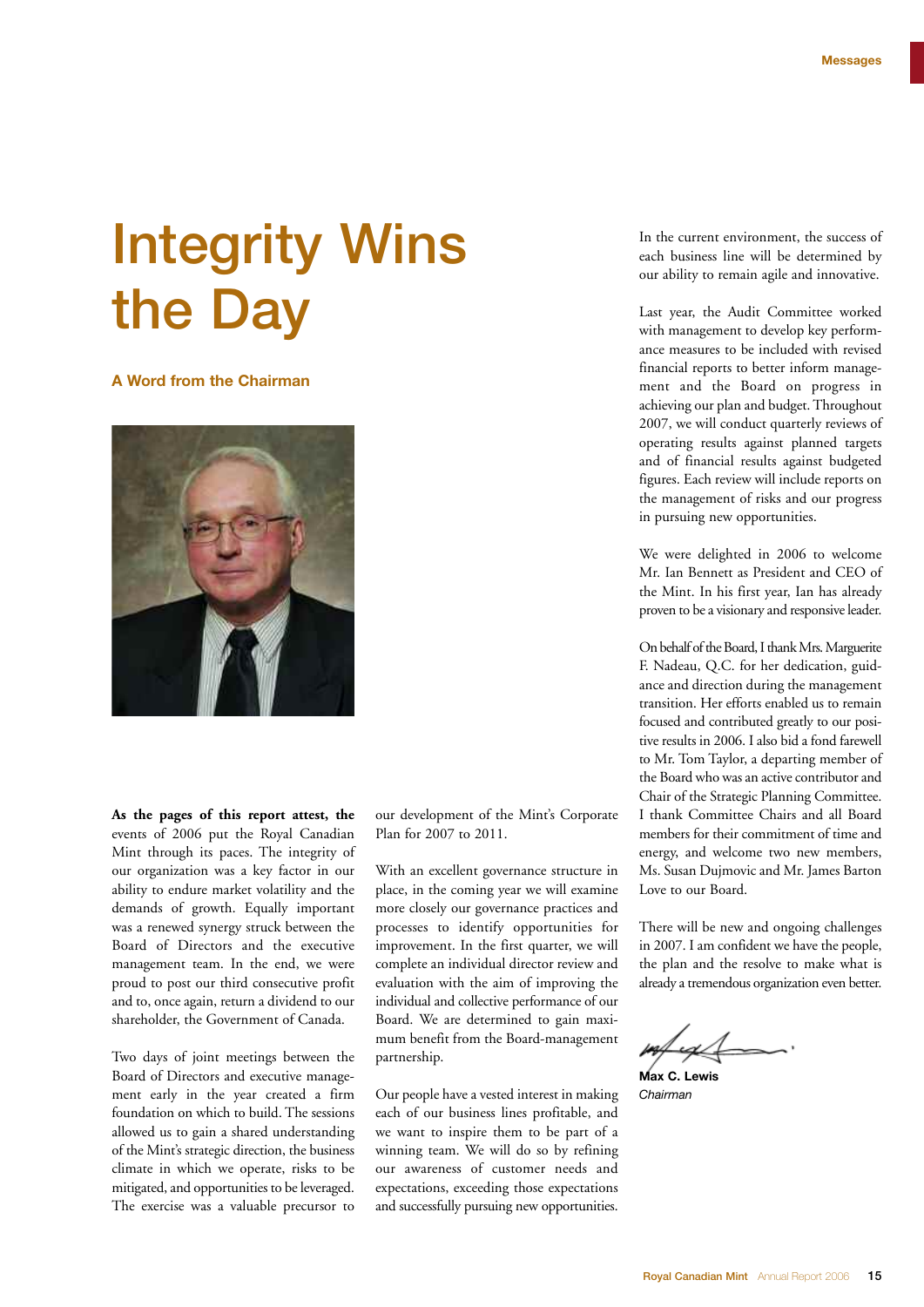## Corporate Governance

The Royal Canadian Mint recognizes that effective corporate governance contributes to efficient, profitable operations and helps the Corporation sustain its international position of leadership in the minting industry. Since 2002, the Mint's Board of Directors has worked to adopt and maintain public and private governance best practices. As an aid to further enhance its governance practices, the Board uses as primary sources the guiding principles and corporate governance guidelines issued by the Department of Finance and Treasury Board Secretariat of Canada and the recommendations of the Office of the Auditor General for Crown corporations.

#### The Board of Directors

The Board is comprised of a range of nine to 11 Directors, including the Chairman of the Board and the President and CEO. With the exception of the President and CEO, all Directors are independent of management. The Chairman is an ex-officio member on all Committees as is the President and CEO, with the exception of the Audit and Nominating Committees.

#### *Board Mandate*

The Board of Directors is responsible for overseeing the management of the Mint with a view to the best interests of both the Mint and the long-term interests of its sole Shareholder, the Government of Canada. The Board sets the strategic direction of the Mint; reviews and assesses risks and opportunities; monitors the financial management and ensures the integrity of the financial results.

#### *Board Orientation and Continuing Education Program*

The Mint has developed a comprehensive orientation and continuing education program to ensure that new Directors clearly understand their roles and responsibilities, the Mint's business and the environment in which it operates so that they are quickly able to contribute to the debates and discussions.

In addition to receiving written briefing materials, Directors are invited to attend a full day's briefing with senior management and tour of the Ottawa and Winnipeg facilities. All Directors sit on at least one Committee of the Board.

Directors are also invited to attend selected national and international trade shows and conferences to assist them in their role.

#### *Board Self-Evaluation*

Over the past 10 years, the Board of Directors' self-evaluation has evolved from informal discussions held in-camera to a more formal process where members complete a questionnaire to assess the Board's annual performance on key performance indicators and engage Directors in an open, frank and constructive discussion. A summary of the results of the discussions are shared with the Minister responsible for the Mint.

In addition, the Board is implementing in 2007 an annual assessment of the effectiveness of individual Directors.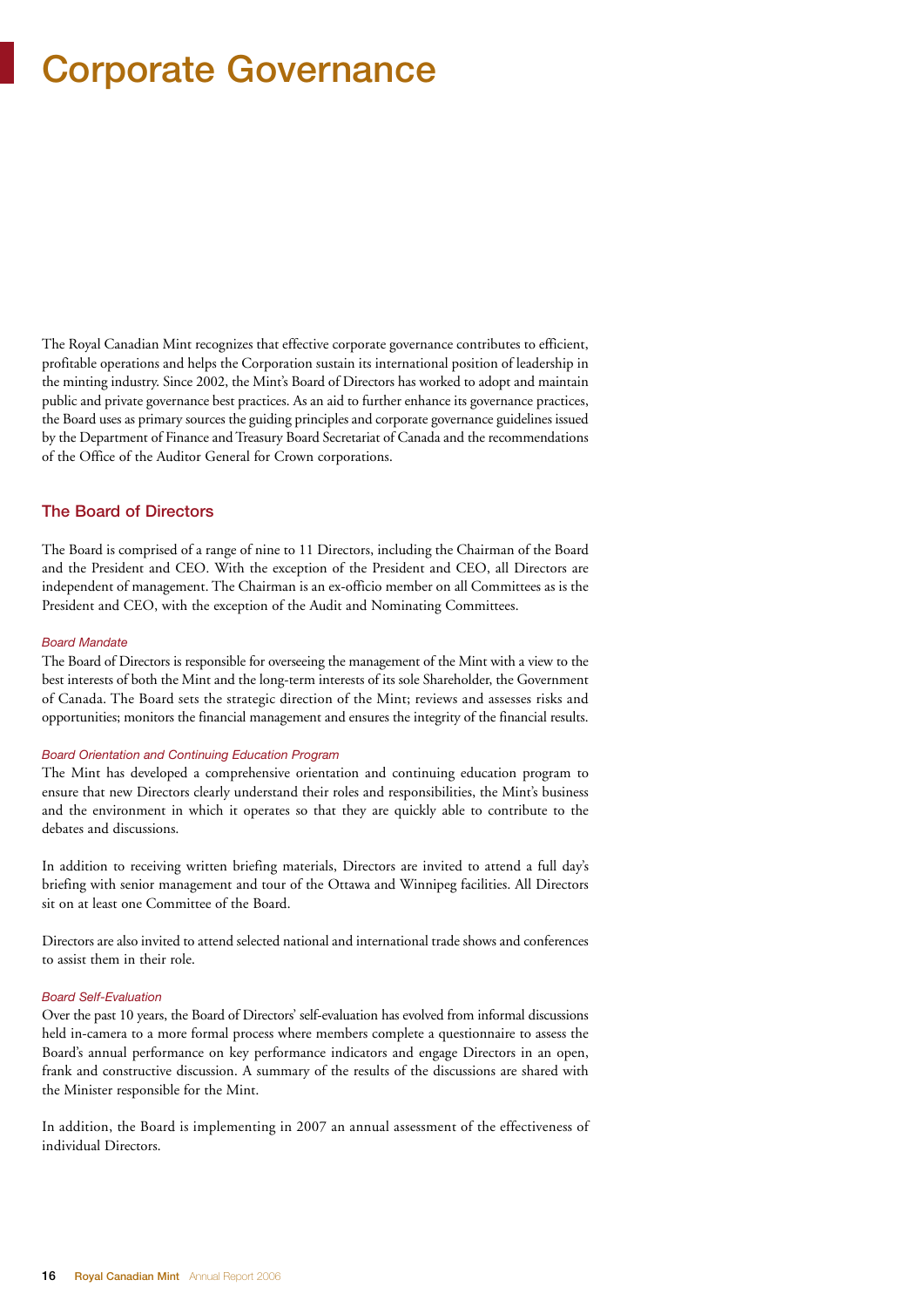#### *Board Integrity*

The Board adheres to the federal government's Conflict of Interest and Post-Employment Code for Public Office Holders and the Mint's Code of Conduct. Each year, Directors are required to sign the Mint's Directors' Declaration of Conflict of Interest Statement to confirm their understanding of their obligations and to declare any conflicts of interests, where these apply.

#### *Board Remuneration*

The Mint falls under Group 7 of the Remuneration Guidelines for Part-Time Governor in Council Appointees in Crown Corporations, which sets the annual retainers and per diems of independent Directors.

The Mint also reimburses the Directors for expenses incurred in attending meetings or in carrying out the business of the Board. The Internal Auditor conducts a review on travel and hospitality expenses of the President and CEO and the Board of Directors and reports the findings to the Audit Committee on a quarterly basis. Commencing in 2007, Board travel and hospitality expenses will be posted on the Mint's website.

#### *Board Meetings*

The Board holds its meetings with the Vice-Presidents in attendance to build trust and a sense of partnership between the Board and management. Committee meetings are held, as much as possible, at least two weeks before Board meetings. At each Board meeting, an in-camera discussion is held, initially with the President and CEO in attendance and then with the Board members only. The Chairman de-briefs the President and CEO following the in-camera discussions.

In 2006, the Board met nine times and the key areas of focus included an in-depth review of the business of the Mint and the development of the strategic direction of the Mint; the review of the financial performance of the Mint and of the four business lines on a regular basis; and the development of improved financial reports that include key performance indicators.

#### Board Committees

Much of the detailed, preparatory work of the Board is conducted through the Board's five Committees: Audit, Corporate Governance, Human Resources, Nominating and Strategic Planning. Committee mandates are reviewed annually and updated as required. Committees report their activities to the Board at each regular Board meeting and make recommendations, where appropriate.

#### *The Audit Committee*

The Audit Committee assists the Board in overseeing all material aspects of the Corporation's reporting, control, and audit functions. The Committee's role includes a particular focus on the qualitative aspects of financial reporting to the Shareholder and on the Corporation's processes for the management of business/financial risk and for compliance with significant applicable legal, ethical, and regulatory requirements. The Auditor General of Canada is the external auditor of the Corporation.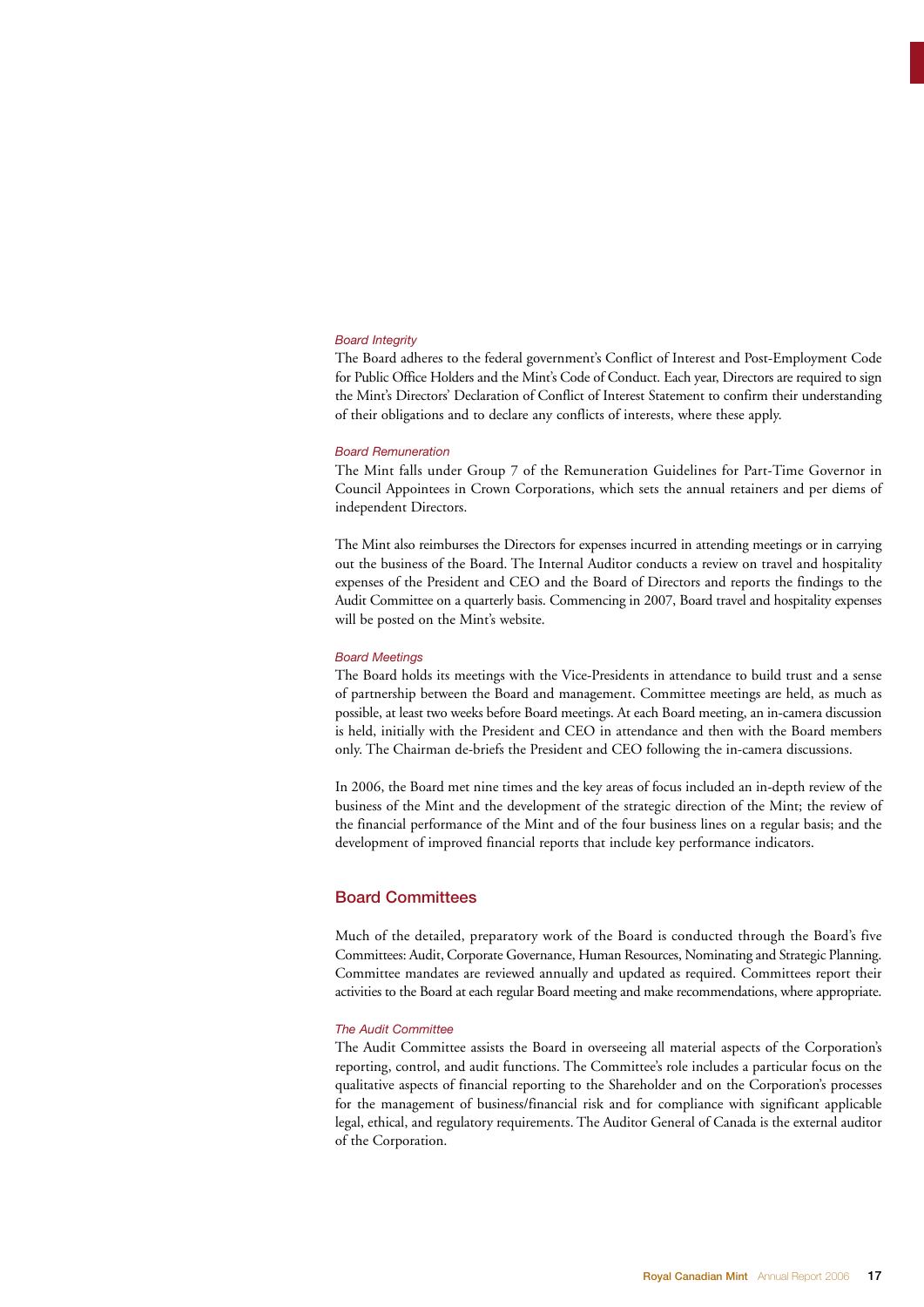All members of the Committee are independent and financially literate. The Internal Auditor reports directly to the Audit Committee. As part of best practices, the Committee holds an in-camera discussion at each meeting, initially with the internal auditor and the external auditors excluding any management of the Corporation, then with only the internal auditor, and finally with only the remaining Committee members.

In 2006, the Committee's key areas of focus included the review and approval of risk management plans; the oversight of expansion of the Alloy Recovery and Recycling Programs; the development of a new financial reporting format and performance metrics for 2007; and the approval of the development of a new ERP system.

#### *The Corporate Governance Committee*

The Corporate Governance Committee assists the Board of Directors by providing guidance to and overseeing the Corporation in the area of governance.

In 2006, the Committee's key areas of focus included the improvement of Board and Committee evaluation questionnaires; the review of profiles of the Chairman and Directors; the approval of new policies and update of existing policies; the development of a secure web portal for the Board.

#### *The Human Resources Committee*

The Human Resources Committee assists the Board of Directors by overseeing strategies related to human resources.

In 2006, the Committee's key areas of focus included the review of the President and CEO's performance; the review of non-monetary benefits for the position of President and CEO; the approval of new policies and update of existing ones related to the management and well-being of employees; the development of a workforce plan; the development of an emergency succession plan; the development of Absenteeism Management Guidelines.

#### *The Strategic Planning Committee*

The Strategic Planning Committee assists the Board of Directors by overseeing the development of the ongoing strategic planning process and initiatives for the Mint.

In 2006, the Committee's key areas of focus included the review of major strategies and initiatives including the Vancouver 2010 Olympic and Paralympic Winter Games Coin Program, a partnership to expand the multi-ply plating facility, the hiring of a firm to implement sustainable improvements in revenue growth, revenue margins and asset utilization.

#### *The Nominating Committee*

The Nominating Committee assists the Board of Directors by identifying candidates for the Board.

In 2006, the Committee's key areas of focus included the review of a recruitment process for a new President and CEO and the development of recommendations on the reappointment of Directors to assure continuity on the Board.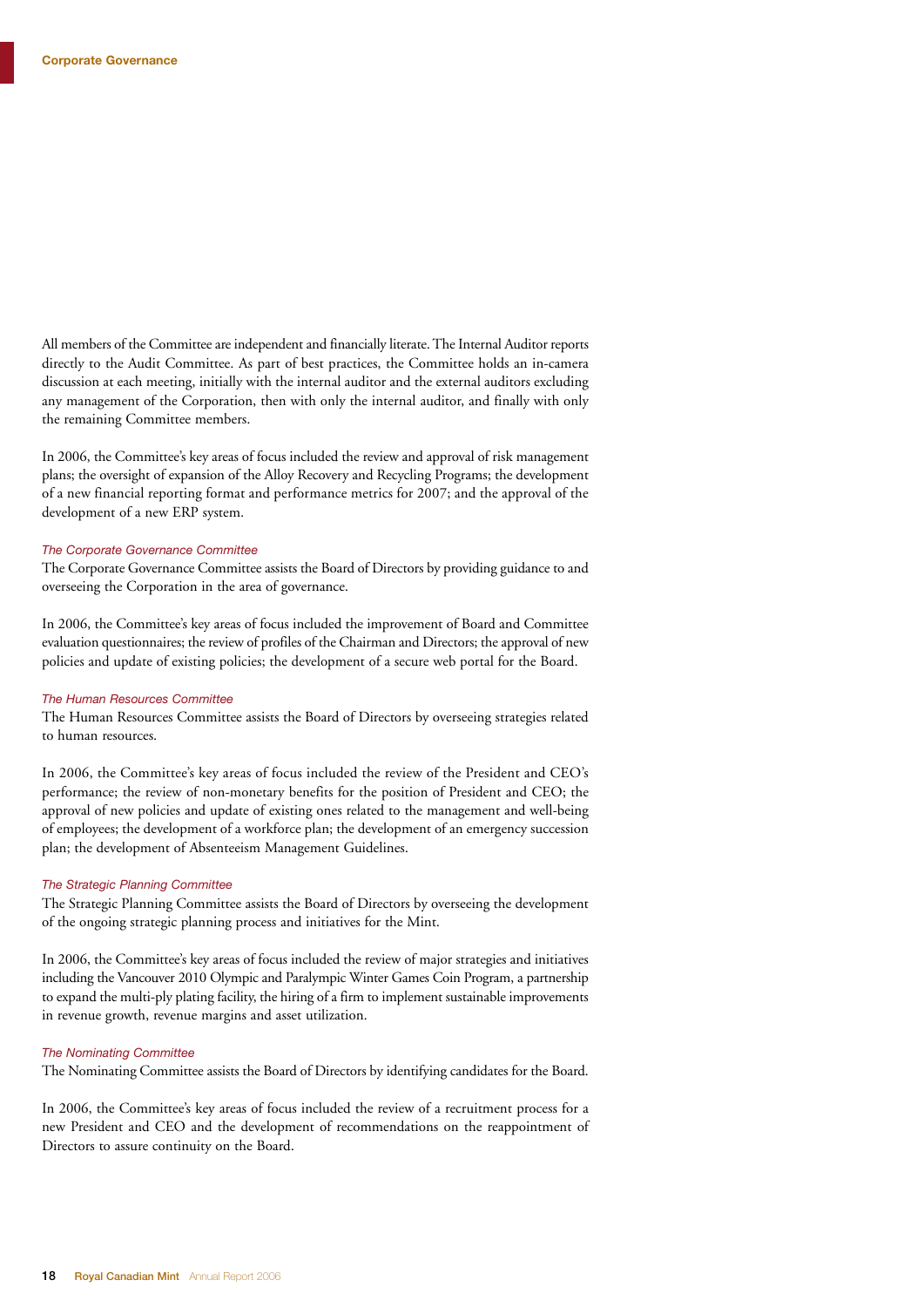#### Attendance summary

|                                                                | <b>BOARD COMMITTEES</b>                    |              |                                       |                                         |                          |                                            |
|----------------------------------------------------------------|--------------------------------------------|--------------|---------------------------------------|-----------------------------------------|--------------------------|--------------------------------------------|
| <b>Board Member</b>                                            | <b>Board of</b><br><b>Directors</b><br>(9) | Audit<br>(9) | <b>Corporate</b><br>Governance<br>(4) | <b>Human</b><br><b>Resources</b><br>(8) | <b>Nominating</b><br>(4) | <b>Strategic</b><br><b>Planning</b><br>(6) |
| Max C. Lewis                                                   |                                            |              |                                       |                                         |                          |                                            |
| Chairman                                                       | 9/9                                        | 9/9          | 4/4                                   | 7/8                                     | 4/4                      | 6/6                                        |
| lan F. Bennett <sup>1</sup>                                    |                                            |              |                                       |                                         |                          |                                            |
| President and CEO                                              | 5/5                                        |              | 2/2                                   | 3/3                                     |                          | 3/3                                        |
| Marguerite F. Nadeau <sup>2</sup><br>Interim President and CEO | 4/4                                        |              | 2/2                                   | 5/5                                     |                          | 3/3                                        |
| Sheldon F. Brown                                               | 8/9                                        |              |                                       | 8/8                                     | 4/4                      | 6/6                                        |
| J. Marc Brûlé                                                  | 9/9                                        | 9/9          |                                       |                                         |                          | 6/6                                        |
| Susan Dujmovic <sup>3</sup>                                    | 1/1                                        |              |                                       |                                         |                          |                                            |
| Ghislain Harvey                                                | 9/9                                        |              |                                       | 8/8                                     | 4/4                      |                                            |
| <b>Richard Kwan</b>                                            | 8/9                                        | 9/9          |                                       |                                         |                          |                                            |
| Carol Anne Lee <sup>4</sup>                                    | 0/2                                        |              |                                       |                                         |                          |                                            |
| James B. Love <sup>5</sup>                                     | 1/1                                        |              |                                       |                                         |                          |                                            |
| Keith E. Meagher                                               | 9/9                                        | 9/9          | 4/4                                   |                                         |                          |                                            |
| Louis Proulx                                                   | 8/9                                        |              | 4/4                                   |                                         | 4/4                      |                                            |
| Darcia G. Schirr                                               | 8/9                                        |              | 4/4                                   | 8/8                                     |                          |                                            |
| Thomas V. Taylor <sup>6</sup>                                  | 7/8                                        | 7/8          |                                       |                                         |                          | 6/6                                        |

*1. Appointed on June 12, 2006. Not a member of the Audit and Nominating Committees.*

*2. Interim position until June 11, 2006. Not a member of the Audit and Nominating Committees*

*3. Appointed on September 15, 2006*

*4. Resigned effective April 21, 2006*

*5. Appointed on October 30, 2006*

*6. Term ended on October 29, 2006*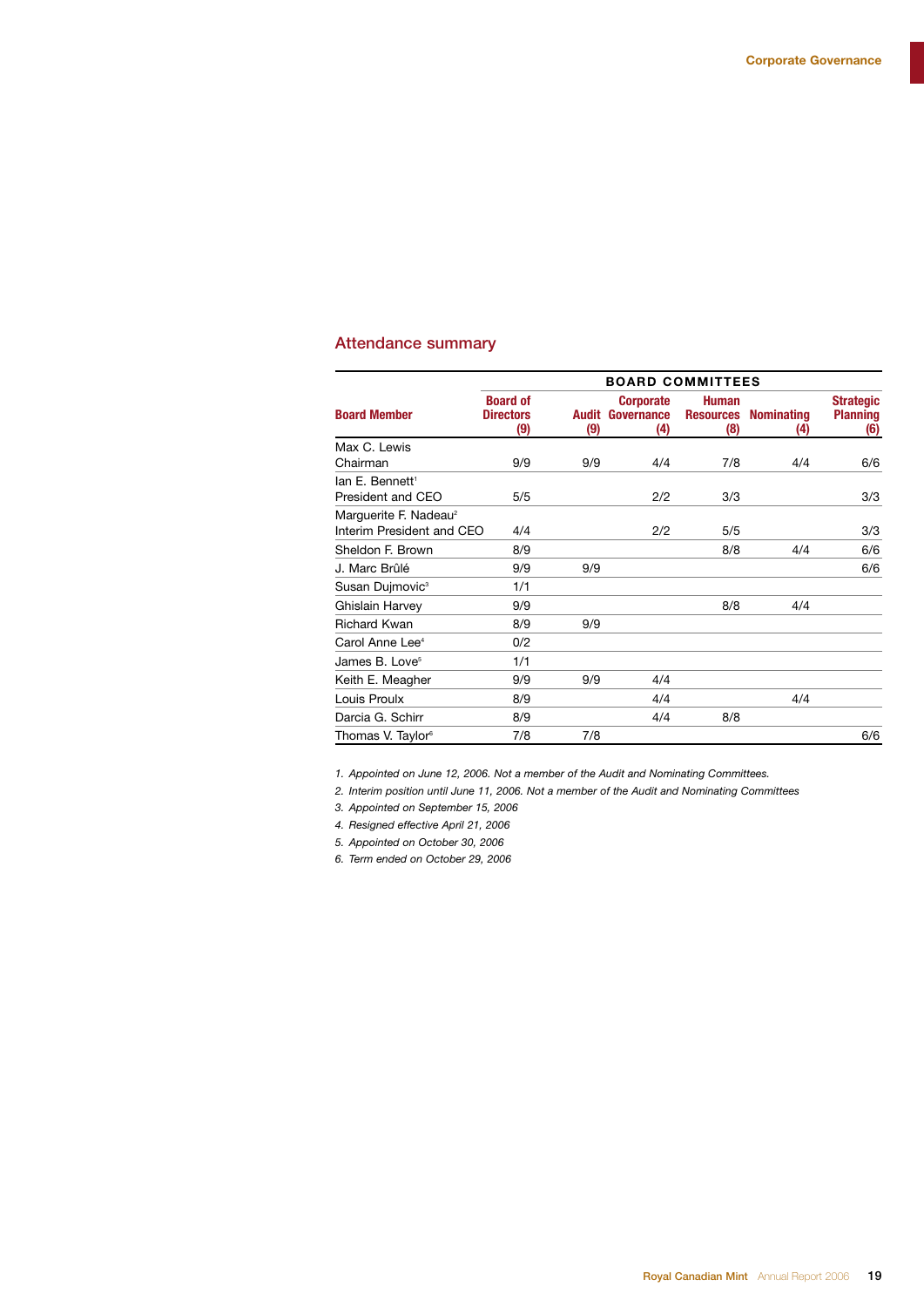## Performance against objectives

| <b>BUSINESS LINE</b> |                                                                                                                                                                                                                                                                                           | <b>2006 PERFORMANCE GOAL</b>                                                                                                                                                                                                                                                                                                                                                             |
|----------------------|-------------------------------------------------------------------------------------------------------------------------------------------------------------------------------------------------------------------------------------------------------------------------------------------|------------------------------------------------------------------------------------------------------------------------------------------------------------------------------------------------------------------------------------------------------------------------------------------------------------------------------------------------------------------------------------------|
|                      | Royal Canadian Mint<br>"The Mint is Canadian to the core, a world-class<br>brand that exceeds the expectations of<br>Canadians and our customers with innovative<br>products and services."<br>lan E. Bennett<br>President and CEO                                                        | 1. Grow profitable sales<br>2. Generate a continuous flow of seigniorage to the Government<br>of Canada<br>3. Continue to reduce costs while improving efficiency in every<br>aspect of the operations.<br>4. Provide every employee with the opportunity to participate<br>in the Mint's success.<br>5. Ensure that health, safety and the environment are paramount<br>considerations. |
|                      | Canadian circulation<br>"Building on the success of our multi-year<br>program, we established momentum and<br>anticipation for our new coin program which<br>celebrates the Vancouver 2010 Olympic and<br>Paralympic Winter Games."<br><b>Manon Laplante</b><br><b>Executive Director</b> | 1. Ensure Canadian circulation coins and services are cost<br>effective, in adequate supply and inspire Canadians to<br>celebrate their history, culture and values.<br>2. Increase demand for coins and in turn, seigniorage, by<br>issuing special commemorative circulation coins.<br>3. Continually improve operations and operating margins.                                        |
|                      | Canadian numismatic<br>"Collector coins celebrate Canada's history,<br>culture and values with designs that are<br>uniquely Canadian in concept and production."<br>Paul Lefebvre<br><b>Executive Director</b>                                                                            | 1. Design and produce coins that will appeal to collectors<br>today and rise in value over time.<br>2. Strengthen the collecting and investment value of the Mint's<br>products through continued improvements in technology,<br>design and manufacturing.<br>3. Develop consumer gifts that celebrate special occasions in<br>the lives of Canadians.                                   |
|                      | Foreign coin<br>"A new partnership with the Indian Government<br>Mint, will allow us to expand capacity to meet<br>the demand for the Mint's quality coinage."<br>Peter J. Ho<br><b>Executive Director</b>                                                                                | 1. Expand capacity by licensing the Mint's multi-ply plating<br>technology to international mints and producers of blanks.<br>2. Build the Mint's global sales coverage through marketing<br>relationships with international companies.                                                                                                                                                 |
|                      | <b>Bullion and refinery</b><br>"The Mint has operated a gold refinery since<br>1911 and the addition of a silver refinery in<br>2006 creates a new source of revenue while<br>enhancing our competitiveness."<br><b>David Madge</b><br><b>Executive Director</b>                          | 1. Provide investors with efficient, low cost and liquid means<br>to invest and trade in gold.<br>2. Develop a more aggressive sales and marketing strategy for<br>silver bullion and coins.<br>3. Expand refining services with the commissioning of a new<br>silver refinery.                                                                                                          |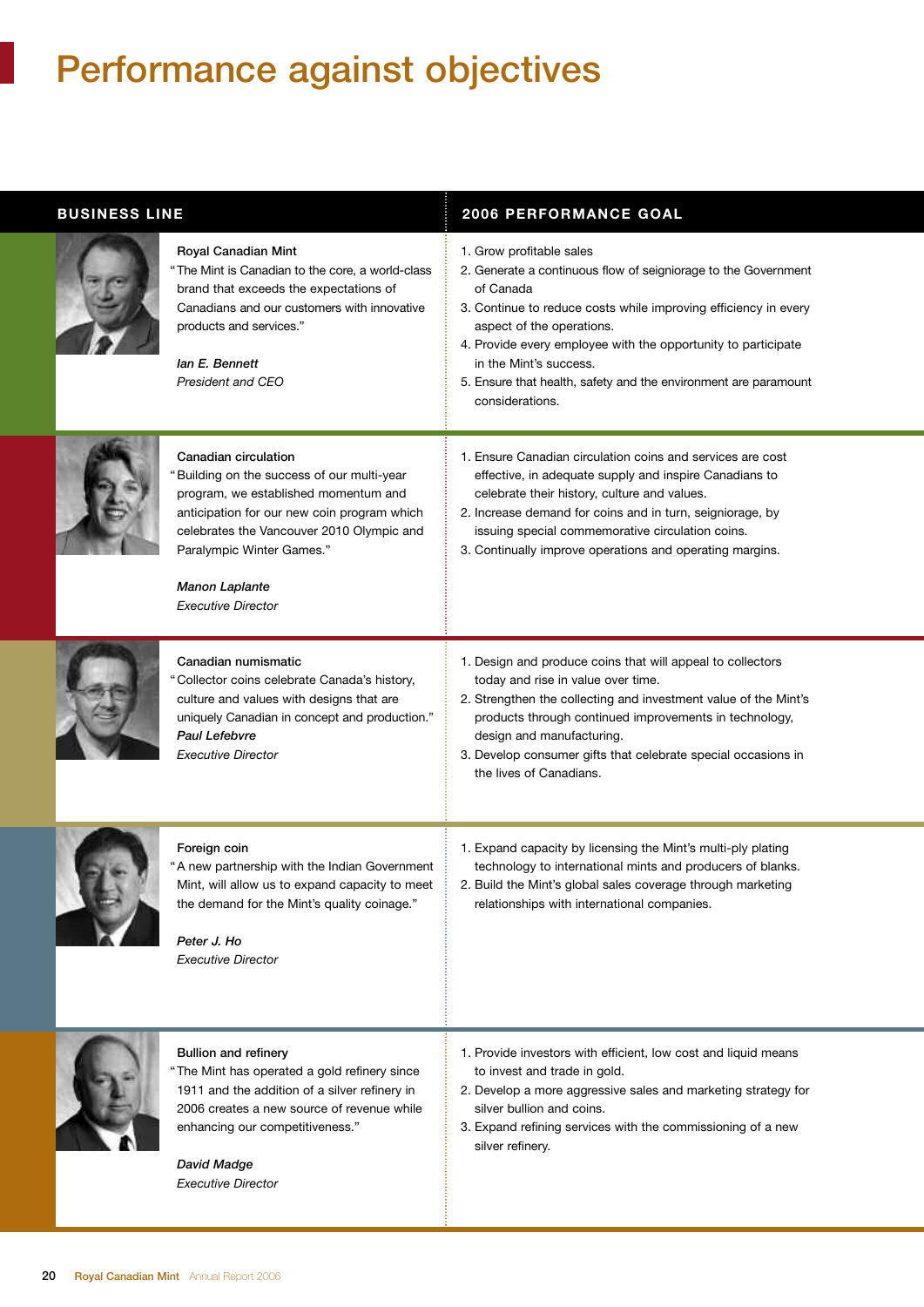| <b>2006 PERFORMANCE</b>                                                                                                                                                                                                                                                                                                                                                                                                                                                                                                                                                                     | <b>2006 KEY PERFORMANCE</b><br><b>MEASURE</b>                                                                                                                                                       |
|---------------------------------------------------------------------------------------------------------------------------------------------------------------------------------------------------------------------------------------------------------------------------------------------------------------------------------------------------------------------------------------------------------------------------------------------------------------------------------------------------------------------------------------------------------------------------------------------|-----------------------------------------------------------------------------------------------------------------------------------------------------------------------------------------------------|
| • Net income increased 28.7% to \$11.2 million from \$8.7 million in 2005.<br>• Pre-tax return on equity increased to 14.0% from 12.7% in 2005. Gross profit as a<br>percentage of revenue remained steady at 20.6% from 21% in 2005.<br>• Initiated the implementation of an ERP system.<br>• Awarded one of Canada's Top 100 Employers of the Year by MacLean's magazine.                                                                                                                                                                                                                 | Net Income (\$ in millions)<br>11.2<br>10.6<br>8.7<br>(3.0)<br>(5.4)<br>02<br>05<br>06<br>03<br>04                                                                                                  |
| • Completed the expansions of the plating facility in Winnipeg.<br>• Increased production by 47.2% to 2,237.1 million pieces from 1,519.5 million pieces<br>in 2005.<br>• Seigniorage increased by 34.8% to \$93.1 million from \$69.0 million in 2005.<br>• Expanded the coin recycling and alloy recovery programs.<br>• Improved inventory tracking and control through the introduction of nation-wide<br>re-usable packaging.<br>• Issued four commemorative circulation coins.                                                                                                        | Seigniorage (\$ in millions)<br>per Government of Canada year end<br>375<br>97 98 99 00 01 02 03 04 05 06                                                                                           |
| • Issued 41 new numismatic products and 18 new gift products.<br>• Sold out 12 of 41 new coins issued.<br>• Focused sales efforts on retail partners with a smaller footprint and on direct marketing,<br>particularly on the web site.<br>• Continued to employ new technologies and combine existing technologies to create<br>unique coins.<br>• Developed new technologies including vapour deposition and motion holograms for<br>introduction on new coins in 2007.                                                                                                                   | Numismatic sell outs<br>19<br>18<br>12<br>03<br>02<br>04<br>05<br>06                                                                                                                                |
| • Produced 747.6 million coins and blanks for 13 countries compared to 1.06 billion<br>coins and blanks for 14 countries in 2005.<br>• Formed the Royal Canadian Mint Group to fulfill the Mint's contract to produce coins<br>for Thailand and expand capacity.<br>• Fulfilled a contract to replace New Zealand's low denomination circulation coins.<br>In 2006, New Zealand withdrew its alloy circulation coinage and issued 295 million<br>multi-ply coins produced by the Mint.<br>• Licensed the Mint's multi-ply plating technology to Jarden Zinc Products, Inc.<br>in Tennessee. | Revenue* / Number of<br>countries served (\$ in millions)<br>Revenue*<br>No. of countries<br>43.8<br>25.3<br>24.3<br>∣≘<br>5.7 <sup>5</sup><br>02<br>03<br>04<br>05<br>06<br>* excluding numismatic |
| • Increased refining capacity and volumes with the completion of a new silver refinery.<br>• Increased volume of precious metal refined by 52% to 5.0 million ounces from<br>3.3 million ounces in 2005.<br>• Improved the packaging and marketing of silver coins, driving sales up 153% and<br>capturing 20% of the global market for silver coins.<br>• Developed a variety of products and services including the storage of bullion products<br>for consumers on an allocated and unallocated basis.                                                                                   | Bullion revenue / Cost of gold<br>(\$ in millions)<br>$\bullet$ Cost (\$US per ounce)<br>Revenue<br>270.3<br>219.4<br>210.8<br>176.7<br>144.3<br>44.0                                               |

**02 03 04 05 06**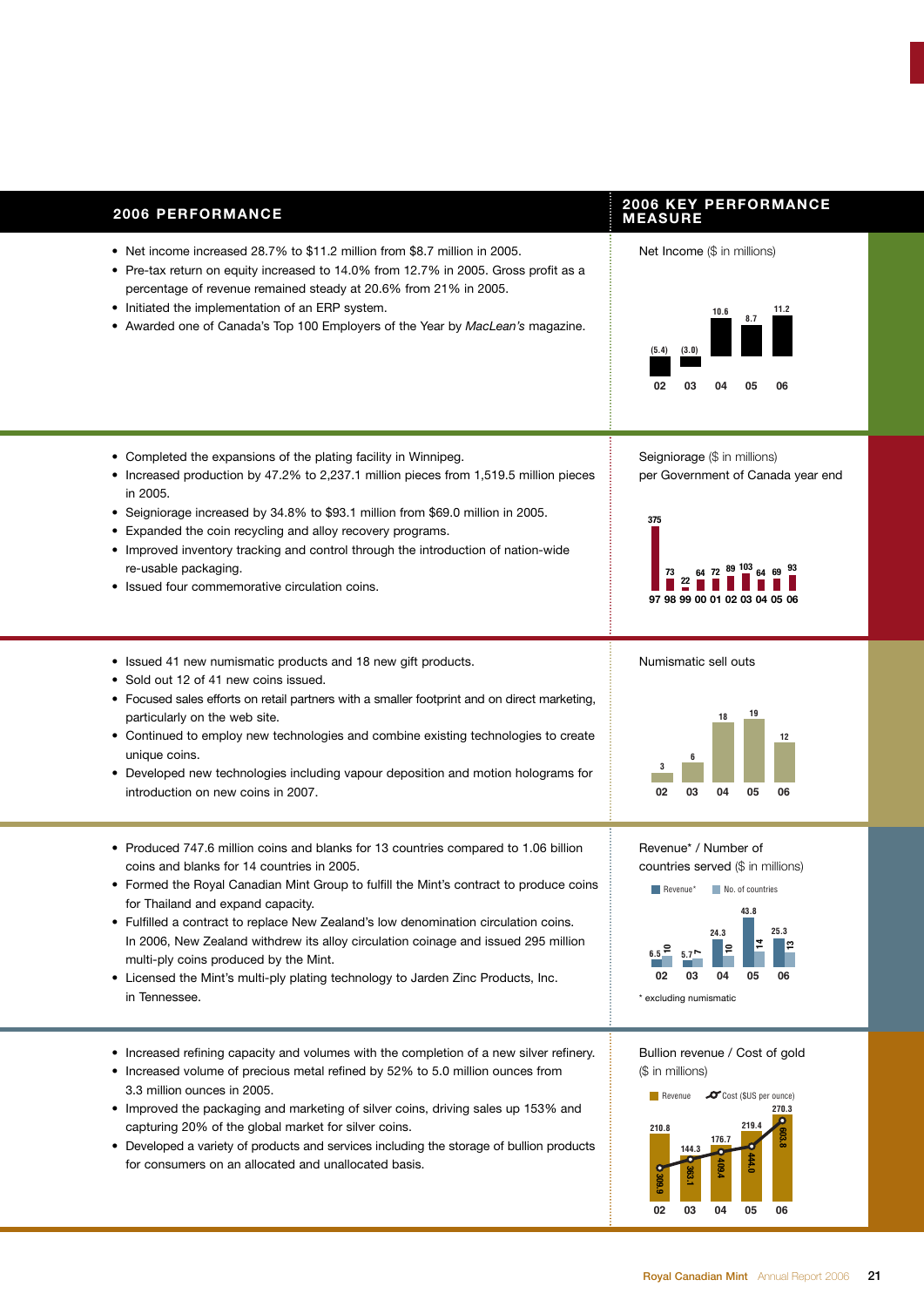## Directors and Officers

#### Board of Directors



**Max C. Lewis** *Retired Fredericton, New Brunswick* Chairman, Board of Directors



*Executive Vice President and General Manager of Promotion Saguenay Inc. Saguenay, Québec* Chair, Human Resources **Committee** 



**James B. Love, Q. C.** *Partner Love & Whalen Toronto, Ontario*



**Richard Kwan, CA**  *Director of Administration Children's Aid Society of Toronto Toronto, Ontario*



*President S.F. Holding Ltd. Sydney, Nova Scotia*



**Louis Proulx** *Chairman of the Board Laval, Québec* Chair, Corporate Governance Committee,



**Susan Dujmovic** *Assistant Vice-President of Commercial Financial Services HSBC Bank Canada Vancouver, British Columbia* 



**Darcia G. Schirr** *Partner Robertson Stromberg Perdersen LLP Regina, Saskatchewan*



# **J. Marc Brûlé, CA**

**Chief Executive Office** *Energy Ottawa Inc. Ottawa, Ontario* Chair, Audit Committee



*GPL Proulx Assurances inc.* Nominating Committee





**Pam Aung Thin** Vice-President Communications





**Ian E. Bennett** President & Chief Executive Officer



Vice-President, Human Ressources and *Lean*



**Marguerite F. Nadeau, Q.C.** Vice-President of Corporate and Legal Affairs, General Counsel

**Beverley A. Lepine, CA** Chief Operating Officer

**John Moore** Acting Vice-President, Marketing and Sales



Vice-President of Finance and Administration and Chief Financial Officer



**David Madge**

Executive Director Bullion and Refinery





**Manon Laplante** Executive Director Canadian Circulation



Numismatics



Executive Director Foreign Circulation



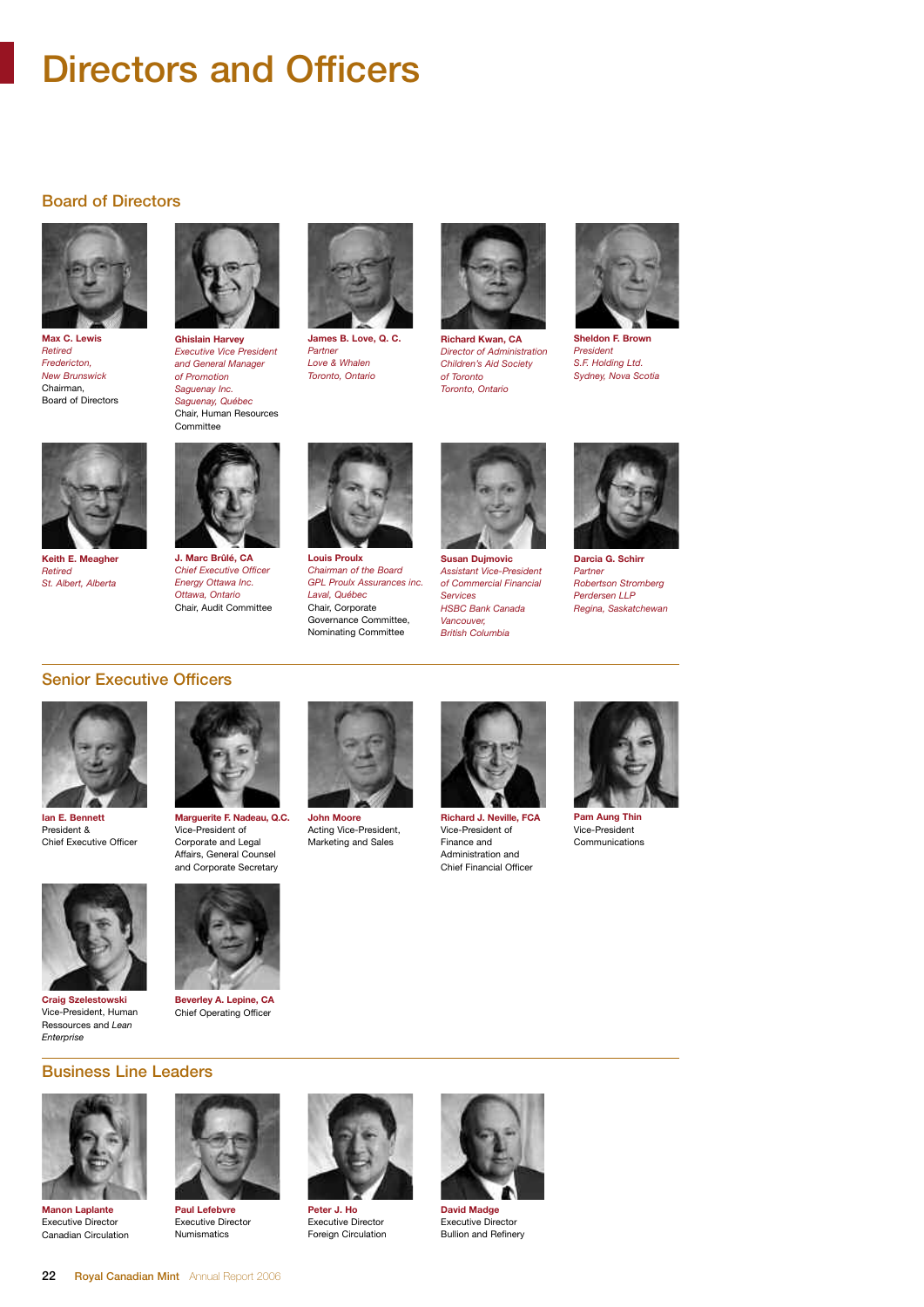## Management's discussion and analysis

#### Corporate overview

As Canada's national mint, the Royal Canadian Mint produces all circulation coins and manages the coinage distribution system for Canada. The Mint operates along four business lines. The activities of these businesses include:

- The design, manufacture and distribution of circulation coins to meet the needs of the Canadian marketplace.
- The design, manufacture and distribution of Canadian numismatic coins and giftable products for sale to collectors and gift-givers.
- The manufacture of circulation and numismatic coins and blanks for countries around the world.
- The production of bullion coins and wafers for the investment community. The Mint also provides refinery and storage services to Canadian and international customers.

**Vision:** Canadian to the core, the Royal Canadian Mint is a world-class brand that exceeds expectations with outstanding products and services.

**Mission:**The Royal Canadian Mint is a world-class provider of branded investment, collectible and secure payment products and services that connect people and inspire celebration.

**Values:**The Royal Canadian Mint is committed to and will attain its vision through the development of the following cultural values: customer focus, excellence, innovation, being Canadian, integrity and people.

The strategic objectives of the Mint are to:

- Maintain the Mint as a world-class brand that is recognized for quality, innovation and meeting or exceeding customers' expectations.
- Ensure that Canadian circulation products and services are cost-effective, accessible, relevant and inspire Canadians to celebrate their history, culture and values.
- Ensure that foreign coinage, bullion and refinery services, collectible, giftables and other related products and services lead in their respective markets and are profitable.
- Generate a profit and maintain the long-term viability of the Corporation through an on-going commitment to customer satisfaction, growth and efficiency.
- Create an environment where all employees demonstrate the Corporation's values and celebrate their success.
- Ensure that health, safety and the environment are paramount considerations in providing the ideal workplace.

#### Strategic and performance indicators

The objectives of the Mint's five-year plan covering 2007 to 2011 establish ambitious goals that will lead to profitable growth and a continuous flow of seigniorage to its shareholder – the Government of Canada.

To achieve its financial goals, the Mint strives to continually improve profitability through prudent financial management, aggressive marketing and constantly improving quality of its products and efficiency of its operations. The Mint measures performance by using metrics meaningful to its shareholder, customers, business partners and employees. The measures below allow the Mint to monitor its capacity to improve and create value.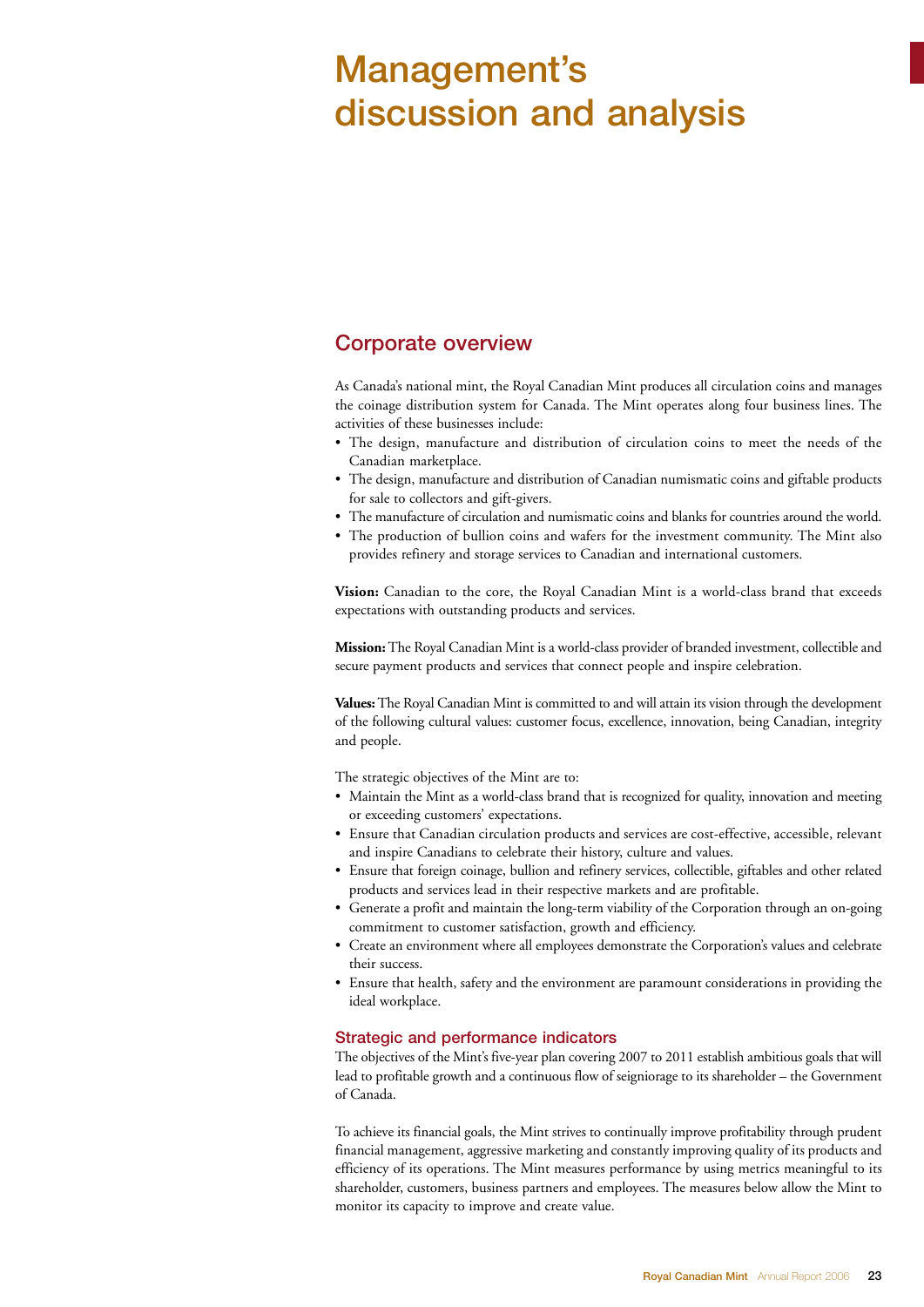| Performance measures                            | 2005           | 2006           | 2007 target    |
|-------------------------------------------------|----------------|----------------|----------------|
| Pre-tax return on equity                        | 12.7%          | 14.0%          | 20%            |
| Gross profit as a % of revenue                  | 21%            | 20.6%          | 25%            |
| Return of seigniorage                           | \$69.0 million | \$93.1 million | \$77.0 million |
| Value added sales revenue per employee (\$000s) | \$165          | \$184          | \$212          |
| Investment in training (as a % of payroll)      | 3%             | 2.25%          | 4%             |

The Mint continues to focus on improved efficiency and profitability by practicing the principles of *Lean Enterprise*. In 2006, the Mint achieved operating savings of approximately \$837,000 in Ottawa and \$291,000 in Winnipeg through 41 *lean* initiatives. These employee-led initiatives included:

- Implementation of the one-cent cell in Winnipeg, which provided efficiency gains of \$211,000.
- The establishment of supermarkets and *kanbans* for die production. This reduced raw material inventory from \$130,000 to \$4,000, cut lead-time for hobbed dies by 50%, reduced block inventory by 40%, and provided substantial efficiency gains.
- Four kaizen\* in assay improved the turnaround time on their service and reduced both labour and materials costs.
- Implementation of a new ERP system. Phase I of the new system will be implemented by April 30, 2007. Phase II will expand the system to the refinery, enhance customer relationship management and refine e-business systems by the end of 2008.
- Investing 4% of payroll to training to ensure the requisite skills are in place to achieve growth in a safe environment.

The Ottawa plant achieved ISO 9001:2000 re-certification in June, 2006. The Winnipeg plant achieved ISO re-certification in August, 2005, and will receive periodic audits twice per year until the next re-certification, scheduled for August, 2008. Two external assessments by BSI Management Systems Inc. to assess compliance to ISO 9001:2000 as well as Mint procedures were successfully completed during 2006.

#### Corporate results

#### Consolidated results and financial performance

(\$ in millions)

|                       | 2006  | 2005  | % change | 2004  |
|-----------------------|-------|-------|----------|-------|
| Revenue               | 493.9 | 435.9 | 13.3%    | 329.4 |
| Net income before tax | 16.0  | 13.2  | 21.2%    | 15.3  |
| Net income            | 11.2  | 8.7   | 28.7%    | 10.6  |
| Total assets          | 209.7 | 195.9 | 7.0%     | 168.1 |
| Shareholder's equity  | 114.4 | 104.2 | 9.9%     | 96.6  |
| Inventories           | 40.3  | 33.0  | 22.1%    | 18.0  |

#### Consolidated financial performance

The Mint's net income for the year was \$11.2 million compared to \$8.7 million in 2005. The key factors behind the year's results include:

• Revenue increased by 13.3% to \$493.9 million from \$435.9 million in 2005. Revenue increased in Canadian circulation (18.0%), Canadian numismatics (0.4%) and bullion and refinery (25.1%) but declined in foreign circulation (42.2%).

*<sup>\*</sup> An evaluation for continuous incremental improvement in process practices and efficiency.*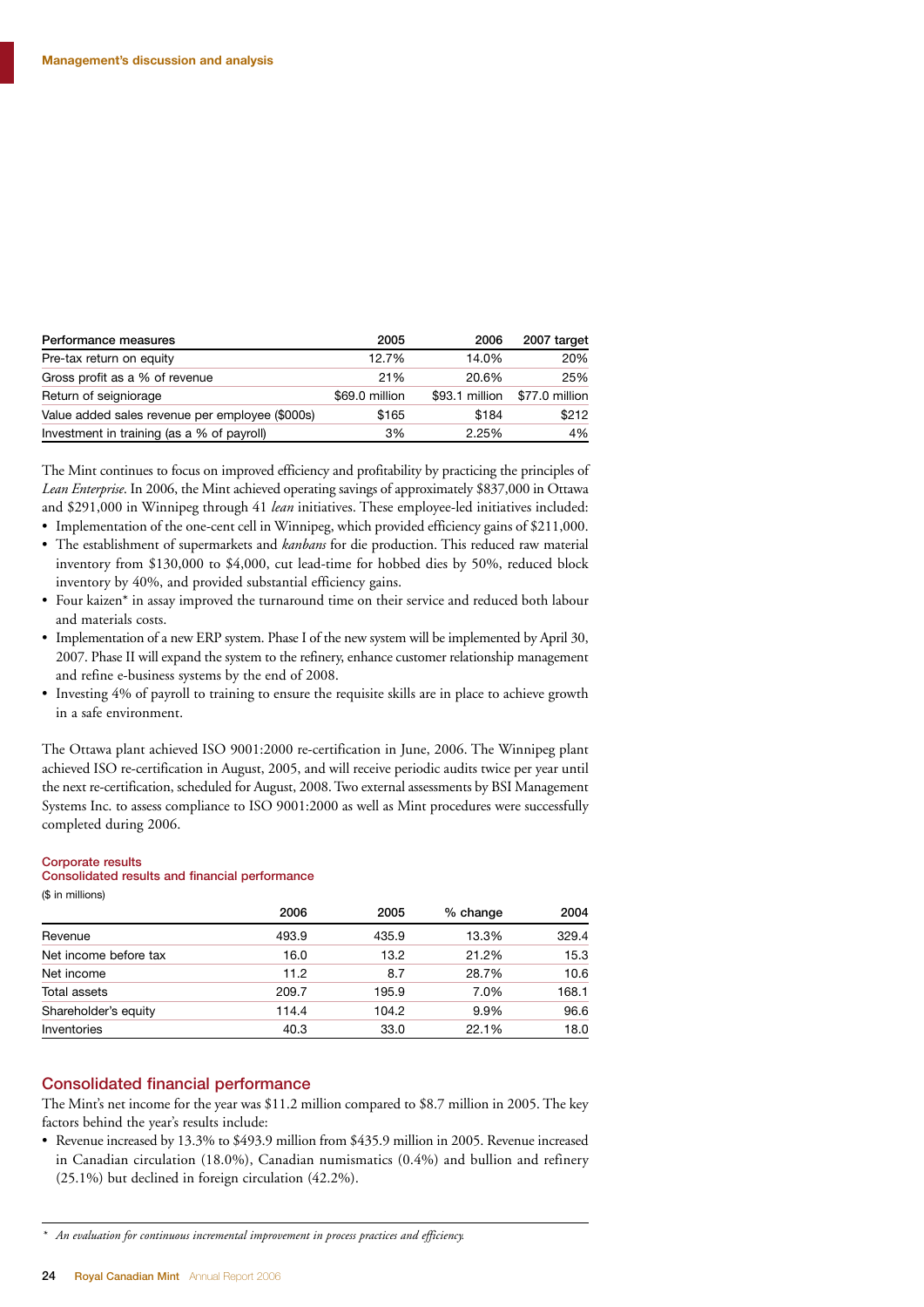- Operating costs, including cost of goods sold, increased by 13.0% to \$476.8 million from \$422.1 million in 2005. Cost of goods sold, which represents 82.3% of total operating costs, increased by 14.4% to \$392.2 million from \$342.7 million in 2005. This increase reflects the substantial increases in the volume of Canadian circulation coins produced compounded by increases in the price of both base and precious metals.
- Administrative costs increased by 20.1% to \$32.3 million from \$26.9 million in 2005, with **C** administrative costs as a percentage of revenue increasing to 7% from 6%.
- Net income before income tax increased by 21.2% to \$16.0 million from \$13.2 million in 2005. Gross profit margin decreased to 20.6% from 21% in 2005. The increase in the Mint's net income continued efforts to restrain costs and improve productivity.
- Interest income decreased to \$160,000 from \$393,000 in 2005. Interest expense was \$1.5 million compared to \$1.1 million in 2005. Interest expense relates primarily to the debt for the plating facility.

#### Explanation of corporate results

The major factors behind the year's results include:

- The extraordinary and unexpected increase in demand for Canadian circulation coins. Production increased by 47.2% to 2,237.1 million pieces and revenue to \$131.2 million from 1,519.5 million **97 05 98 99 00 01 02 03 0** pieces and revenue of \$111.2 million in 2005. Although the Mint anticipated an increase in demand, the magnitude of the increase placed pressure on margins and resources.
	- Rising metal costs and continued geopolitical and economic uncertainty caused sales of bullion silver and palladium investment products to increase to 2,840,794 ounces from 1,311,723 ounces in 2005. Revenues increased by 25.1% to \$280.7 million from \$224.4 million in 2005.
	- Unprecedented increases in base metal prices suppressed demand for alloy coins but drove interest in plated coins. The rise in demand for Canadian circulation coins decreased the Mint's capacity to produce foreign coins. Production of foreign blanks and coins decreased by 29.6% to 747.6 million pieces from 1.06 billion pieces in 2005. Revenue declined to \$25.3 million from \$43.8 million in 2005.
	- The commissioning of the new silver refinery to support the Mint's gold refining business increased the total volume of precious metal refined by 52% to 5.0 million ounces from 3.3 million ounces in 2005. Revenue increased to \$9.9 million from \$4.4 million in 2005.

The year 2006 is significant for the continued development of partnerships in every business line. The marketing partnership with Jarden Zinc, Inc. that was formed in 2005 was expanded in 2006 to a licensing agreement and the establishment of a plating facility in Tennessee with the capacity to produce one billion blanks a year for the Mint. This licensing agreement with Jarden will allow the Mint to develop its marketing relationship with Giesecke & Devrient GmbH (G&D). This relationship was established in 2005, but demand for Canadian coinage made it impossible to accept any new contracts that G&D might have secured in 2006. G&D dominates the world in high-volume banknote processing and banknote production. It is anticipated G&D will extend the Mint's global reach and the relationship has been renewed for 2007.

The Mint established the RCM Group with the formation of a partnership with the India Government Mint to produce alloy coins for shipment to foreign customers. A relationship has also been established with the Tower Mint in England to produce tooling and foreign numismatic products. Where foreign mints are used, the Mint ensures its ISO and quality standards are maintained. The partnerships with Jarden, India and England expand the Mint's capacity to produce Canadian and foreign coins without requiring capital investment or compromising quality.

#### **10-year net income (loss)** (\$ in millions)



97 98 99 00 01 02 03 04 05 06



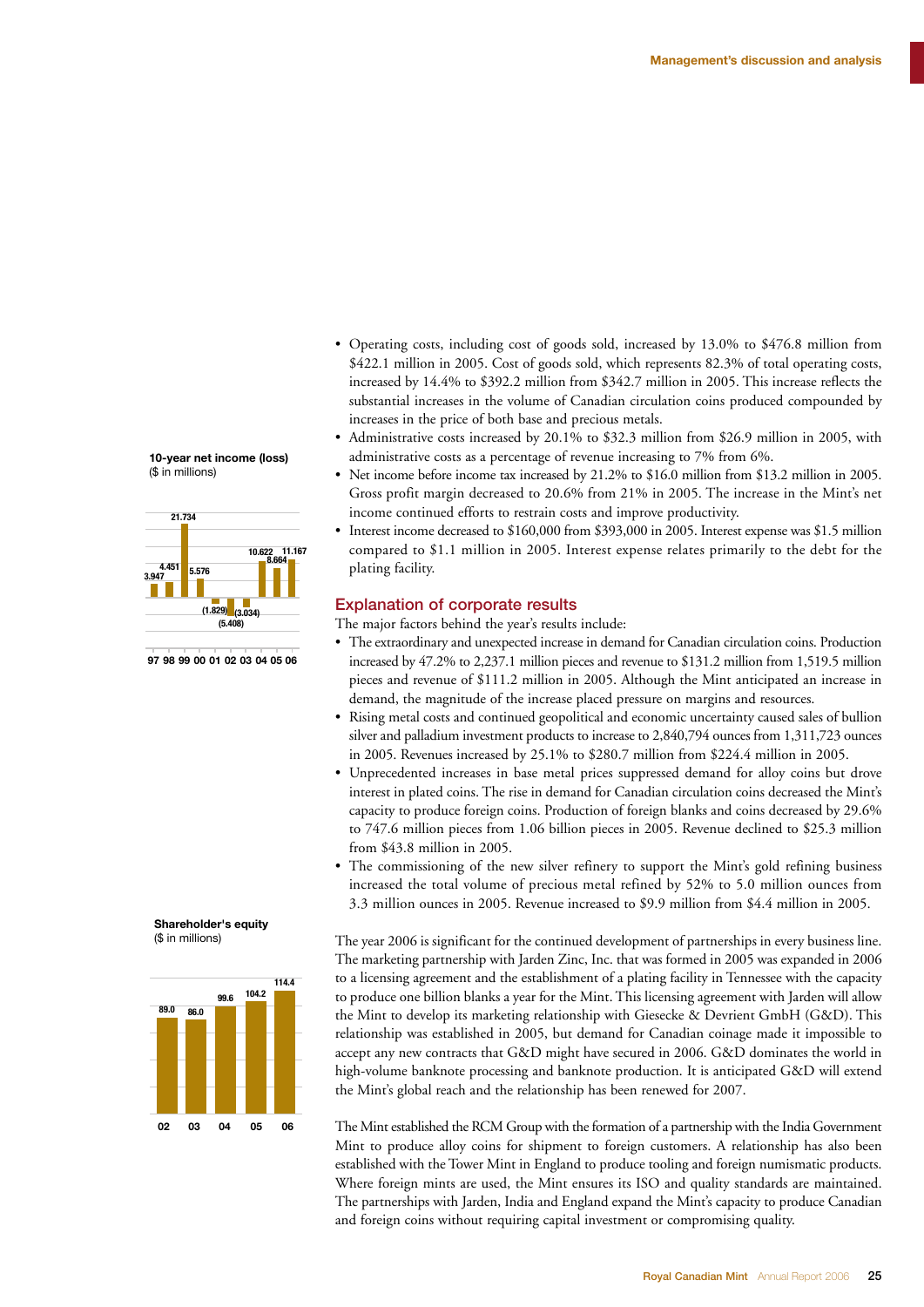A partnership was also formed with Coinage Distribution Inc. to process coins in three cities – Toronto, Montreal and Calgary – and the partnership with Coinstar was expanded to recycle coins in Ottawa. Montreal is expected to follow in 2007.

A term sheet was signed with the Vancouver Organizing Committee for the 2010 Olympic and Paralympic Winter Games naming the Mint as Official Supporter. The Mint will produce circulation and numismatic coins and will produce the athletes' medals for the 2010 Winter Games. It is expected that the agreement will generate sales of \$100 million over a three-year period.

#### Canadian circulation

Canadian circulation coinage is the core business of the Mint. By minting sufficient coinage and managing its distribution, the Mint ensures efficient trade and commerce across Canada. This is done through the 12 regional coin pool sites and the National Coin Committee (NCC). The NCC, chaired by the Mint, is comprised of Canadian financial institutions and armoured car companies. Through the use of innovative technologies and unique designs, the coins produced by the Mint also promote pride in Canada's history, people and values.

By managing the inventories and distribution of coins and producing coins that encourage Canadians to collect while constantly improving productivity, the Mint endeavours to increase seigniorage for the Government of Canada.

**Summary of results:** Revenue from Canadian circulation coins increased by 18% to \$131.2 million from \$111.2 in 2005. The volume of coins minted increased 47.2% to 2,237.1 million pieces from 1,519.5 million pieces in 2005, with the strongest growth coming from one-cent coins. The increased volume combined with the mix of coins produced resulted in a 34.8% increase in seigniorage to \$93.1 million from \$69.0 million in 2005.

**Explanation of results:** Demand for coinage is influenced by a wide variety of factors from consumer spending habits to complex demographic distributions. While these factors continued to play a role in 2006, the dramatic and unexpected increase in demand for new coinage was driven primarily by the impact of changes in payment methods for small transactions, particularly parking and public transit. Emerging payment technologies, including e-payment, have reduced the volume of coinage that consumers are returning to circulation. At the same time, growth in the retail industry, hand-in-hand with continued strength in the Canadian economy, has increased the demand for coins for transactions at stores. The Mint has been aware of these trends for several years, but the magnitude of the impact in 2006 was more significant than anticipated.

Production increased from weekly highs of 50 million up to 87 million pieces a week in 2006, and employment at the minting facility in Winnipeg increased by 24 employees. To manage the pressure on production and the distribution system, the Mint implemented several measures:

- Despite the increase in cost, 40 million 5-cent coins were produced using traditional alloy composition rather than plated technology,
- Inventories held by the armoured car companies were reduced without creating shortages in any region.
- The patented multi-ply plating technology was licensed to Jarden Zinc Products, Inc. in Tennessee. Under this license, Jarden has sufficient plating capacity to produce one billion coins a year.





**Canadian circulation coin production**  (millions of pieces)

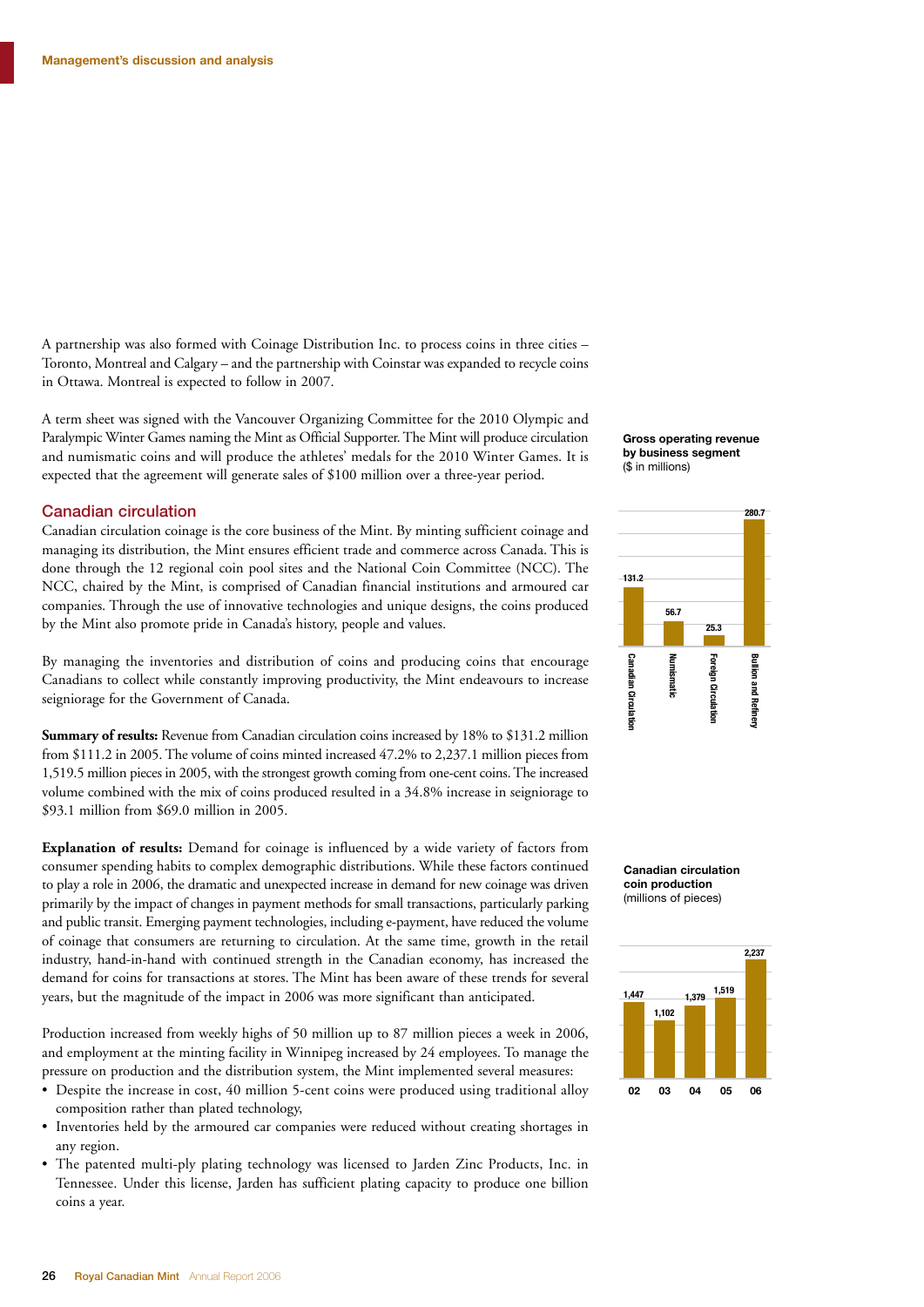- The coin recycling program was expanded from 120 self-service kiosks in Toronto to 150 kiosks in Toronto and Ottawa.
- The Mint also expanded its coin processing service to Vancouver to process coins for the telecommunications, parking and public transit industries. As a result of these expansions in the Mint's coin recycling and processing programs, 406 million coins were returned to the coin pool compared to 150 million coins in 2005. These programs generate income and relieve the pressure on inventories.

In order to expand its ability to meet growing demand and reduce costs, the Mint also:

- Allocated resources to research the various payment alternatives available around the world. Jointly with the Department of Finance and the Bank of Canada, the Mint will review Canada's denomination structure to ensure that the mix of denominations meets the changing trade and commerce needs of Canadians.
- Completed the expansion of the plating facility in Winnipeg, increasing capacity from 3,000 metric tonnes to 7,000 metric tonnes. This expansion along with implementation of a cellular manufacturing strategy will allow the Mint to produce more coins while using fewer resources.
- Replaced the existing two-step process for producing the two-dollar coin with a simpler, onestep process.
- Expanded the Alloy Recovery Program (ARP). Since 2001, Canadian circulation 5, 10, 25 and **W** 50 cent coins have been composed primarily of steel plated material, which significantly reduced the manufacturing cost. The ARP removes the solid nickel and alloy coins produced prior to the introduction of plated coins and recovers the base metals. In 2006, the ARP achieved revenues of \$19.4 million compared to \$11.2 million in 2005. The program also reduces the number of different coin acceptance signatures within the marketplace, which benefits the vending and other industries.
- Continued to expand the recycling program. Not only does this program help to satisfy the increased demand for coins through recycling, the Mint recovers the metal in any alloy coins collected by sending them to the alloy recovery program. In 2006, the recycling program achieved revenue of \$1.0 million and savings of \$1.3 million by eliminating the need to produce new coins. In 2006, the program was expanded with the placement of more kiosks in Southern Ontario and 15 locations in Ottawa.
- Expanded its coin processing services to more businesses that collect coins through their day-to-day operations. The businesses, such as laundromats and parking lots, benefit from the competitive roll-and-wrap services offered by the Mint while the Mint ensures that coin inventories are promptly processed and returned to the distribution system, thus increasing coin efficiency. This also provides the Mint with critical information on trends in coin usage and trends in payment technologies.
- Implemented nation-wide re-usable packaging that improves tracking and control over inventories and shipping while reducing costs.

The Mint's revenue is also driven by the ability to produce coins that capture the imagination of Canadians. During 2006, the Mint issued four special circulation coins in the third year of a multi-year program celebrating Canadian heroes, historical places and events:

• The one-dollar Lucky Loonie circulation coin. The Mint first produced this popular coin in 2004. During the 2002 Olympic Winter Games, it was discovered that a Loonie had been secretly buried at centre ice, covertly urging Canada's men's and women's Olympic hockey teams on to gold medal performances.

#### **Canadian circulation coin revenue** (\$ in millions)

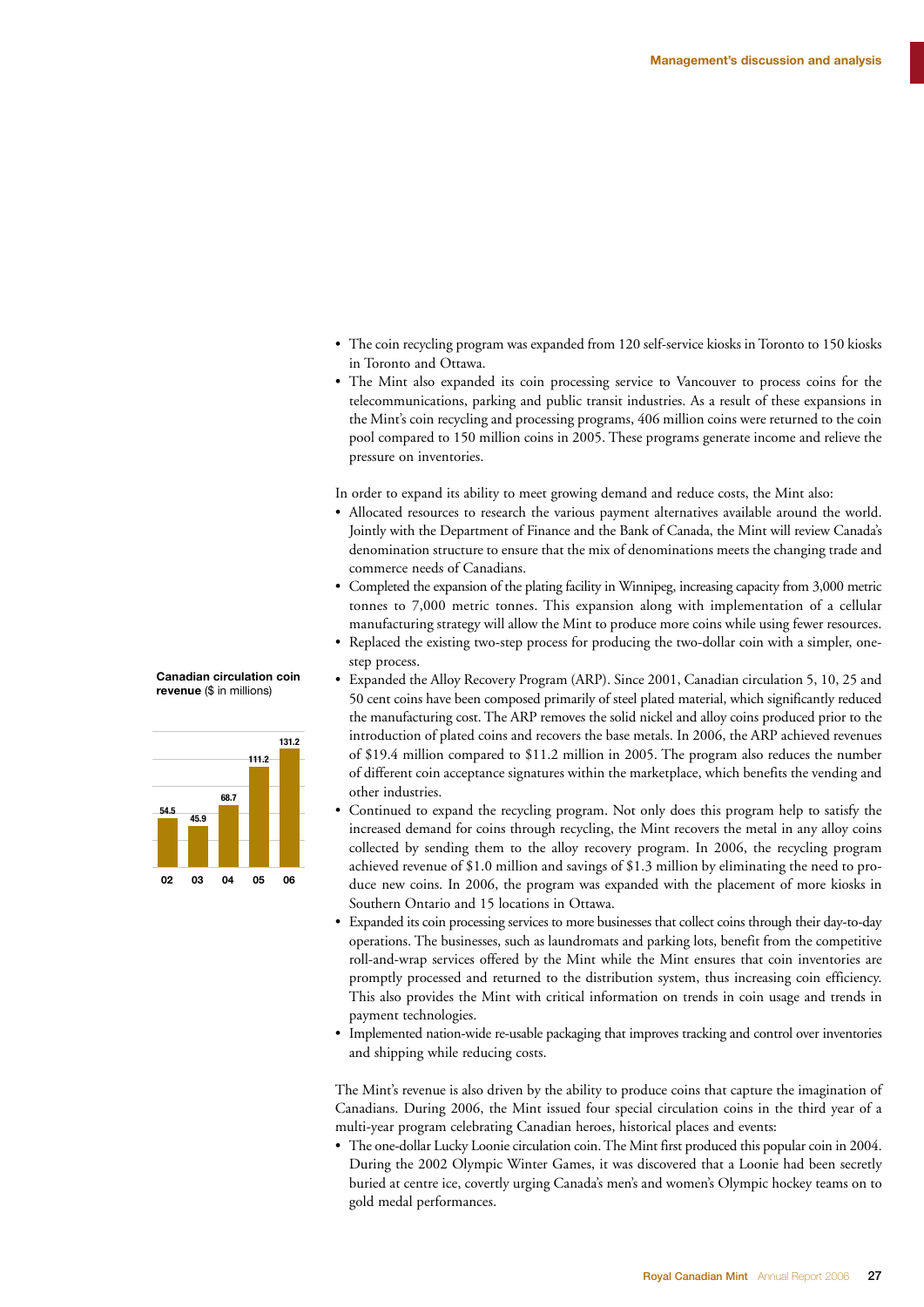- The 25-cent "Creating a Future without Breast Cancer" coloured circulation coin. The Mint's second coloured coin honoured the courage and determination of those affected by breast cancer. Through a competitive selection process, the Mint selected Shoppers Drug Mart/Pharma Prix and its over 980 outlets to distribute the coins across Canada. This partnership increased demand, accessibility and awareness for the Mint's coin programs while driving business to the retail partner.
- The 10th anniversary of the two-dollar coin. The innovative technology used to produce the bi-metallic coin allows it to last about 20 times longer than the note it replaced. This year's anniversary issue features an update of the original design by accomplished artist Tony Bianco.
- The Medal of Bravery 25-cent circulation coin. The Medal of Bravery was established in 1972 as part of the Canadian Honours System. It is awarded by the Governor General of Canada to recognize "acts of bravery in hazardous circumstances."

Building on the success of its multi-year program, the Mint has established momentum and anticipation for the next coin program commemorating the Vancouver 2010 Olympic and Paralympic Winter Games. This program will launch in 2007 and continue through to the Winter Games in 2010. A special series of 17 circulation and 36 numismatic coins and products have been designed to celebrate the commitment and dedication of athletes along with the values that are marked by the Winter Games. A series of giftable products will also be offered.

**Outlook:** The Mint's corporate plan for 2007 anticipates production requirements will exceed existing capacity for coining. To expand capacity, the Mint will purchase two high-speed presses.

The factors that drive demand for coinage are still evolving, and the eventual impact of these changes, such as e-commerce and shifts in methods of micro payment (low value purchases), remains difficult to predict. Between 2007 and 2011, Canadian banks are expected to introduce cards with store-of-value chips suitable for the marketplace. It is anticipated that it will require some time for the retail industry to adapt and the Mint expects demand for circulation coinage to remain high until 2012.

#### Numismatic coins

Collector coins aim to celebrate Canada's history, culture and values with designs that are uniquely Canadian in both concept and production. The coins are made primarily with precious metals embellished with special effects created with technologies such as holograms, enameling, painting and lasering. Mintages are set to establish rarity, which provides the collector with a sense of value and provide support to the secondary market.

Within this business line, the Mint also produces consumer gifts, medals, medallions and tokens. The core of the consumer gift line is circulation coins packaged to celebrate Canada Day and life's special occasions such as weddings, birthdays and the birth of a child. The market for medals and medallions are as different as the skills and capabilities required for their production. Medals require the finest craftsmanship and quality, such as the Governor General's Performing Arts Awards medal. The orders are small and highly customized. Medallions and tokens are mass produced in large quantities for broad circulation.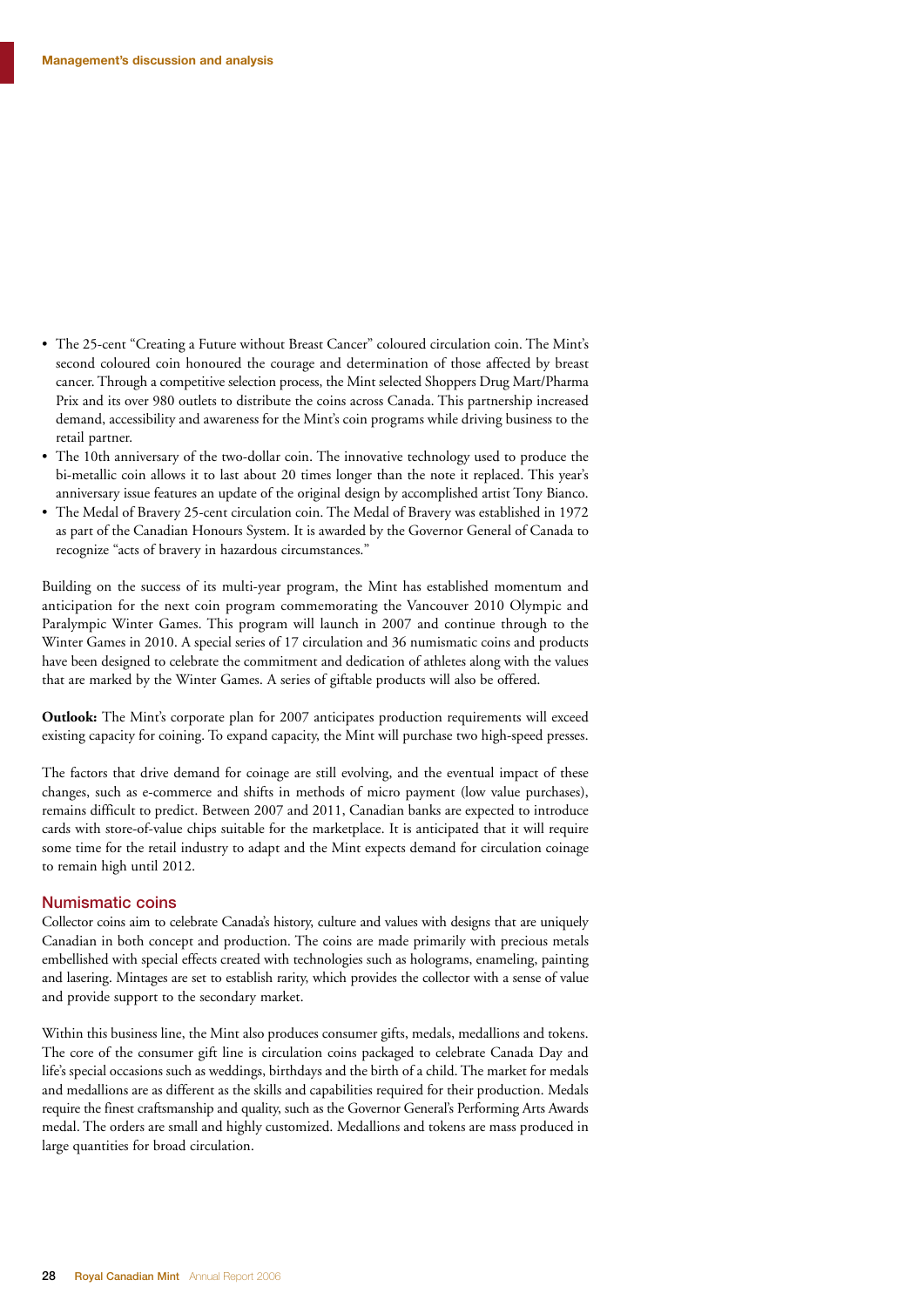Numismatic coins are sold through direct marketing, including the Mint's website and catalogue, as well as a network of dealers, distributors and Canada Post retail outlets. Consumer gifts are sold through direct marketing and retail partners.

**Summary of results:** Numismatic revenues remained stable at \$56.7 million from \$56.5 million in 2005. The sale of core and new numismatic products declined. Twelve of 41 new coins minted in 2006 sold out by the end of the year compared to 19 of 42 new coins in 2005. Sales of giftable products increased 5% to \$6.3 million from \$6.0 million in 2005. The strongest channel in 2006 was direct marketing, particularly web sales, which increased 7% to \$6.3 million from \$5.9 million in 2005.

**Explanation of results:** Although coin collecting holds the second largest share of the collectibles market, this is a market that has been declining over the past decade by roughly 9% a year. The performance of numismatics in 2006 reflects this trend in the market exacerbated by the volatility of precious metal prices, which made a substantial increase in prices necessary. The strength of the Canadian dollar continued to make the Mint's numismatic products more expensive to foreign buyers. At the same time, Canada Post, dealers and distributors altered their sales and inventory management practices, which reduced the Mint's business through these channels.

In contrast to the collectibles market, the giftables market is estimated to be in excess of \$18 billion and growing. In 2003, the Mint began to offer coin gift products. These products celebrate special moments, such as the birth of a child or a wedding. In 2006, the Mint issued coin gifts depicting Canadian NHL Hockey team logos. The coins in these gift items are made of base metal and are more affordable than precious metal numismatic coins. Although this is a highly competitive and **F**fragmented market, the Mint has achieved significant growth.

With 18 new giftable products and 41 new numismatic products in 2006, the business line continues to offer unique new products, including:

- A \$300 gold coin celebrating Queen Elizabeth's 80th birthday. The image on this coin was created with enamel, which creates an image of unusual depth and colour that is very intense and realistic. The Mint also produced a Medal of Bravery proof dollar with enamel in 2006.
- A \$5 silver Snowbirds coin and stamp set. The 99.99% pure silver coin echoes the designs of two Snowbirds stamps. The images are superimposed on the coin using an innovative photographic holography technique, creating a double hologram. Tilting the coin reveals either the pilot or the aircraft in formation.
- A \$20 silver coin marking the 30th anniversary of the CN tower. The coin features a threedimensional image of the tower using photography hologram technology. This coin is the second issue in the architectural treasures series.
- The 50-cent sterling silver coin with a brilliant hologram image of a Silvery Blue butterfly, the sixth coin in the popular butterfly series.
- Four \$50 palladium coins with four versions of the Big Bear and Little Bear constellations one for each season.
- Canada's first square legal tender coin, a \$3 sterling silver coin with the image of a beaver.
- A \$300 14 KT gold coin with authentic Swarovski Crystals embedded in the coin.





#### **Canadian numismatic revenues** (\$ in millions)

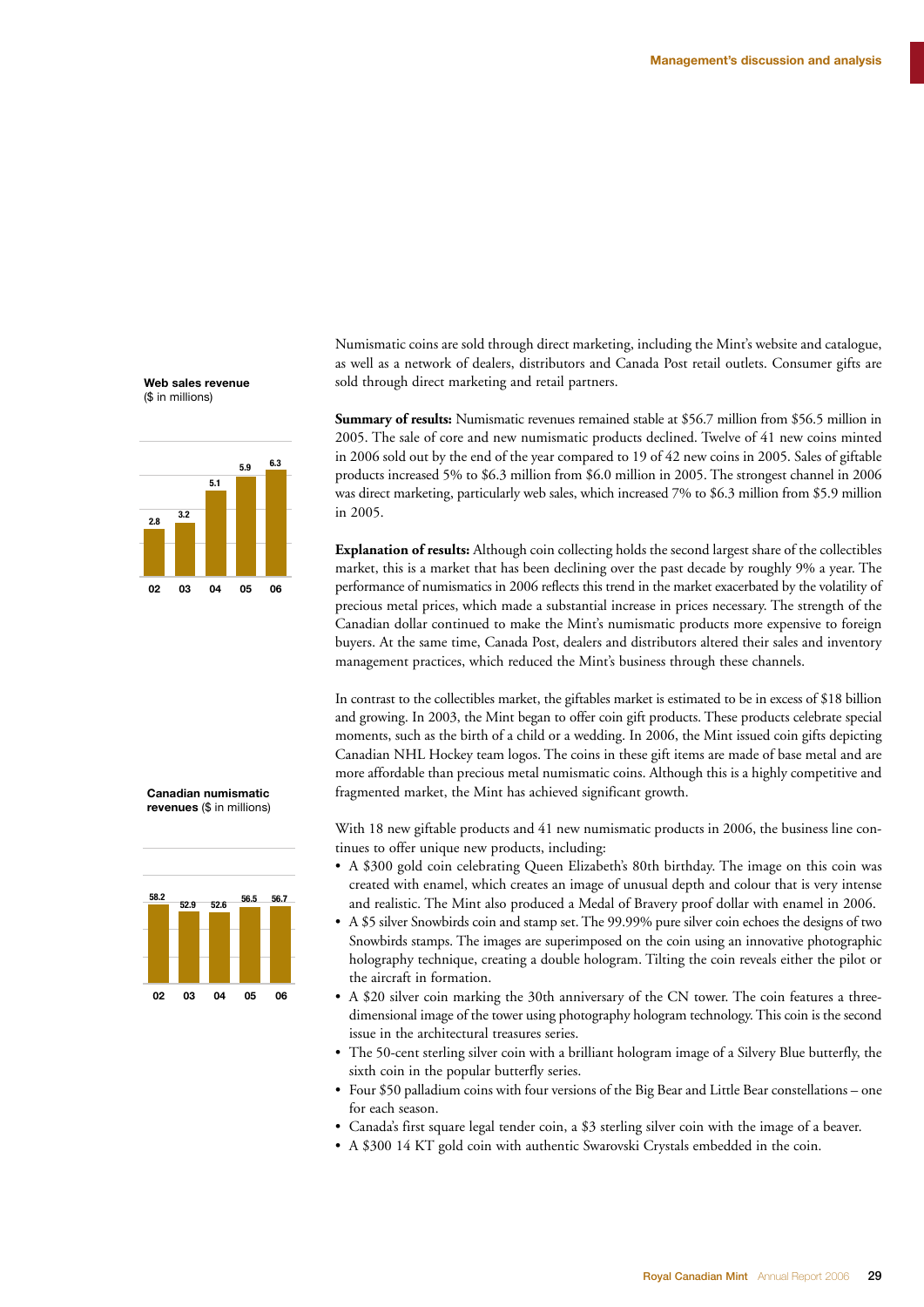To improve results in numismatics in 2007, the Mint will:

- Continue to employ new technologies and combine existing technologies such as colour and motion holograms – to create unique coins. In 2007, one new technology to be used is vapour deposition. This is a technique for applying a very thin layer of brilliant colour on a coin.
- Launch the Vancouver 2010 Olympic and Paralympic Winter Games program in early 2007 with the issue of the first in a series of coins. The Canadian coin program is the most extensive program related to the Olympic Games ever conceived by any mint worldwide.
- Ensure product scarcity by limiting mintages on select products, maintaining the product destruction policy, reducing the number of products from 43 to 36 and leveraging the Vancouver 2010 Olympic and Paralympic Winter Games' coin program.
- Increase the number of giftable products from 30 in 2006 to 80 in 2007 introducing both coin and non-coin products.
- Shift the retail focus from mass merchandise partners to retail partners with a smaller store footprint.
- Improve customer relations by continuing to monitor and respond to customer feedback and expanding support to dealers and distributors.
- Reduce overhead costs and improve production efficiency.

The Mint's corporate capabilities for craftsmanship of the finest quality place it in a strong position in the medal market. Within the medallion and token market, the Mint continues to target select industries, manufacturers, incentive houses, entertainment venues and sports associations to secure sales.

The Mint will also continue to reduce costs and improve efficiencies through *lean* and other initiatives to maximize efficiencies and productivity within manufacturing, new product development and sales and marketing. In 2006, the Mint purchased its first automatic numismatic press capable of producing high quality proof coins. This press will provide additional capacity and free other presses to meet the complex hologram requirements.

Within the giftable line of products, the Mint produced gift sets celebrating Canada's six hockey teams, a baby's lullaby CD and silver coin set, a keepsake tin and keepsake dollar, a baby keepsake bank and a holiday carols and sterling silver dollar set.

**Outlook:** Growth in numismatic and giftable revenues continues to depend upon the Mint's ability to develop products that appeal to collectors and to effectively market those products. In addition to the release of new coins within the established multi-year programs, the Mint will begin to release the dozens of coins that will be minted in the three years leading up to the Vancouver 2010 Olympic and Paralympic Winter Games. The new ERP system will also enable the Mint to reach and serve both end consumers and business partners more effectively by providing faster and more flexible order processing, capable of meeting subscription and other pay-in-advance programs.

Within the collectibles market, the Mint's sales are expected to grow as it develops new products with relevant emotional themes that offer compelling value to consumers and retailers.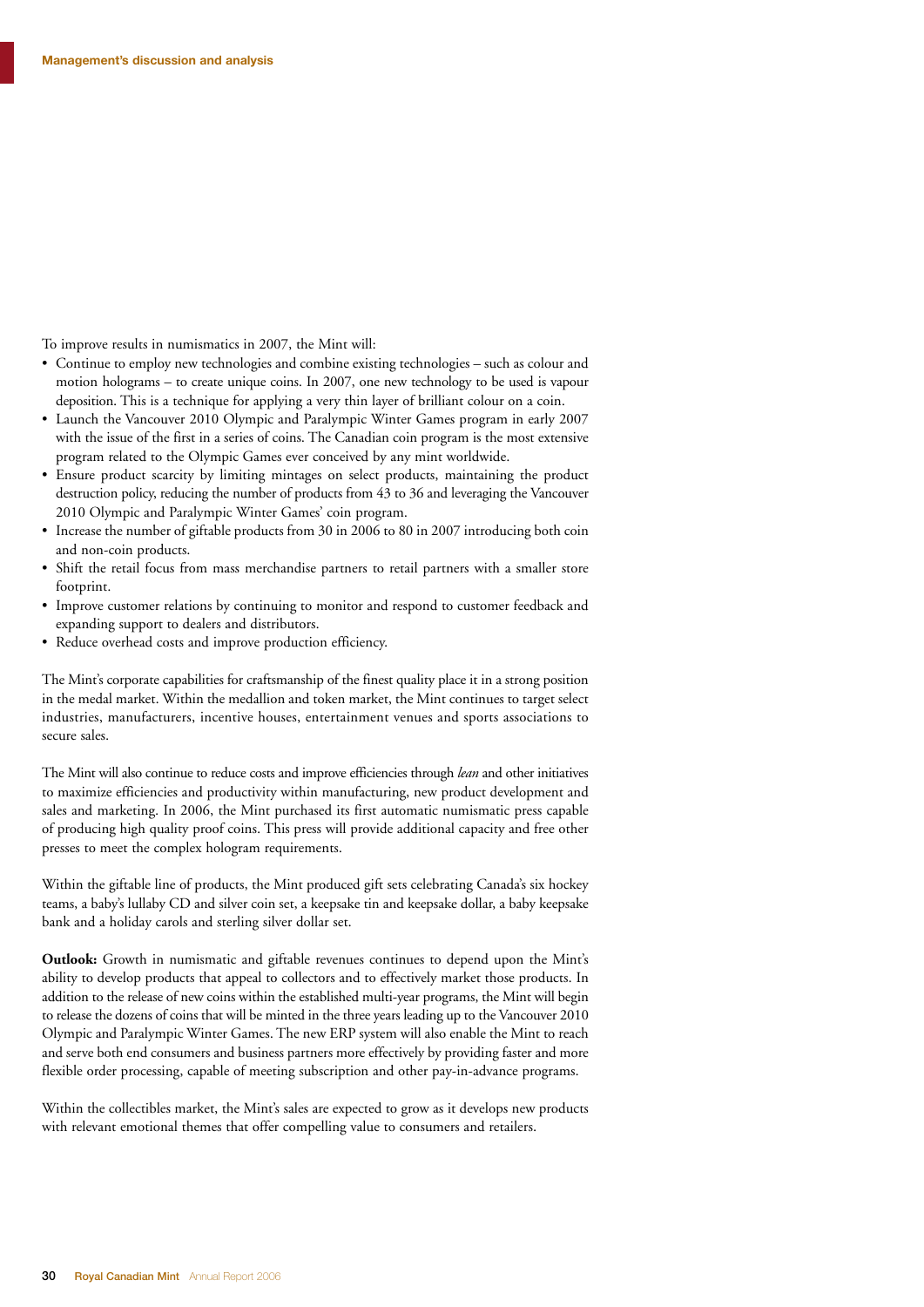#### Foreign coin

The Mint designs and produces circulation and numismatic coins and ready-to-strike blanks for customers – mostly governments, central banks and treasuries – around the world. It also sells or licenses coin production technology, tooling, and consulting services, including the management of alloy recovery and recycling programs.

**Summary of results:** The Mint produced 747.6 million coins and blanks for 13 countries compared to 1.06 billion pieces for 14 countries in 2005. Revenues declined 42.2% to \$25.3 million from \$43.8 million in 2005, reflecting the increased demand for Canadian circulation coins which limited the Mint's capacity to produce foreign coins.

**Explanation of results:** Sales in 2006 were affected by the extraordinary increases in base metal prices. Nickel prices climbed 153.4% while the price of copper jumped 43.1%. Copper, nickel and zinc are the primary metals used in alloy coinage and the cost of coins in many countries rose beyond the face value of the coins. Several governments postponed placing orders despite the impact of insufficient coinage on their national economies. This suppressed the number of orders secured by the Mint for foreign alloy coins while the increased demand for Canadian circulation coins inhibited its ability to market plated products.

Other major drivers behind performance in 2006 include:

- Fulfillment of a contract to replace New Zealand's low denomination circulation coins. In 2006 New Zealand withdrew its alloy coinage and issued 295 million multi-ply coins produced by the Mint. The contract confirms the superior nature of the Mint's multi-ply technology, bringing the number of countries that use the Mint's plating technology to 12, including Canada.
- The licensing of Jarden Zinc Products, Inc. to produce one billion multi-ply plated blanks a year. **0** Jarden began producing blanks for the Mint in October 2006.
- Continued fulfillment of the Mint's contracts to produce coins for Thailand. The Mint secured another contract in 2006 to produce 600 million one Baht coins in 2006 and 2007. To fulfill this contract, the Royal Canadian Mint Group was formed with the Indian Government Mint and two Indian blank manufacturers. The Mint provides the Indian Government Mint with tooling made in Winnipeg along with the staff to supervise striking in order to ensure the quality matches the standards established in Canada.

**Outlook:** The unprecedented increase in metal prices that dampened sales of alloy coins in 2006 has also forced many governments to look at plated technologies, including the Mint's low cost multi-ply coinage. The Mint's technology substantially reduces the amount of copper and nickel required to produce a coin, thus reducing the cost of manufacture by about 60%. The multi-ply technology also offers many technical advantages over competitors' single-ply plated solutions, including higher production efficiencies and the customization of the electronic magnetic signature for additional security against unwanted imports or slugs. By the end of 2006, the foreign sales team had secured orders for more than 2 billion pieces in 2007.

To sustain growth, the Mint plans to:

- Double its capacity from three billion to six billion plated blanks by licensing at least two suppliers.
- Work with existing partners, such as Jarden Zinc Products, Inc., to expand capacity while also actively looking for future partners.

**Foreign circulation coins sold**  (millions of pieces)



#### **Foreign circulation**

**revenue\*** (\$ in millions) *\* excluding numismatic*

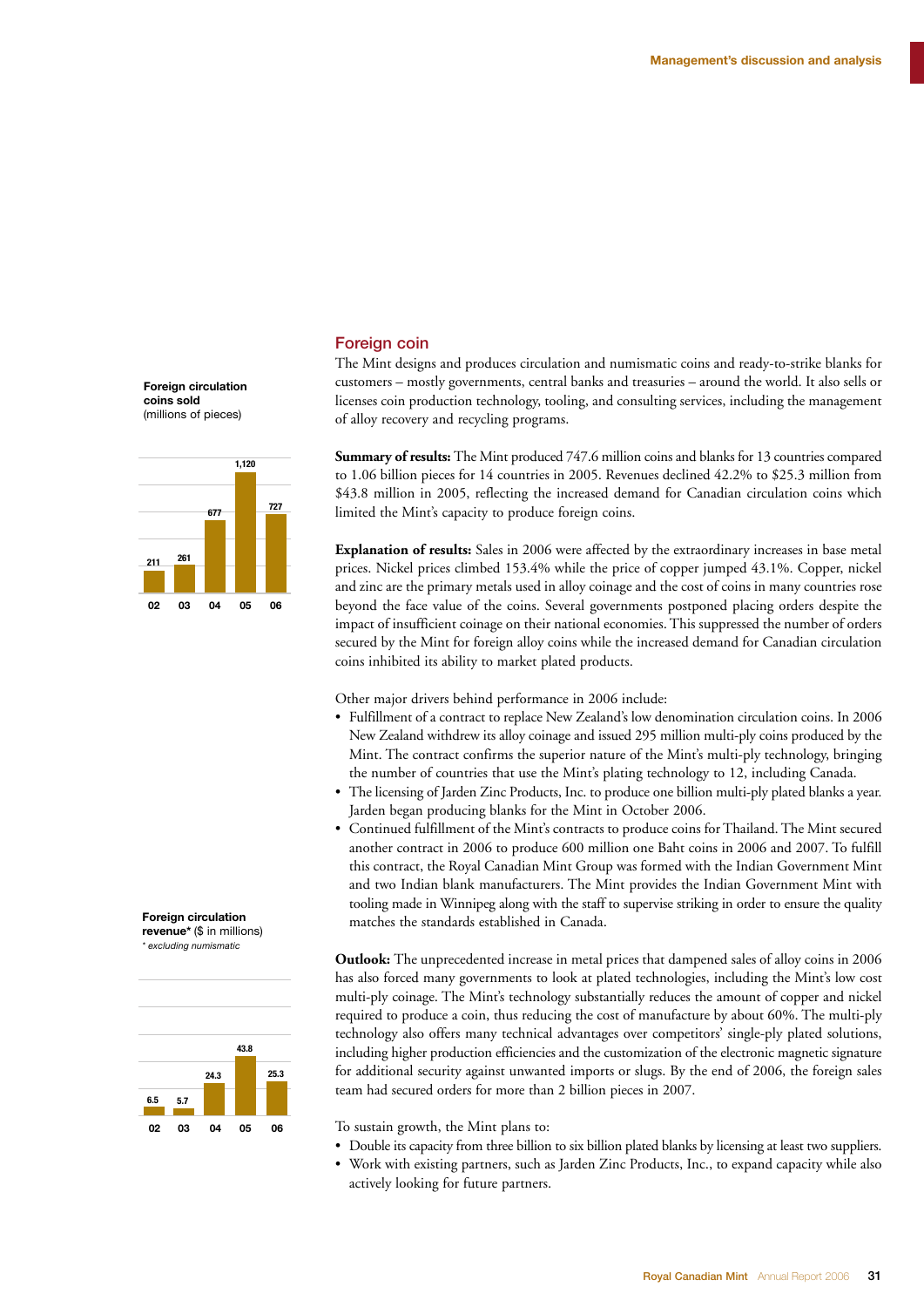- Purchase high-speed striking presses capable of meeting the increased demand for Canadian coinage and the anticipated growth in foreign demand.
- Continue to enhance visibility and marketing through visits to the 25 countries most likely to convert to multi-ply technology and participation in key bank and mint conferences around the world. In 2006, the Mint participated in the Mint Directors Conference in Paris and the annual meeting of the International Monetary Fund in Singapore. It also hosted the Technical Committee of the Mint Directors Conference with 35 representatives from 15 foreign mints and minting suppliers touring the Mint's facilities in Ottawa and Winnipeg.
- Continue to use Canada's foreign trade and diplomatic representatives to build awareness of the Mint's capabilities and relationships – existing and potential – with foreign central banks.
- Mine the history of data collected in the Product Lifecycle Management (PLM) system since its launch in 2004. Using this data, the Mint can provide potential customers with quotes within days of request. This rapid response capability is essential to competing effectively against other Mints for foreign contracts.

A variety of factors will influence the ability of the Mint to secure contracts to produce foreign coins and blanks. Continued growth in the population and economies of developing regions of the world, particularly Africa, increases demand for coinage for efficient commerce while governments seek to reduce costs. Higher base metal prices will continue to encourage foreign governments to consider the Mint's cost effective patented multi-ply plated process.

#### Bullion and refinery

The Mint produces and markets a family of gold, silver and palladium Maple Leaf bullion coins as well as high purity 9999 and 99999 precious metal products, gold and silver granules for the jewellery industry and industrial applications, gold wafers and kilo bars. It has operated a gold refinery since 1911 and opened a silver refinery in 2006, offering Canadian and foreign customers an integrated solution to gold and silver processing from refining through to state-of-the-art assaying and secure storage.

**Summary of results:** Bullion and refinery revenues increased modestly by 25.1% to \$280.7 million from \$224.4 million in 2005 with increased bullion and refinery volumes. Sales of Gold Maple Leaf coins decreased while sales of wafers and bars increased for a combined decrease of 10.1% to 296,097 ounces from 329,329 ounces in 2005. Silver Maple Leaf sales increased 133.1% to 2,475,990 ounces from 1,062,000 ounces in 2005. The volume of precious metals refined increased by 52% to 5.0 million ounces from 3.3 million ounces in 2005.

**Explanation of results:** The price of gold and other precious metals remains volatile. In the first eight months of 2006, the gold price averaged \$600 US reaching a high of \$725 US in mid 2006 before falling to \$635 US by the end of the year. The price of silver climbed from an average price of \$7.3 US an ounce in 2005 to a peak price of \$15 in mid 2006, closing the year at \$12.90. Demand for gold continues to be driven by geopolitical tensions in the Middle East, North Korea and Afghanistan, the U.S. trade and fiscal deficits and the devaluation of the U.S. dollar. At the same time, supply remains constrained. Gold producers are not hedging their production and few governments are selling central bank gold holdings.

While rising gold prices create interest in bullion as an investment, it continues to encourage investors holding bullion to capture their profit by selling their coins in the secondary market.

#### **Sales of gold bullion products**

#### (thousands of ounces)





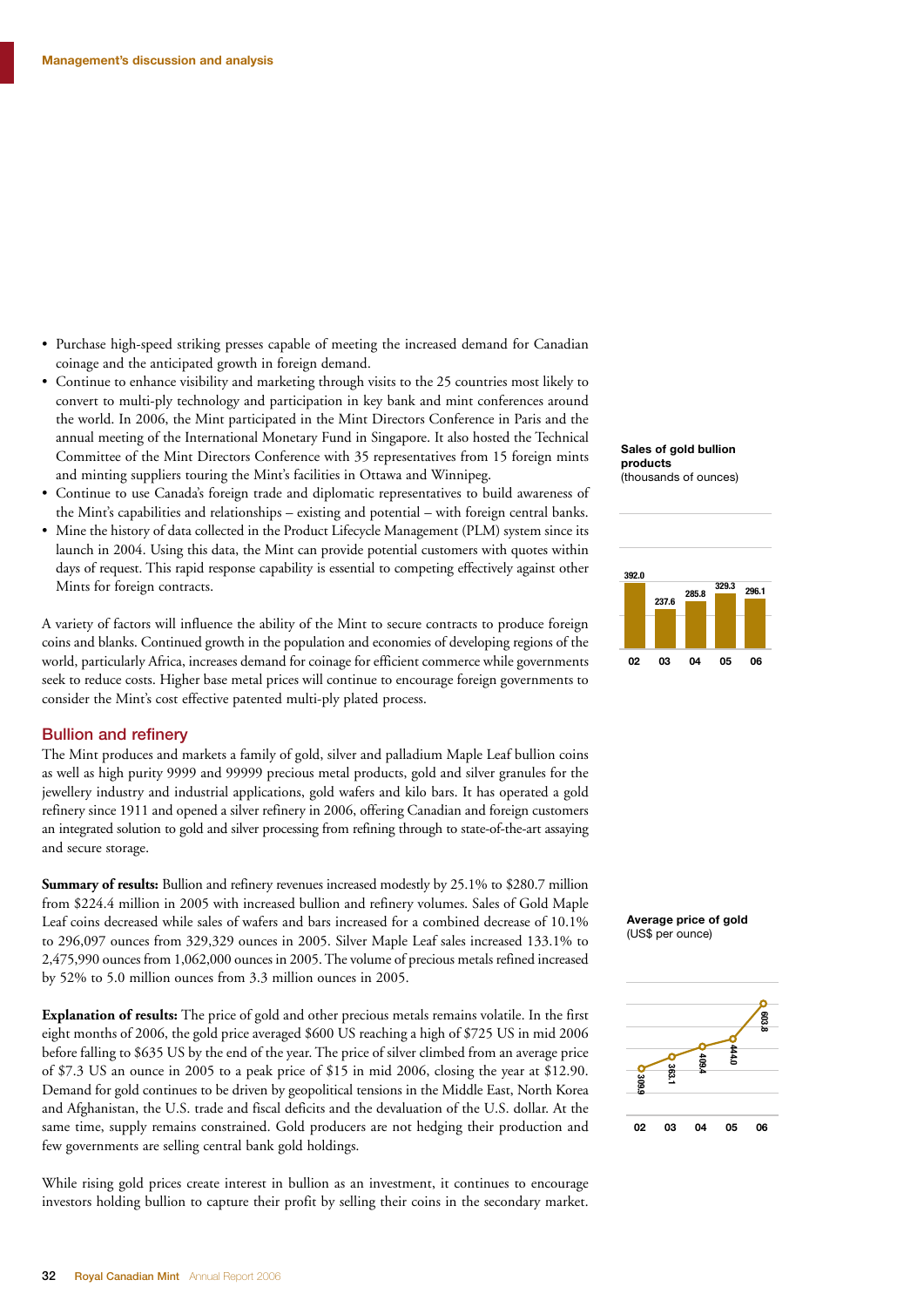This reduces demand for newly minted bullion coins. This was particularly true in Japan, the largest Asian market for the Mint's bullion coins, where the Maple Leaf also faced intense competition from bullion coins minted by the Austrian Mint. During the year, the U.S. Mint launched a new bullion coin called the Buffalo. At 9999 gold it is of significantly higher purity than its traditional 91.66% Eagle. It remains too early to determine the long-term impact of this coin on sales of the Mint's bullion coins, but it did not capture widespread investor interest in its first year on the market. Since the Gold Maple Leaf is sold in U.S. funds, continued strength of the Canadian dollar reduces revenue in Canadian currency.

The silver bullion market has been dominated by the U.S. Mint for decades, with the Silver Maple Leaf traditionally capturing about 9% of the market. In 2006, the Mint invested in new packaging and worked closely with the distribution network to promote its silver bullion coins. As a result, sales climbed rapidly to increasing the Mint's market share to close to 20%. The sale of the half-ounce Silver Maple Leaf, introduced to the market in 2005, was discontinued for lack of demand.

Palladium prices increased by 80% to a peak price of \$404 USD per ounce from \$258 USD at the end of 2005. Sales of palladium coins were lower than anticipated in 2006.

In refining, an escalating gold price also drives demand for refining services as more scrap material flows into the market for recycling and mine owners rush to increase production. Refining volumes at the Mint also increased with the building of a silver refinery capable of expanding to 10 million ounces. The commissioning of the silver refinery not only creates a new source of revenue and income, it enhances the competitiveness of the Mint's gold refinery. Silver is a by-product of gold and the ability to offer both gold and silver refining capabilities will provide added value to customers when the Mint is competing for processing contracts. It is anticipated the silver refinery will be running at full capacity by the end of 2007.

To increase visibility in the marketplace, the Mint participated in major industry conferences, including those held by the International Precious Metals Institute, the London Bullion Market Association, the Prospectors and Developers Association of Canada and the China Gold and Precious Metals Summit in China. Attending the summit in China gave the Mint the opportunity to explore opportunities within this very large market for gold.

**Outlook:** Demand for precious metals is expected to remain strong as global economic and geopolitical circumstances remain unstable. As anticipated, the 2005 federal budget expanded the list of eligible investments for RRSPs to include precious metals. Canadians can now own and trade gold within their registered plans. Eligible gold products are investment grade bars and Royal Canadian Mint coins with a minimum purity of 99.5%.

Reflecting the legislative changes, the Mint researched and began development of a variety of products and services including the storage of bullion products for consumers on an allocated basis. In 2007, the Mint plans to expand its storage services to include the storage of products on an allocated-unallocated basis. Other exchange-traded products are also under consideration. The goal is to provide investors with efficient, low cost and liquid ways to invest and trade in gold.

#### **Bullion product revenue**  (\$ in millions)



#### **Refining services**

(gross weight received in millions of troy ounces) *\* includes all metals*

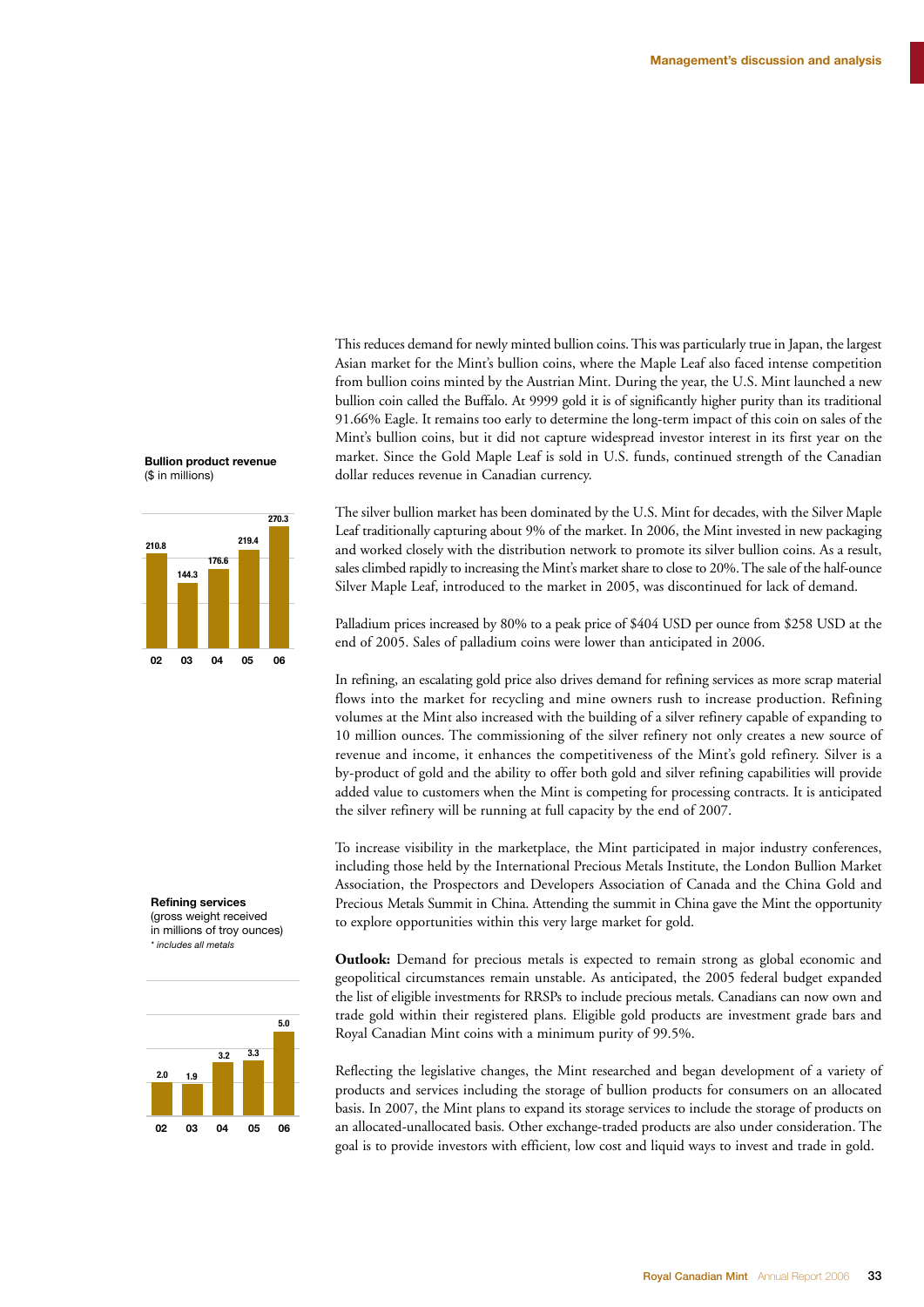Sales of refining services and silver Maple Leafs are expected to remain strong with sales of gold Maple Leafs remaining flat as old coins continue to flood into the secondary market. Sales of palladium coins are expected to strengthen as investors adjust to the price.

In 2007 the Mint's bullion and refining business will be enveloped by Phase II of the ERP implementation. Web-based systems will be developed to provide better service for mining customers, grow the bullion storage program and support new business models and opportunities.

#### **Other**

TGM Specialty Services Inc. (TGM) is a business-to-business operation that provides packaging products and services to the Mint and other domestic and international clients, including turnkey customer solutions that include assembly, distribution and retail management expertise.

TGM's medium to long term vision remains the implementation of the business development strategy identified in 2001:

- Potential joint ventures for distribution of collectibles,
- Strategic vertical integration,
- Direct marketing and e-commerce, and
- Products and services that require high-security environments.

TGM will continue to expand its turnkey product management and manufacturing business and leverage its relationship with the United States Bureau of Engraving and Printing and the United States Mint. It will also continue to pursue new market opportunities.

TGM is a joint venture, 50% owned by the Mint through its subsidiary RCMH-MRCF Inc., and 50% by Travelway Group International Holdings Inc. As a result, 50% of TGM's activity is included in the Mint's financial statements.

#### In support of the business strategies

#### Marketing and Sales

Marketing and Sales costs declined in 2006 to 39.8 million compared to \$43.3 million in 2005. Sales of gift sets increased by 2.6% to \$3.9 million in 2006 from \$3.8 million in 2005. A decline in the sale of the traditional gift sets, was offset by a substantial increase in sales of new gift sets such as the series of six coin sets for Canadian NHL teams.

In 2006 the Marketing and Sales team were focused on developing a circulation and numismatic program for the Vancouver 2010 Olympic and Paralympic Winter Games. During the year, the marketing team developed 17 circulation coins, 36 numismatic coins and products and 15 gift products to be launched between 2007 and 2010. It also developed the advertising and public relations strategies that will drive awareness and sales of the Vancouver 2010 coin program. Television creative, print advertising, direct marketing programs, e-commerce and web programs were in production by the end of the year.

#### **Refining services revenue** (\$ in millions)

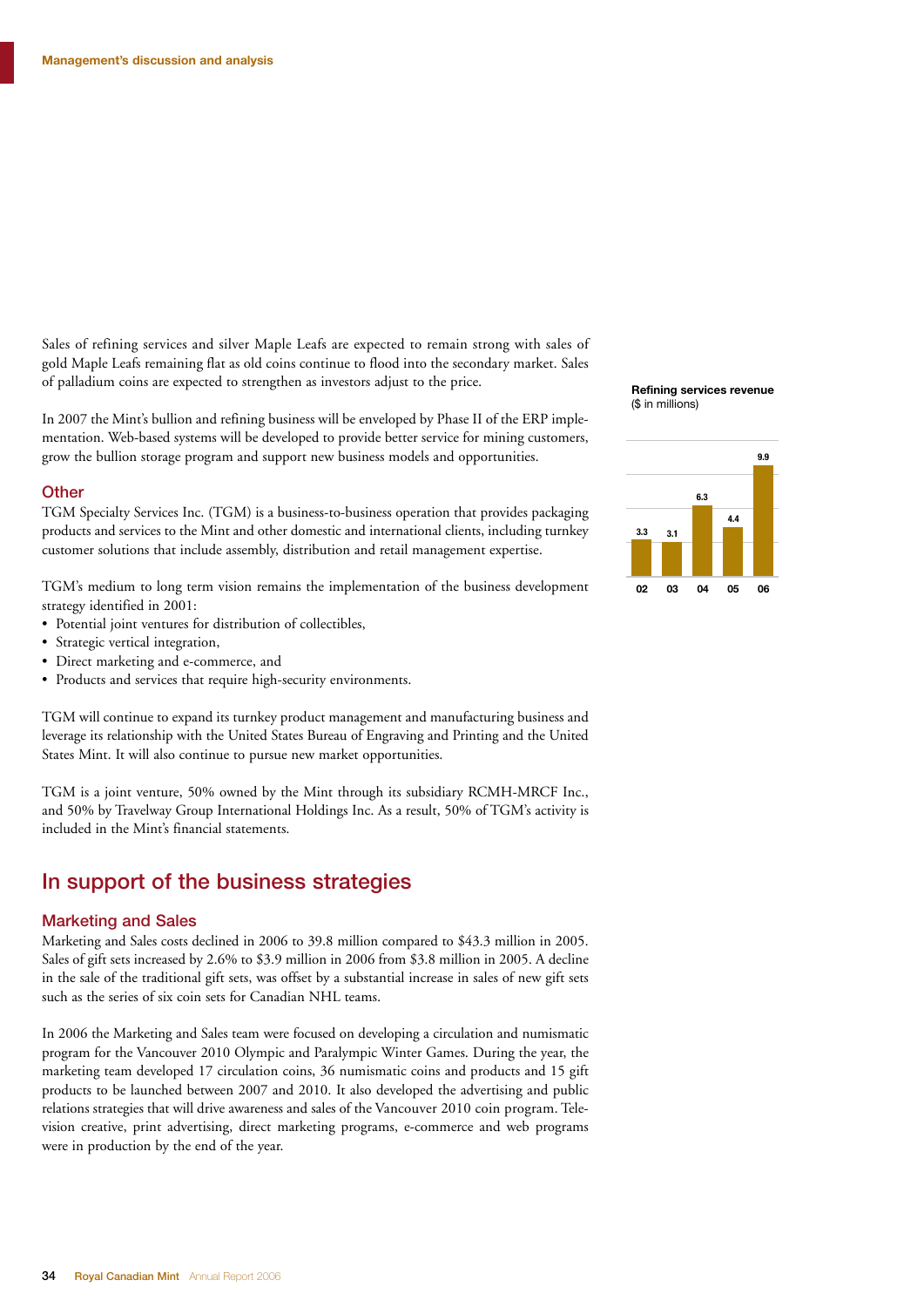Other major initiatives included:

- A shift in marketing emphasis to direct marketing, the Mint's most profitable sales channel. Several initiatives will enhance the effectiveness of the Mint's direct marketing programs including the refinement of customer segments by purchasing patterns and the adoption of e-search marketing strategies.
- A change in the Mint's retail strategy from national mass retailers to national and regional specialty retailers. While the marketing and sales efforts will be on direct marketing, the Mint will participate in retail marketing campaigns with other Vancouver 2010 partners such as the Hudson's Bay Company, RBC and Petro-Canada.
- The launch of four commemorative circulation coins with themes that celebrate Canadian history, culture and values. This helps the Mint fulfill its corporate objective of celebrating Canada while expanding awareness of its products and building interest in coin collecting.
- The launch of standard packaging developed in 2005 reduced costs by \$700,000 as well as damage during shipment. A second generation of standard packaging was developed during 2006 to further reduce cost of goods sold.
- Sales through the website continued to increase, climbing 7% to \$6.3 million compared to \$5.9 million in 2005. In 2007 further refinements to the website will be made to enhance sales of collector and gift products.
- Enhancements to the gift sets with refinements to the design of the coins, offering more contemporary themes.

#### Information Technology

The Information Technology (IT) department provides day-to-day technical support for the Mint's computing and communication systems and implements new technologies and applications. During 2006, the Mint launched a comprehensive enterprise-wide replacement of core business system platforms. This upgrade will allow the Mint to meet the growing demand for Canadian circulation coins and compete more effectively in all business lines.

#### *Enterprise Resource Planning (ERP)*

During 2006, the Mint focused on beginning the implementation of a modern, robust, comprehensive and user-friendly ERP system. Following a thorough review of the Mint's needs and a rigorous process, the Mint selected the Microsoft Dynamics AX platform.

Phase I of the new system is under construction with launch scheduled for April 2007. This phase includes manufacturing and maintenance for the plants in Winnipeg and Ottawa, order management, procurement and all financial systems. It will enhance customer relations and enable major cost savings by supporting the Mint's *Lean Enterprise* approach.

Phase II, to begin during 2007, will integrate warehouse management and distribution, the PLM system and human resources as well as the development of specialized refinery and assay systems, business to business e-commerce, expanded customer relationship management capabilities and business intelligence. The goal is to deliver information that meets the specific needs and functions of individuals and departments while improving predictive capabilities, transparency and accountability.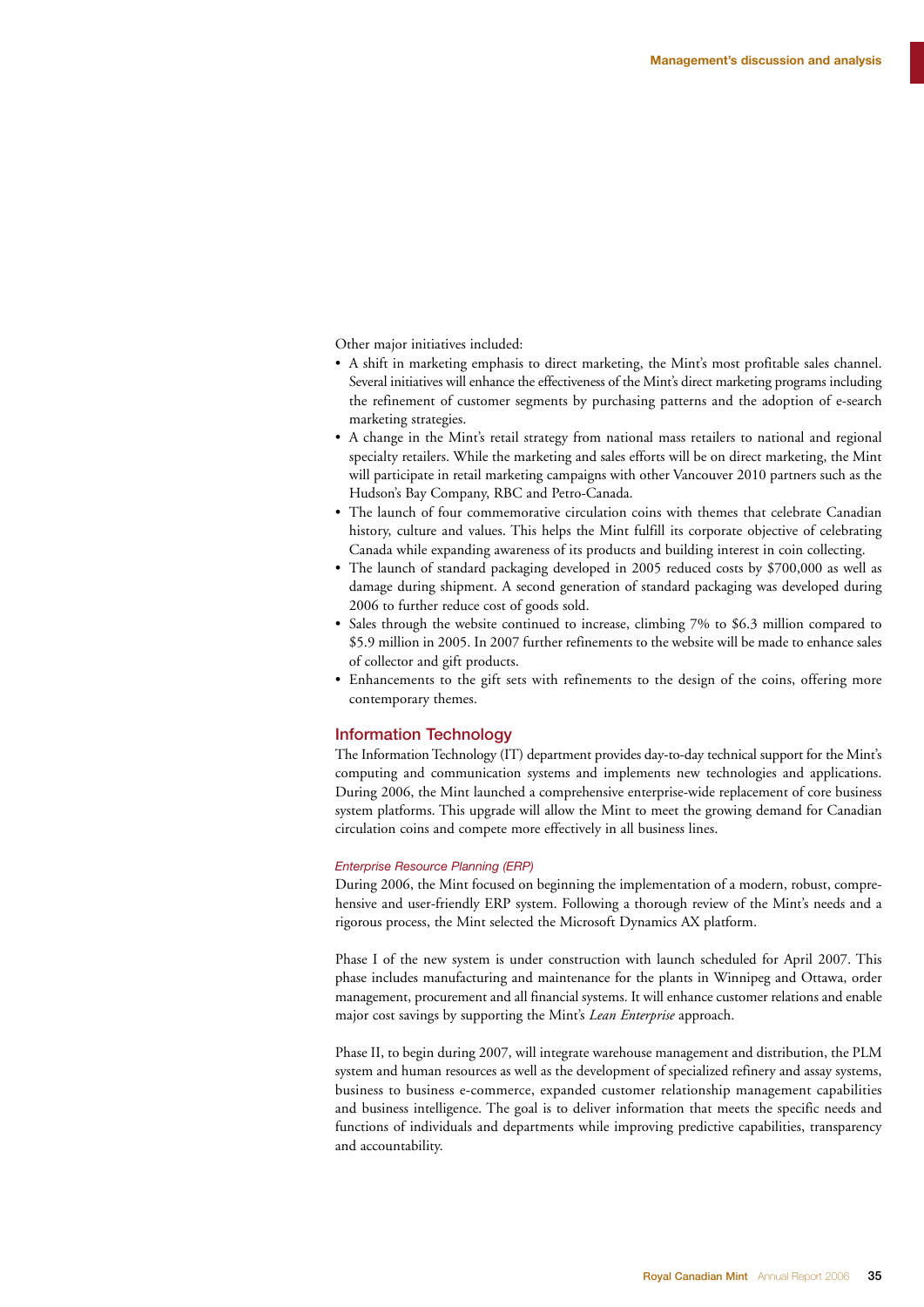#### *E-Business and web site enhancements*

Web enhancements included rebuilding the ergonomics of the consumer shopping function, a portal for prestige accounts and gift cards. Implementation of the ERP system will expand the functionality of the business partners' portal allowing them to place orders and monitor shipments. During the year a program to support e-commerce activities, such as a refresh for the Olympic program and the selling of collector and gift products, was developed.

The Everest Customer Feedback system continued to evolve during 2006 with integration into the Mint's website. This system allows the Mint to track, respond to and report on customer feedback efficiently with a consistent process across all channels and all points of contact with the Mint's retail and business customers.

A Board of Directors' portal was created to provide directors with access to information relevant to their responsibilities.

#### *Statistical Process Control*

A refined process for collecting information related to manufacturing was created and integrated into the PLM. This enhances quality control in Ottawa and Winnipeg during the manufacturing of numismatic, domestic and foreign coins.

#### *Corporate business continuity*

During 2006, the IT department also launched the development of a corporate business continuity plan. Once completed in 2007, the Mint will be prepared to protect its plants and recover efficiently from a serious business disruption or computer related failure such as a disaster that prohibits access to the Mint's facilities or a pandemic that disrupts the workforce.

#### Human Resources Management and *Lean Enterprise*

The Human Resources and *Lean Enterprise* division assists the Mint in meeting its corporate and strategic goals through recruitment, training, employee relations, organizational development and pay and benefits activities and programs. It also manages quality systems using the ISO 9001:2000 international standards to continuously improve the Corporation's operating performance.

The Mint was honoured as one of Canada's Top 100 Employers of the Year by *Maclean's* magazine. As part of this award, the Mint was also identified as one of the Top 15 Employers in the National Capital Region and one of Canada's Top 10 Family Friendly Employers by *Today's Parent* magazine. These awards reflect the Mint's commitment to building an organization that values its employees, encourages creativity and rewards commitment to the Corporation.

Employment at the Mint increased to 773 employees by the end of 2006 from 732 employees at the end of 2005, including permanent and temporary employees. Wages and benefits increased to \$53.2 million from \$47.9 million in 2005. The increase reflects the substantial increase in the volume of coins produced by the Mint, particularly in Winnipeg, and the need to build a skilled labour force to meet the anticipated growth.

Spending on training increased 14.3% from \$0.7 million in 2005 to 0.8 million in 2006. In 2007, the replacement of the legacy IT system will focus training priorities on change management and

#### **Number of employees**  (at December 31)

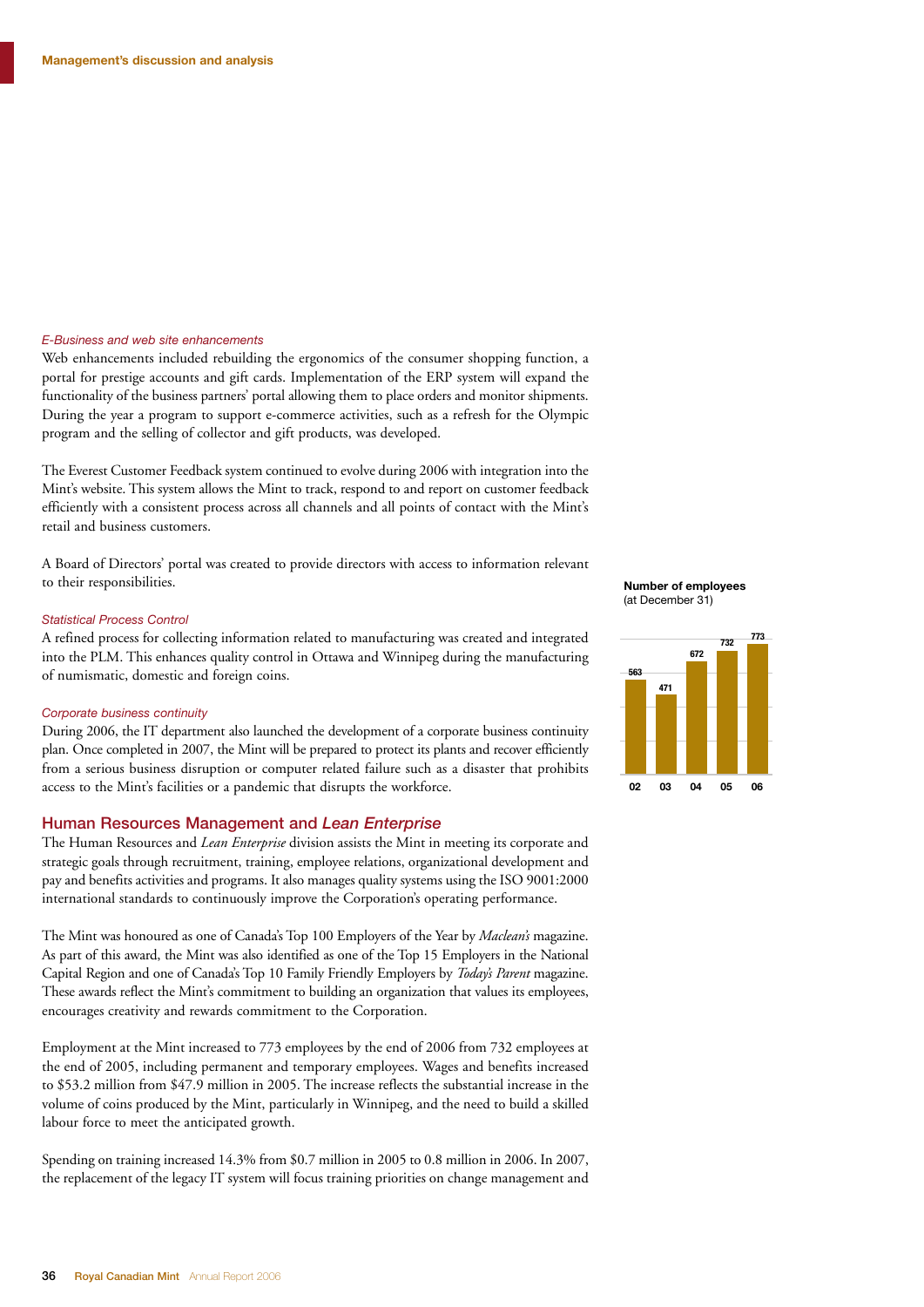training most of the Mint's employees in the use of the new ERP system. While this will dominate next year, training initiatives at the Mint are conducted in eight areas:

- **Coaching skills:** Creating an environment where all employees work effectively and productively.
- *Lean Enterprise***:** Training employees to identify and remove waste and to create flow.
- **Culture:** Managing the impact of changes on people, promoting high-performing Kaizen teams and improving the Mint's culture of communication, trust, accountability and problem-solving responsibility across departments.
- **Customer service and sales training:** Enhancing core selling techniques and skills, providing sales managers and key support employees with the framework, communication skills and planning tools they need to build and maintain a more effective sales team.
- **ERP training:** Providing ERP team members with functional training related to finance and general ledger, manufacturing, inventory management, order entry and customer returns. Technical training in Axapta Developer and Biztalk is also being provided to ensure they are able to implement ERP effectively and efficiently.
- **Harassment, discrimination and violence in the workplace:** Continuing to create a culture of trust and respect in order to ensure that the Corporation and its people prosper.
- **Second language training:** Training employees who do not meet the bilingual requirement of their position and to all interested employees.
- **Wellness:** Helping employees who want to stop smoking and promoting healthy living. **1**

#### Health, Safety, Security and Environment

Protection of the environment and people is a core value of the Mint and the responsibility of every employee. The Health, Safety, Security and Environment (HSSE) department supports each business line and functional department to ensure operations comply with safety and environmental legislation. The HSSE department is also responsible for security operations and the protection of corporate assets.

In 2006, the corporate accident frequency rate increased at both plants for a consolidated increase to 5.5% from 4.3% in 2005. The severity rate increased in Ottawa and in Winnipeg to produce a consolidated severity rate of 66.0% compared to 34.0% in 2005. The increase in accident frequency and severity reflects the large number of new employees at both plants and the demands made on all employees to meet the rapid and substantial increase in production, particularly in Winnipeg. The Mint launched an aggressive awareness program in an attempt to reduce accidents and injuries. In 2007, this awareness program will be supplemented with employee training.

The Mint completed the health and safety audit of the Mint's facility in Ottawa through the National Intervention Model, an initiative of Human Resource and Skills Development Canada (HRSDC) designed to promote a healthier and safer workplace. Potential improvements were identified and implemented.

Employees in Winnipeg received training in the Mint's revised health and safety policies. These policies, which had been refined in 2005, define the responsibilities of each employee and clarify the function and reporting requirements of the Health and Safety Committee at the plant. Training will continue in Ottawa in 2007.

**Value-added sales revenue per employee** (\$ in thousands)

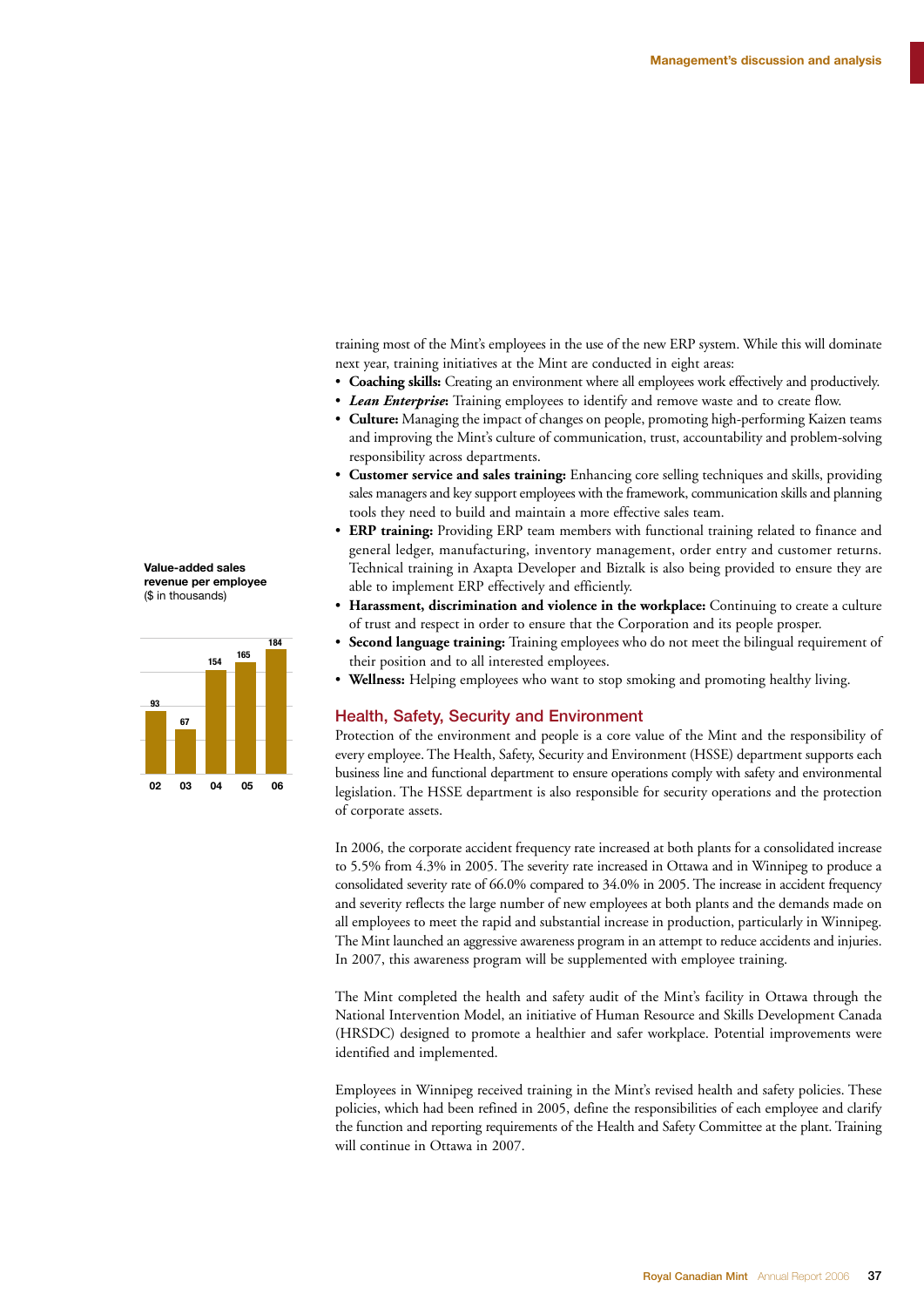Several initiatives were also undertaken to reduce the Mint's impact on the environment:

- New die coating technology tested in Ottawa as a replacement for traditional chrome plating proved capable of delivering the quality coating required by the Mint. The chrome plating operation was dismantled.
- An automated lacquer coating system replaced the manual coin lacquering system, an environ-**5**mentally friendly solution.
- The Mint removed all remaining asbestos from the Ottawa facility. Removal of all asbestos from the Winnipeg facility will continue in 2007 for completion in 2009.
- The Mint continued to retrofit the energy systems in Ottawa. This retrofit allows the Mint to produce its own heat and cooling. This new system is more cost efficient and environmentally friendly and improves air quality in the building.
- The Mint developed the capability to supply its own hydrogen requirements. At the same time, consumption of hydrogen will be reduced by 50%. This system is more efficient and eliminates the need to purchase hydrogen.

The completion of the plating expansion in Winnipeg will permit the installation of a sludge dryer capable of recycling wastewater treatment sludge generated by the plant. This sludge dryer will recover metal content from the sludge and reduce the amount of waste sent to landfill.

In the refinery, improvements to the exhaust abatement system will divert exhaust that does not contain chlorine from the electrostatic precipitator to a cartridge filter mechanism. The new mechanism will be more effective, easier and safe to maintain, and require less space than the existing system. The treatment of exhaust that does include chlorine will be improved with the installation of scrubbers.

The Mint continuously assesses and mitigates security risks through strict adherence to secure operating procedures. Those risks are exacerbated as the Corporation becomes increasingly virtual and the work force more mobile. Corporate systems are being opened to various partners while employees require wireless access to corporate databases and instant communication from around the world. The ERP system will allow the Mint to implement measures to ensure the privacy, security and integrity of customer and employee information and the Mint's intellectual assets.

At the same time the Mint must be protected against external physical threats, including theft, attack and terrorism. In 2006, the Royal Canadian Mounted Police (RCMP) audited security procedures to ensure the Mint is adequately protected from these threats. Minor improvements were identified and implemented. The Mint also updated the security console with new technology to improve its ability to monitor operations in the facility and identify security threats. **1**

The Mint also cooperates with the RCMP to identify and eliminate threats to the integrity of Canada's circulation coins and distribution system.

#### Liquidity and capital resources

At the end of 2006, the Mint had a cash and cash equivalents balance of \$4.2 million compared to a balance of bank indebtedness and cash and cash equivalents balance of \$19.0 million at the end of 2005. This increase in cash balance reflects the strong growth enjoyed by the Mint during the year. Inventories increased to \$40.3 million from \$33.0 million in 2005 in order to meet market **Total assets Net capital assets** (\$ in millions)

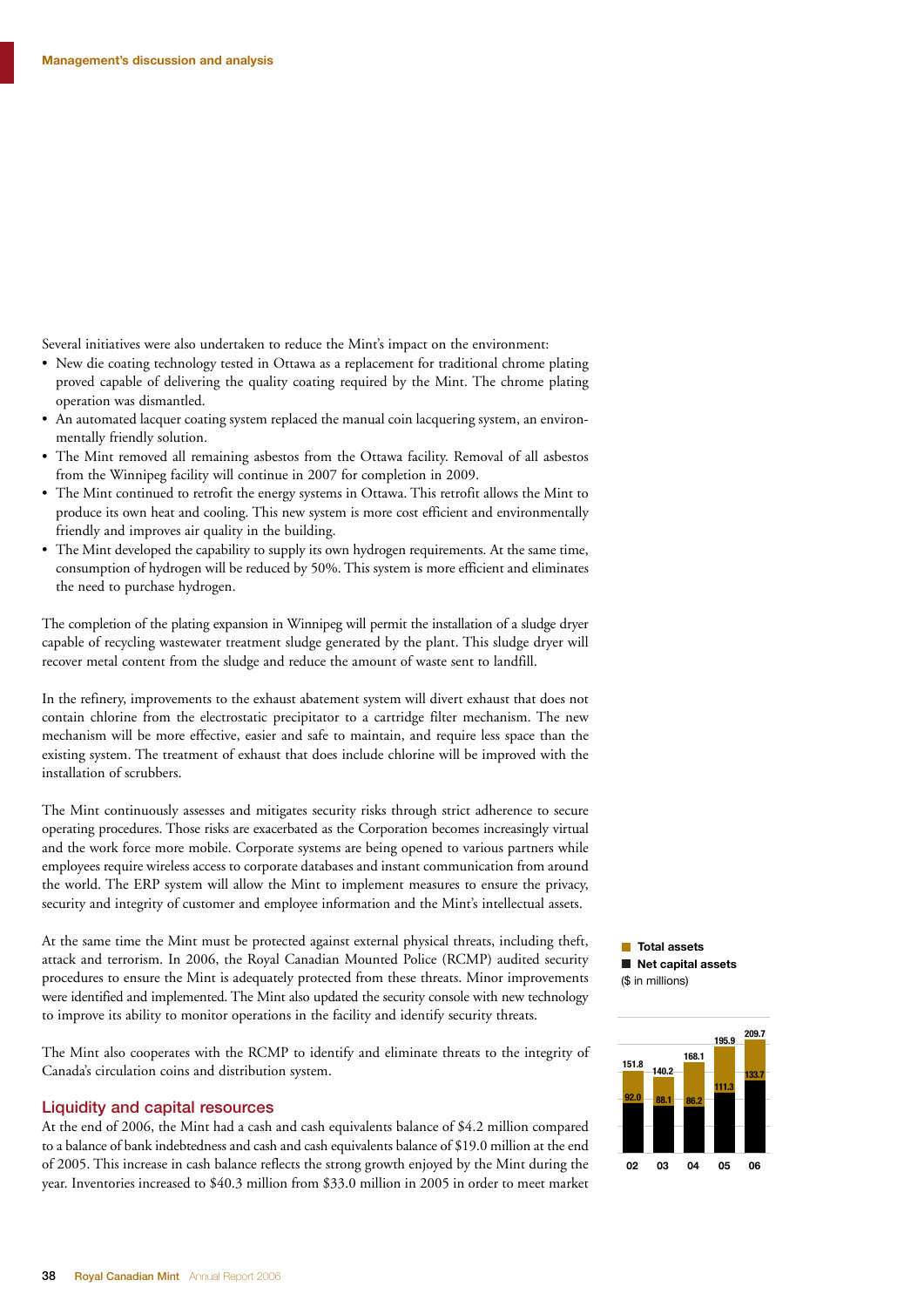demand and production requirements. This increase reflects the strong growth in sales. As a result of working capital requirements, the Mint had incurred new short-term borrowings of \$12.7 million by the end of the year.

**Financing:** By December 31, 2006, the Mint had reduced the plating facility debt by \$3.1 million to \$9.3 million with a scheduled repayment of principal. It also made a scheduled \$1.0 million repayment of principal on a 10-year debt due December 2007, reducing the outstanding principal to \$1.0 million. At the end of 2006, total outstanding long-term loans increased to \$17.1 million and the Mint's debt-to-equity ratio decreased to 0.83:1 from 0.88:1 at the end of 2005. In 2007, the Mint anticipates to refinance its short-term borrowings with a long-term loan of \$20 million to improve working capital and reduce interest expenses. This will also better facilitate asset and liability matching. Timely accounts receivable collections and practical credit policies ensure working capital management continues to support the financial requirements of the Mint.

**Capital expenditures:** Net capital expenditures decreased to \$19.9 million in 2006 from \$34.3 million in 2005. The most significant projects included:

- The completion of the plating expansion project in Winnipeg.
- The commissioning of a new silver refinery in Ottawa.
- Near completion of the energy retrofit of the Mint's facilities in Ottawa. It is anticipated this project will be completed in 2007.
- The purchase, installation and commissioning of an automatic numismatic press to produce proof coins.
- Initiated Phase I of the new ERP system. The cost of both Phases of the new system approaches \$11 million, with \$4.5 spent in 2006.
- Investments in the Mint's buildings and equipment to improve reliability and flexibility as well as the health and safety of employees. At the plant in Ottawa, these capital projects included repairs to masonry walls, an upgrade to the finishing mill and an overhaul of the coin press. In Winnipeg, repairs were made to the road leading to the plant and the parking lot and improvements to the ventilation system to improve airflow and reduce the temperatures in the plant during the summer.
- Installation of a hydrogen generator in Winnipeg to eliminate dependence on external suppliers. **0**

#### Risks to performance

**Precious metal risk:** The Mint purchases four precious metals – gold, silver, platinum and palladium. These metals are used in the Maple Leaf and numismatic coins. The Mint is not exposed to price risk as a result of a change in price in the metals used for the bullion coins and wafers because the purchase and sale of metals used in these products are completed on the same date, using the same price in the same currency. For numismatic products, risk is mitigated through a precious metal risk management hedging program involving forward contracts.

**Base metal risk:** The Mint purchases a wide range of alloys made from a handful of base metals for the production of domestic and foreign circulation coins. The most significant of these base metals are nickel, copper and steel, for which the market continues to be volatile. The Mint has developed relationships with strategic vendors to secure supplies and manage costs in these difficult

**Capital expenditures**  (\$ in millions)



**Export sales as a percentage of total revenue**

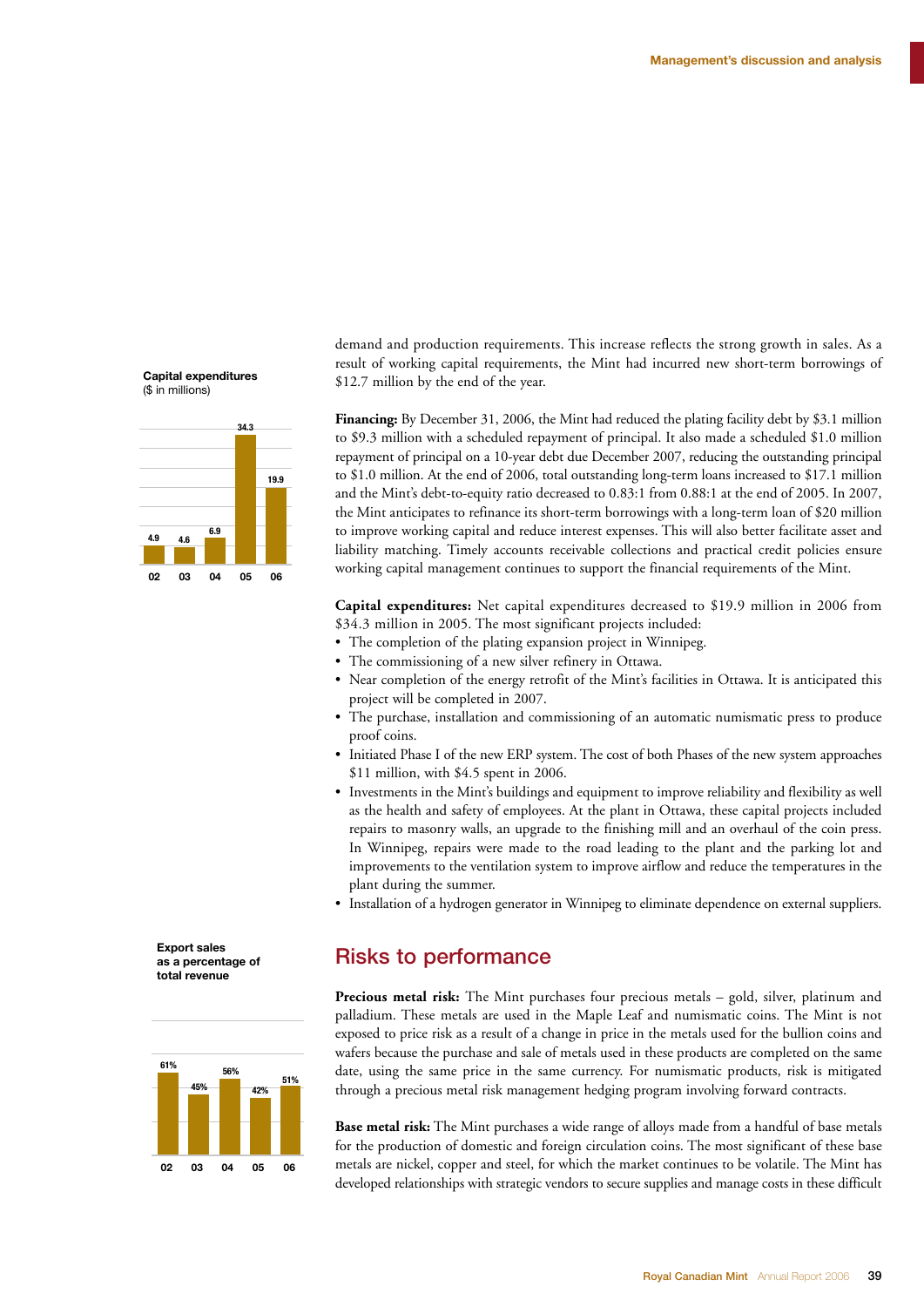market conditions. Locking in the metal value only when a contract is awarded reduces the Mint's exposure to metal price fluctuation.

**Foreign exchange risk:** A portion of the Mint's revenue arises from exports. Any foreign exchange rate risk is mitigated by pricing contracts in the same currency as the expenses to be incurred and through an active currency-hedging program.

#### **Outlook**

The Mint operates within an environment of volatile metal pricing. However, it anticipates the economy and trends within its market place will continue to support its goals of profitable growth and continued generation of seigniorage revenue for the Government of Canada. Public and private sector forecasters anticipate Canadian economic growth of about 3.0% in 2007, which will continue to drive increased demand for circulation coinage. Higher base metal prices will increase the cost of the \$1 and \$2 coins, which will reduce seigniorage, but could support increased revenue from the ARP. It will also continue to place pressure on governments around the world to seek more cost effective coinage.

Further increases in gold and silver prices would continue to drive demand for the Mint's bullion products and refining services. A rich palette of circulation and numismatic products commemorating the Vancouver 2010 Olympic and Paralympic Winter Games has been developed combining both the Mint's artistic and technical skills and the Mint's capacity has been expanded physically and through partnerships to ensure the capacity to meet anticipated demand.

During 2006 the groundwork for a new ERP system was laid with implementation planned over 2007. At the same time every aspect of the Mint's operations and processes have been reviewed to identify ways to reduce costs while delivering an increasing growth curve.

The Mint's financial condition is strong. In 2006, it achieved a third consecutive year of profitability and growth. However, the Mint operates an international business that is affected by the health of the Canadian, U.S. and global economies, fluctuations in exchange rates, base and precious metal prices as well as intense competition from other mints around the world. Although these factors may impact anticipated profits, the Mint is planning to sustain profitability and continue to grow both in terms of revenue and income through to 2011.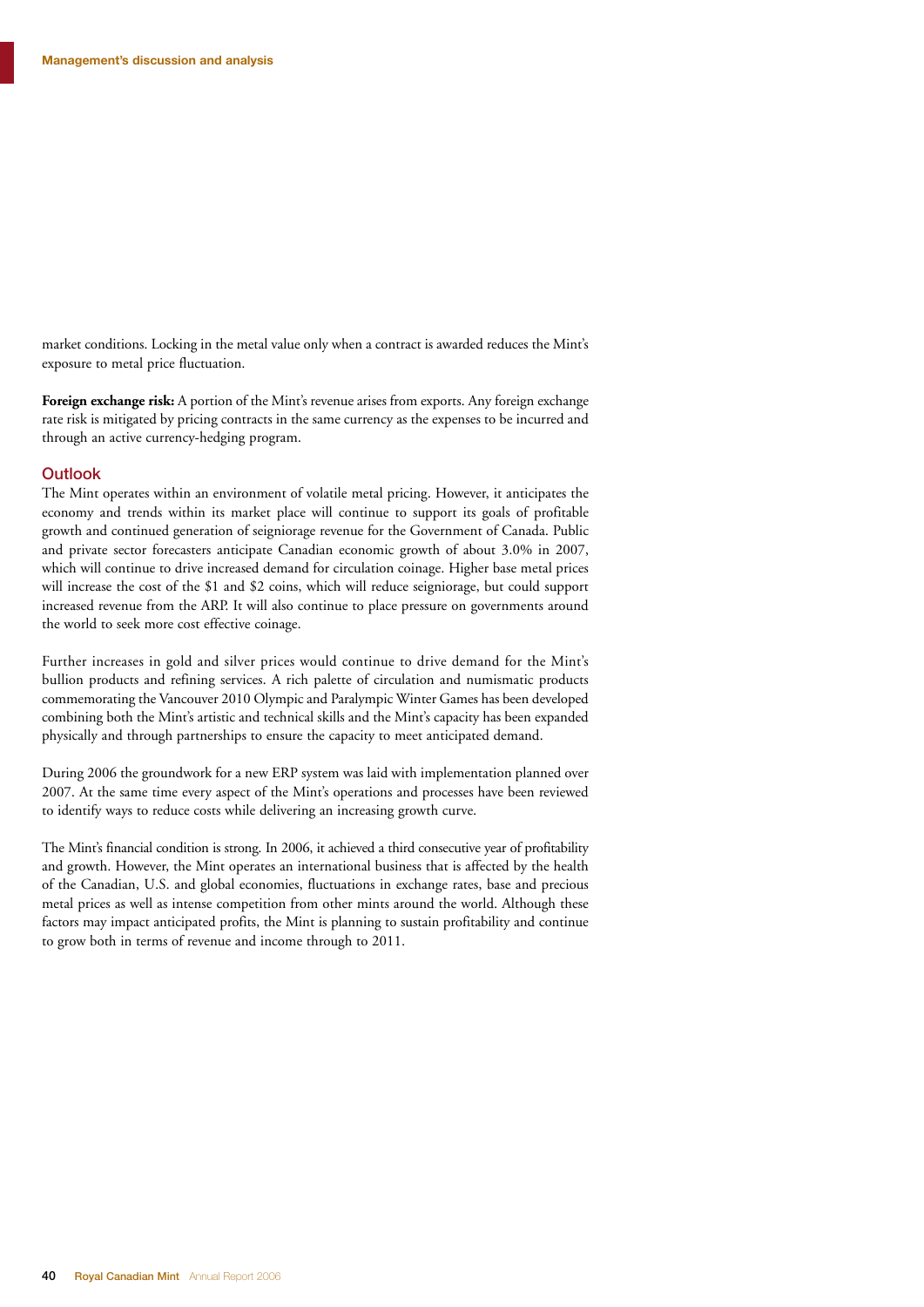## **Statistics**

#### Table 1 – Canadian circulation coinage

Production in 2004, 2005 and 2006(1)

|                    | 2006                | 2005                | 2004                |
|--------------------|---------------------|---------------------|---------------------|
| Coinage dated 2003 | <b>Total Pieces</b> | <b>Total Pieces</b> | <b>Total Pieces</b> |
| \$2                |                     |                     |                     |
| \$1                |                     |                     |                     |
| 50¢                |                     |                     |                     |
| 25¢                |                     |                     | 17,871,000          |
| 10 <sub>0</sub>    |                     |                     | 2,218,000           |
| 5¢                 |                     |                     | 9,012,000           |
| 1¢                 |                     |                     | 8,095,000           |
| Coinage dated 2004 |                     |                     |                     |
| \$2                |                     | 1,000               | 12,907,000          |
| \$1                |                     | 960,000             | 9,934,000           |
| 50¢                |                     |                     |                     |
| 25¢                |                     | 6,552,000           | 203,495,000         |
| 10 <sub>¢</sub>    |                     | 1,100,000           | 211,925,000         |
| 5¢                 |                     | 840,000             | 123,085,000         |
| 1¢                 |                     | 62,358,000          | 780,128,000         |
| Coinage dated 2005 |                     |                     |                     |
| \$2                |                     | 38,317,000          |                     |
| \$1                | 90,000              | 44,285,000          |                     |
| 50¢                |                     | 200,000             |                     |
| 25¢                |                     | 269,586,000         |                     |
| 10 <sub>0</sub>    | 275,000             | 211,075,000         |                     |
| 5¢                 |                     | 148,082,000         |                     |
| 1¢                 | 39,600,000          | 727,825,000         |                     |
| Coinage dated 2006 |                     |                     |                     |
| \$2                | 30,279,000          |                     |                     |
| \$1                | 39,140,000          | 8,350,000           |                     |
| 50¢                | 98,000              |                     |                     |
| 25¢                | 473,027,000         |                     |                     |
| 10 <sub>¢</sub>    | 311,847,000         |                     |                     |
| 5¢                 | 182,316,000         |                     |                     |
| 1¢                 | 1,160,408,000       |                     |                     |
| Total (all dates)  |                     |                     |                     |
| \$2                | 30,279,000          | 38,318,000          | 12,907,000          |
| \$1                | 39,230,000          | 53,595,000          | 9,934,000           |
| 50¢                | 98,000              | 200,000             |                     |
| 25¢                | 473,027,000         | 276,138,000         | 221,366,000         |
| 10¢                | 312,122,000         | 212,175,000         | 214,143,000         |
| 5¢                 | 182,316,000         | 148,922,000         | 132,097,000         |
| 1¢                 | 1,200,008,000       | 790,183,000         | 788,223,000         |
| Total              | 2,237,080,000       | 1,519,531,000       | 1,378,670,000       |

(1) Figures are rounded to the nearest thousand pieces.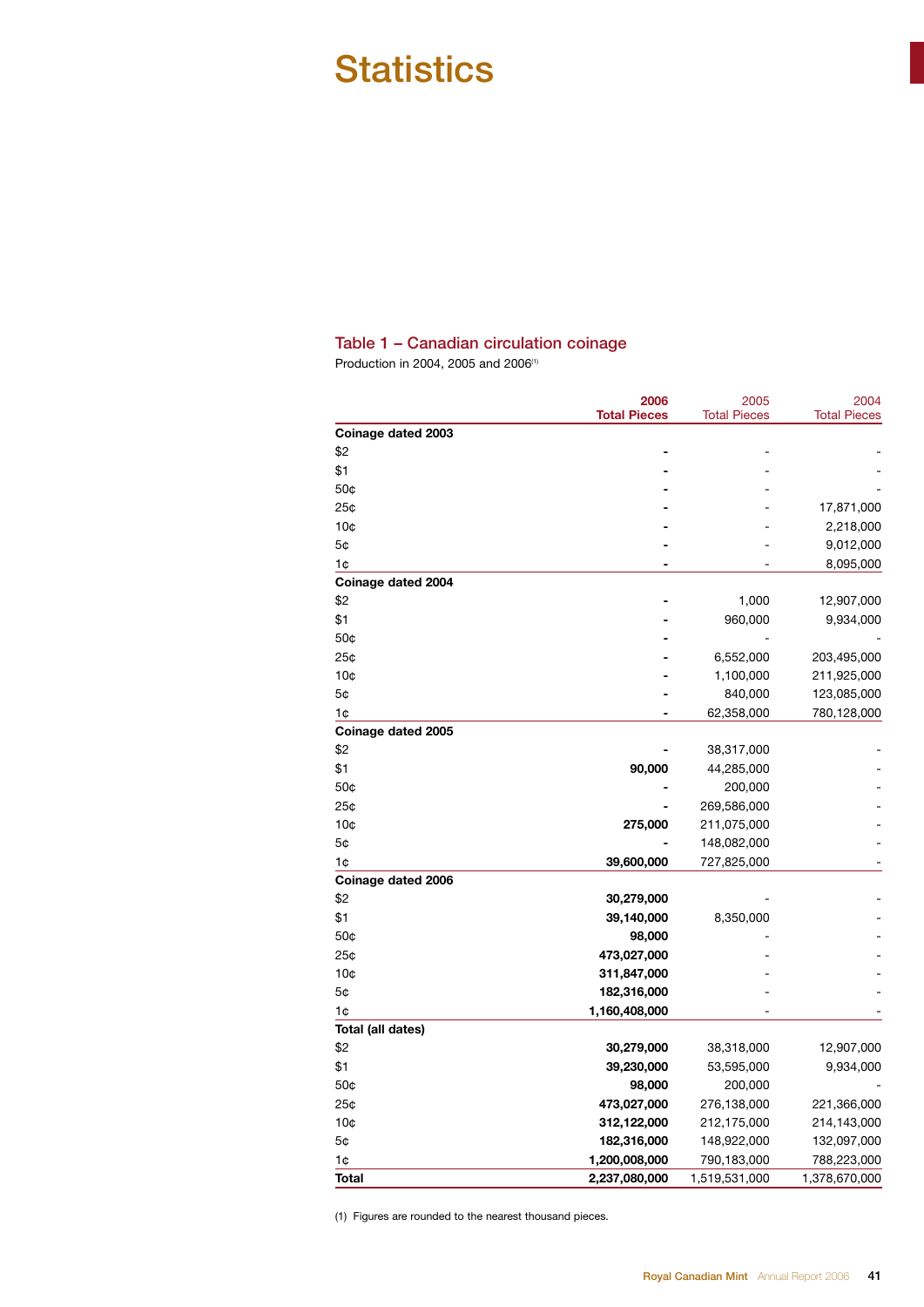#### Table 2 – Canadian circulation coinage

Cumulative production up to December 31, 2006(1) (2)

|     | 2002        | 2003        | 2004        | 2005        | 2006          |
|-----|-------------|-------------|-------------|-------------|---------------|
| \$2 | 27,020,000  | 11,244,000  | 12,908,000  | 38,317,000  | 30,279,000    |
| \$1 | 2,301,000   | 5,102,000   | 10,894,000  | 44,375,000  | 47,490,000(3) |
| 50¢ | 14,440,000  |             |             | 200,000     | 98,000        |
| 25¢ | 187,992,000 | 100,638,000 | 210,047,000 | 269,586,000 | 473,027,000   |
| 10¢ | 252,563,000 | 164,617,000 | 213,025,000 | 211,350,000 | 311,847,000   |
| 5¢  | 135,960,000 | 101,793,000 | 123,925,000 | 148,082,000 | 182,316,000   |
| 1¢  | 830,040,000 | 748,123,000 | 842,486,000 | 767,425,000 | 1,160,408,000 |

(1) Total coins of each date and denomination, regardless of the calendar year in which they were produced.

(2) Figures are rounded to the nearest thousand pieces.

(3) Includes the 2006 Lucky Loonie commemorative circulation coin which was produced in 2005.

#### Table 3 – Canadian circulation coinage

Coinage issued in 2006<sup>(1)</sup> - Geographic distribution<sup>(2)</sup>

| <b>Province</b>                      |                        |                         |        |                          |                           |                          |                           |
|--------------------------------------|------------------------|-------------------------|--------|--------------------------|---------------------------|--------------------------|---------------------------|
| City $(3)$                           | \$2                    | \$1                     | 50¢    | 25c                      | 10¢                       | 5¢                       | 1¢                        |
| <b>Newfoundland</b><br>St. John's    | 41,000                 | 248,000                 |        | 1,250,000                | 3,767,000                 | 2,260,000                | 21,035,000                |
| <b>New Brunswick</b><br>Saint John   | 1,165,000              | 1,095,000               |        | 4,962,000                | 3,870,000                 | 2,664,000                | 21,062,000                |
| <b>Nova Scotia</b><br>Halifax        |                        |                         |        | 2,718,000                | 8,828,000                 | 6,142,000                | 75,105,000                |
| Quebec<br>Montreal<br>Quebec Citv    | 2,120,000<br>2.825.000 | 1,705,000<br>2,712,000  |        | 17,516,000<br>42.014.000 | 13,363,000<br>50.415.000  | 8,250,000<br>30,666,000  | 39,032,000<br>165.583.000 |
| <b>Ontario</b><br>Ottawa<br>Toronto  | 444.000<br>12.031.000  | 2,046,000<br>14.218.000 | ٠      | 20,962,000<br>16,378,000 | 18,457,000<br>113.293.000 | 10,612,000<br>72.622.000 | 64,695,000<br>591,830,000 |
| <b>Manitoba</b><br>Winnipeg          | 32,000                 | 3,886,000               |        | 6,594,000                | 11,710,000                | 7.488.000                | 50,415,000                |
| <b>Saskatchewan</b><br>Regina        | 777,000                | 388,000                 |        | 4,636,000                | 7,182,000                 | 4,072,000                | 29.647.000                |
| Alberta<br>Calgary<br>Edmonton       | 241.000<br>4,045,000   | 4,579,000<br>7,219,000  |        | 17,194,000<br>24,196,000 | 21,813,000<br>33,122,000  | 12,288,000<br>19,342,000 | 74,938,000<br>107,475,000 |
| <b>British Columbia</b><br>Vancouver | 7,329,000              | 6,655,000               |        | 32,580,000               | 48,890,000                | 30,846,000               | 162,542,000               |
| Sundry persons <sup>(4)</sup>        | 191,000                |                         | 98,000 | 27,694,000               | 238,000                   | 350,000                  | 2,418,000                 |
| Total                                | 31,241,000             | 44,751,000              | 98,000 | 218,694,000              | 334,948,000               | 207,602,000              | 1,405,777,000             |

(1) Figures are rounded to the nearest thousand pieces.

 $(2)$  The dates on the coins are not always the same as the calendar year in which they were issued.

(3) The coins were issued to financial institutions in these cities.

(4) The figures for Sundry persons do not include numismatic coinage purchases.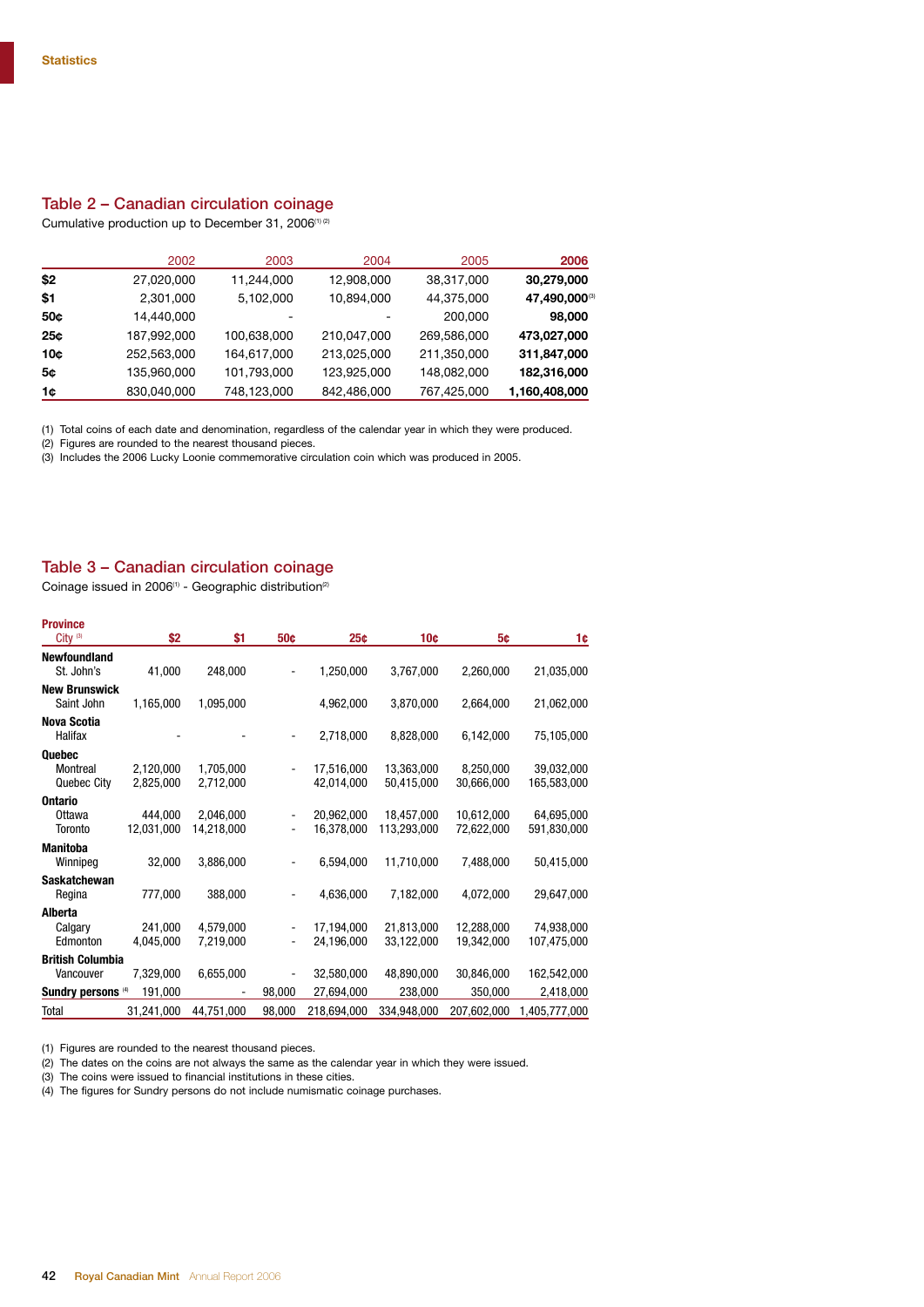#### Table 4 – Canadian numismatic coinage

Issued as of December 31, 2006 bearing the dates 2005 and 2006 (1)

|                                                             | 2006   | $2005^{\circ}$ |
|-------------------------------------------------------------|--------|----------------|
| \$50 Palladium - Autumn                                     | 296    |                |
| \$50 Palladium - Spring                                     | 297    |                |
| \$50 Palladium - Summer                                     | 296    |                |
| \$50 Palladium - Winter                                     | 293    |                |
| .99999 \$350 Gold Coin                                      | 1,969  | 1,634          |
| 1 Ounce Palladium Maple Leaf Coin A                         |        | 146            |
| 1 Ounce Palladium Maple Leaf Coin B                         |        | 144            |
| 1/25 Ounce Gold Maple Leaf 24-Karat Gold                    | 12,879 | 13,993         |
| 1/25 Ounce Gold Maple Leaf 24-Karat Gold in Capsules        | 7,160  | 11,000         |
| 1/4 Ounce Gold Double Privy                                 |        | 500            |
| 1/4 Ounce Gold Laser Privy                                  | 1,093  | 600            |
| 10th Anniversary \$2 coin                                   | 2,065  |                |
| 14-Karat \$100 Gold Coin                                    | 5,402  | 5,092          |
| 2004 Annual Report with 25-cent Poppy Coin                  |        | 12,677         |
| 2005 Annual Report with Coin (English)                      |        | 5,213          |
| 2005 Annual Report with Coin (French)                       |        | 852            |
| 2005 Remembrance Day Bundle                                 |        | 365            |
| 22-Karat \$200 Gold Coin                                    | 3,185  | 3,699          |
| 5 Ounce Silver Coin                                         | 1,986  |                |
| 60th Anniversary Liberation of Netherlands                  |        | 3,500          |
| 60th Anniversary End of World War II                        |        | 81,850         |
| 60th Anniversary End of World War II Set (3)                |        | 44,367         |
| Baby Gift Set <sup>(5)</sup>                                | 33,786 | 42,245         |
| Baby's Lullabies CD and Silver Coin                         | 18,103 |                |
| Baby Sterling Silver Coin Set                               | 3,863  |                |
| Birthday Gift Set <sup>(5)</sup>                            | 11,984 | 20,227         |
| Breast Cancer Bookmark with 25-cent Painted Coin            | 40,911 |                |
| Britannia 14-Karat Gold Coin                                | 940    | 994            |
| <b>BU Dollar</b>                                            | 27,254 | 50,948         |
| <b>Butterflies Series</b>                                   | 23,201 | 35,690         |
| Canada Celebration                                          |        | 39             |
| Canada Day 25-cent Colored Coin                             | 29,760 | 58,370         |
| Canadian Achievements Coin – Canadarm & Col. Chris Hadfield | 565    | 1,199          |
| Canadian Achievements Sterling Silver Coin -                |        |                |
| Canadarm & Col. Chris Hadfield                              | 9,357  |                |
| <b>Canadian Architecture Series</b>                         | 30,353 |                |
| <b>Canadian Flowers Series</b>                              | 12,687 | 17,771         |
| <b>Chinese Railworkers</b>                                  |        | 9,892          |
| <b>Collector Circulation First Day Cover</b>                |        |                |
| \$1                                                         | 901    | 2,048          |
| \$2                                                         | 1,842  | 2,501          |
| 10-cent                                                     | 680    | 1,961          |
| 10th anniversary \$2                                        | 4,991  |                |
| 1-cent                                                      | 712    | 1,919          |
| 25-cent                                                     | 717    | 1,911          |
| 25-cent Alberta                                             |        | 9,108          |
| 25-cent Breast Cancer                                       | 7,256  |                |
| 25-cent Saskatchewan                                        |        | 6,980          |
| 25-cent Veteran's                                           |        | 8,361          |
| 50-cent                                                     | 933    | 2,445          |
| 5-cent                                                      | 710    | 1,951          |
| 5-cent Victory                                              |        | 11,192         |
| Lucky Loonie                                                | 7,327  |                |
| Medal of Bravery                                            | 4,696  |                |
| Terry Fox \$1                                               |        | 19,933         |
| Commemoration of Pope John Paul II - Silver Coin            |        | 24,716         |
| Commemoration of Pope John Paul II - Gold Coin              |        | 1,870          |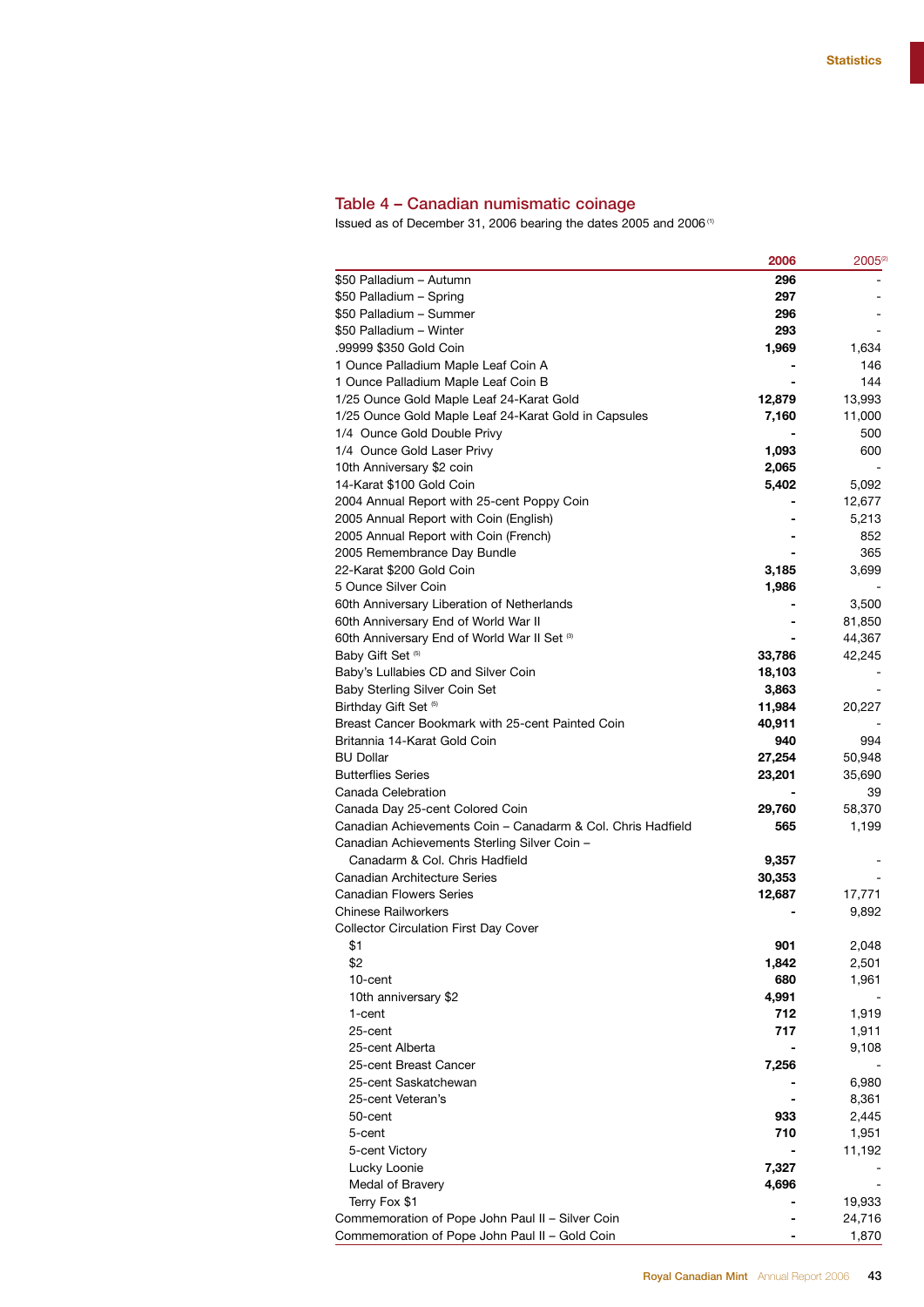| Congratulation Gift Set (5)<br>9,407<br>Dog Sled Team<br>6,797<br>Endangered Wildlife Set (4)<br>7,942<br>Fine Silver Coin - Pink Ribbon<br>11,048<br>Gold Maple Leaf Privy Mark<br>1,353<br>Graduation Gift Set <sup>6)</sup><br>12,411<br>Hockey Gift Sets <sup>(5)</sup><br>69,697<br>Hockey Legends Set (5)<br>11,765<br>Holiday Gift Set <sup>(5)</sup><br>99,258<br>72,831<br>Land, Sea & Air<br>1,717<br>Lighthouses<br>14,006<br>Louis d'Or<br>4,275<br>19,956<br>Lucky Loonie - Sterling Silver Coloured Coin<br>Lucky Loonie Bookmark<br>10,095<br>Lunar Cameo Series<br>44,690<br>41,617<br>Lunar Hologram - 18-Karat Gold Coin Series<br>2,604<br>3,731<br>Medal of Bravery - Enameled<br>4,951<br>Medal of Bravery Coin<br>7,846<br><b>National Historic Sites</b><br>5,329<br><b>National Parks Series</b><br>19,346<br>21,695<br>Oh Canada! Gift Set (5)<br>28,025<br>40,890<br>Pope John Paul II Silver & Gold Coin 2005 <sup>(3)</sup><br>9<br>29,975<br>Poppy Bookmark<br>Proof Set (6)<br>53,109<br>63,562<br>Proof Set - Canadian Numismatic Association <sup>60</sup><br>200<br>197<br><b>Proof Silver Dollar</b><br>54,835<br>95,431<br>Proof Silver Dollar Enameled<br>4,898<br>Québec Winter Carnival Gift Set (5)<br>8,095<br>Queen's 80th Birthday - 25-cent Coin<br>24,845<br>Queen's 80th birthday - \$300 Gold Coin<br>996<br>Royal Canadian Mint-Canada Post Corporation:<br>\$5 Deer Coin & Stamp<br>6,439<br>\$5 Falcon Coin & Stamp<br>6,145<br>\$5 Sable Island Horse and Foal Coin & Stamp<br>7,589<br>\$5 Snowbirds<br>7,896<br>\$5 Walrus Coin & Stamp<br>5,519<br>Silver Maple Leaf Battleship Privy<br>6,998<br>Silver Maple Leaf Coloured Coin Series<br>12,087<br>21,233<br>Silver Maple Leaf Good Fortune Coin<br>19,888<br>Silver Maple Leaf Tank Privy<br>6,998<br>861<br>Snowflake Coin<br>Specimen Set <sup>(5)</sup><br>39,935<br>39,818<br>Square Beaver \$3 Coin<br>19,963<br><b>Tall Ships Series</b><br>10,299<br>18,276<br>Totem Pole 14-Karat Gold Coin<br>948<br>Totem Pole Sterling Silver Coin<br>948<br>Uncirculated Set <sup>(5)</sup><br>92,763<br>114,650<br>War Monuments<br>8,761<br>Wedding Gift Set <sup>(5)</sup><br>8,012<br>11,597<br>Year of the Veteran - \$10 Fine Silver<br>6,549 | Table 4 - Canadian numismatic coinage (continued) | 2006      | 2005 <sup>(2)</sup> |
|----------------------------------------------------------------------------------------------------------------------------------------------------------------------------------------------------------------------------------------------------------------------------------------------------------------------------------------------------------------------------------------------------------------------------------------------------------------------------------------------------------------------------------------------------------------------------------------------------------------------------------------------------------------------------------------------------------------------------------------------------------------------------------------------------------------------------------------------------------------------------------------------------------------------------------------------------------------------------------------------------------------------------------------------------------------------------------------------------------------------------------------------------------------------------------------------------------------------------------------------------------------------------------------------------------------------------------------------------------------------------------------------------------------------------------------------------------------------------------------------------------------------------------------------------------------------------------------------------------------------------------------------------------------------------------------------------------------------------------------------------------------------------------------------------------------------------------------------------------------------------------------------------------------------------------------------------------------------------------------------------------------------------------------------------------------------------------------------------------------------------------------------------------------------------------------------------------------------------------------------------------|---------------------------------------------------|-----------|---------------------|
|                                                                                                                                                                                                                                                                                                                                                                                                                                                                                                                                                                                                                                                                                                                                                                                                                                                                                                                                                                                                                                                                                                                                                                                                                                                                                                                                                                                                                                                                                                                                                                                                                                                                                                                                                                                                                                                                                                                                                                                                                                                                                                                                                                                                                                                          |                                                   |           |                     |
|                                                                                                                                                                                                                                                                                                                                                                                                                                                                                                                                                                                                                                                                                                                                                                                                                                                                                                                                                                                                                                                                                                                                                                                                                                                                                                                                                                                                                                                                                                                                                                                                                                                                                                                                                                                                                                                                                                                                                                                                                                                                                                                                                                                                                                                          |                                                   |           |                     |
|                                                                                                                                                                                                                                                                                                                                                                                                                                                                                                                                                                                                                                                                                                                                                                                                                                                                                                                                                                                                                                                                                                                                                                                                                                                                                                                                                                                                                                                                                                                                                                                                                                                                                                                                                                                                                                                                                                                                                                                                                                                                                                                                                                                                                                                          |                                                   |           |                     |
|                                                                                                                                                                                                                                                                                                                                                                                                                                                                                                                                                                                                                                                                                                                                                                                                                                                                                                                                                                                                                                                                                                                                                                                                                                                                                                                                                                                                                                                                                                                                                                                                                                                                                                                                                                                                                                                                                                                                                                                                                                                                                                                                                                                                                                                          |                                                   |           |                     |
|                                                                                                                                                                                                                                                                                                                                                                                                                                                                                                                                                                                                                                                                                                                                                                                                                                                                                                                                                                                                                                                                                                                                                                                                                                                                                                                                                                                                                                                                                                                                                                                                                                                                                                                                                                                                                                                                                                                                                                                                                                                                                                                                                                                                                                                          |                                                   |           |                     |
|                                                                                                                                                                                                                                                                                                                                                                                                                                                                                                                                                                                                                                                                                                                                                                                                                                                                                                                                                                                                                                                                                                                                                                                                                                                                                                                                                                                                                                                                                                                                                                                                                                                                                                                                                                                                                                                                                                                                                                                                                                                                                                                                                                                                                                                          |                                                   |           |                     |
|                                                                                                                                                                                                                                                                                                                                                                                                                                                                                                                                                                                                                                                                                                                                                                                                                                                                                                                                                                                                                                                                                                                                                                                                                                                                                                                                                                                                                                                                                                                                                                                                                                                                                                                                                                                                                                                                                                                                                                                                                                                                                                                                                                                                                                                          |                                                   |           |                     |
|                                                                                                                                                                                                                                                                                                                                                                                                                                                                                                                                                                                                                                                                                                                                                                                                                                                                                                                                                                                                                                                                                                                                                                                                                                                                                                                                                                                                                                                                                                                                                                                                                                                                                                                                                                                                                                                                                                                                                                                                                                                                                                                                                                                                                                                          |                                                   |           |                     |
|                                                                                                                                                                                                                                                                                                                                                                                                                                                                                                                                                                                                                                                                                                                                                                                                                                                                                                                                                                                                                                                                                                                                                                                                                                                                                                                                                                                                                                                                                                                                                                                                                                                                                                                                                                                                                                                                                                                                                                                                                                                                                                                                                                                                                                                          |                                                   |           |                     |
|                                                                                                                                                                                                                                                                                                                                                                                                                                                                                                                                                                                                                                                                                                                                                                                                                                                                                                                                                                                                                                                                                                                                                                                                                                                                                                                                                                                                                                                                                                                                                                                                                                                                                                                                                                                                                                                                                                                                                                                                                                                                                                                                                                                                                                                          |                                                   |           |                     |
|                                                                                                                                                                                                                                                                                                                                                                                                                                                                                                                                                                                                                                                                                                                                                                                                                                                                                                                                                                                                                                                                                                                                                                                                                                                                                                                                                                                                                                                                                                                                                                                                                                                                                                                                                                                                                                                                                                                                                                                                                                                                                                                                                                                                                                                          |                                                   |           |                     |
|                                                                                                                                                                                                                                                                                                                                                                                                                                                                                                                                                                                                                                                                                                                                                                                                                                                                                                                                                                                                                                                                                                                                                                                                                                                                                                                                                                                                                                                                                                                                                                                                                                                                                                                                                                                                                                                                                                                                                                                                                                                                                                                                                                                                                                                          |                                                   |           |                     |
|                                                                                                                                                                                                                                                                                                                                                                                                                                                                                                                                                                                                                                                                                                                                                                                                                                                                                                                                                                                                                                                                                                                                                                                                                                                                                                                                                                                                                                                                                                                                                                                                                                                                                                                                                                                                                                                                                                                                                                                                                                                                                                                                                                                                                                                          |                                                   |           |                     |
|                                                                                                                                                                                                                                                                                                                                                                                                                                                                                                                                                                                                                                                                                                                                                                                                                                                                                                                                                                                                                                                                                                                                                                                                                                                                                                                                                                                                                                                                                                                                                                                                                                                                                                                                                                                                                                                                                                                                                                                                                                                                                                                                                                                                                                                          |                                                   |           |                     |
|                                                                                                                                                                                                                                                                                                                                                                                                                                                                                                                                                                                                                                                                                                                                                                                                                                                                                                                                                                                                                                                                                                                                                                                                                                                                                                                                                                                                                                                                                                                                                                                                                                                                                                                                                                                                                                                                                                                                                                                                                                                                                                                                                                                                                                                          |                                                   |           |                     |
|                                                                                                                                                                                                                                                                                                                                                                                                                                                                                                                                                                                                                                                                                                                                                                                                                                                                                                                                                                                                                                                                                                                                                                                                                                                                                                                                                                                                                                                                                                                                                                                                                                                                                                                                                                                                                                                                                                                                                                                                                                                                                                                                                                                                                                                          |                                                   |           |                     |
|                                                                                                                                                                                                                                                                                                                                                                                                                                                                                                                                                                                                                                                                                                                                                                                                                                                                                                                                                                                                                                                                                                                                                                                                                                                                                                                                                                                                                                                                                                                                                                                                                                                                                                                                                                                                                                                                                                                                                                                                                                                                                                                                                                                                                                                          |                                                   |           |                     |
|                                                                                                                                                                                                                                                                                                                                                                                                                                                                                                                                                                                                                                                                                                                                                                                                                                                                                                                                                                                                                                                                                                                                                                                                                                                                                                                                                                                                                                                                                                                                                                                                                                                                                                                                                                                                                                                                                                                                                                                                                                                                                                                                                                                                                                                          |                                                   |           |                     |
|                                                                                                                                                                                                                                                                                                                                                                                                                                                                                                                                                                                                                                                                                                                                                                                                                                                                                                                                                                                                                                                                                                                                                                                                                                                                                                                                                                                                                                                                                                                                                                                                                                                                                                                                                                                                                                                                                                                                                                                                                                                                                                                                                                                                                                                          |                                                   |           |                     |
|                                                                                                                                                                                                                                                                                                                                                                                                                                                                                                                                                                                                                                                                                                                                                                                                                                                                                                                                                                                                                                                                                                                                                                                                                                                                                                                                                                                                                                                                                                                                                                                                                                                                                                                                                                                                                                                                                                                                                                                                                                                                                                                                                                                                                                                          |                                                   |           |                     |
|                                                                                                                                                                                                                                                                                                                                                                                                                                                                                                                                                                                                                                                                                                                                                                                                                                                                                                                                                                                                                                                                                                                                                                                                                                                                                                                                                                                                                                                                                                                                                                                                                                                                                                                                                                                                                                                                                                                                                                                                                                                                                                                                                                                                                                                          |                                                   |           |                     |
|                                                                                                                                                                                                                                                                                                                                                                                                                                                                                                                                                                                                                                                                                                                                                                                                                                                                                                                                                                                                                                                                                                                                                                                                                                                                                                                                                                                                                                                                                                                                                                                                                                                                                                                                                                                                                                                                                                                                                                                                                                                                                                                                                                                                                                                          |                                                   |           |                     |
|                                                                                                                                                                                                                                                                                                                                                                                                                                                                                                                                                                                                                                                                                                                                                                                                                                                                                                                                                                                                                                                                                                                                                                                                                                                                                                                                                                                                                                                                                                                                                                                                                                                                                                                                                                                                                                                                                                                                                                                                                                                                                                                                                                                                                                                          |                                                   |           |                     |
|                                                                                                                                                                                                                                                                                                                                                                                                                                                                                                                                                                                                                                                                                                                                                                                                                                                                                                                                                                                                                                                                                                                                                                                                                                                                                                                                                                                                                                                                                                                                                                                                                                                                                                                                                                                                                                                                                                                                                                                                                                                                                                                                                                                                                                                          |                                                   |           |                     |
|                                                                                                                                                                                                                                                                                                                                                                                                                                                                                                                                                                                                                                                                                                                                                                                                                                                                                                                                                                                                                                                                                                                                                                                                                                                                                                                                                                                                                                                                                                                                                                                                                                                                                                                                                                                                                                                                                                                                                                                                                                                                                                                                                                                                                                                          |                                                   |           |                     |
|                                                                                                                                                                                                                                                                                                                                                                                                                                                                                                                                                                                                                                                                                                                                                                                                                                                                                                                                                                                                                                                                                                                                                                                                                                                                                                                                                                                                                                                                                                                                                                                                                                                                                                                                                                                                                                                                                                                                                                                                                                                                                                                                                                                                                                                          |                                                   |           |                     |
|                                                                                                                                                                                                                                                                                                                                                                                                                                                                                                                                                                                                                                                                                                                                                                                                                                                                                                                                                                                                                                                                                                                                                                                                                                                                                                                                                                                                                                                                                                                                                                                                                                                                                                                                                                                                                                                                                                                                                                                                                                                                                                                                                                                                                                                          |                                                   |           |                     |
|                                                                                                                                                                                                                                                                                                                                                                                                                                                                                                                                                                                                                                                                                                                                                                                                                                                                                                                                                                                                                                                                                                                                                                                                                                                                                                                                                                                                                                                                                                                                                                                                                                                                                                                                                                                                                                                                                                                                                                                                                                                                                                                                                                                                                                                          |                                                   |           |                     |
|                                                                                                                                                                                                                                                                                                                                                                                                                                                                                                                                                                                                                                                                                                                                                                                                                                                                                                                                                                                                                                                                                                                                                                                                                                                                                                                                                                                                                                                                                                                                                                                                                                                                                                                                                                                                                                                                                                                                                                                                                                                                                                                                                                                                                                                          |                                                   |           |                     |
|                                                                                                                                                                                                                                                                                                                                                                                                                                                                                                                                                                                                                                                                                                                                                                                                                                                                                                                                                                                                                                                                                                                                                                                                                                                                                                                                                                                                                                                                                                                                                                                                                                                                                                                                                                                                                                                                                                                                                                                                                                                                                                                                                                                                                                                          |                                                   |           |                     |
|                                                                                                                                                                                                                                                                                                                                                                                                                                                                                                                                                                                                                                                                                                                                                                                                                                                                                                                                                                                                                                                                                                                                                                                                                                                                                                                                                                                                                                                                                                                                                                                                                                                                                                                                                                                                                                                                                                                                                                                                                                                                                                                                                                                                                                                          |                                                   |           |                     |
|                                                                                                                                                                                                                                                                                                                                                                                                                                                                                                                                                                                                                                                                                                                                                                                                                                                                                                                                                                                                                                                                                                                                                                                                                                                                                                                                                                                                                                                                                                                                                                                                                                                                                                                                                                                                                                                                                                                                                                                                                                                                                                                                                                                                                                                          |                                                   |           |                     |
|                                                                                                                                                                                                                                                                                                                                                                                                                                                                                                                                                                                                                                                                                                                                                                                                                                                                                                                                                                                                                                                                                                                                                                                                                                                                                                                                                                                                                                                                                                                                                                                                                                                                                                                                                                                                                                                                                                                                                                                                                                                                                                                                                                                                                                                          |                                                   |           |                     |
|                                                                                                                                                                                                                                                                                                                                                                                                                                                                                                                                                                                                                                                                                                                                                                                                                                                                                                                                                                                                                                                                                                                                                                                                                                                                                                                                                                                                                                                                                                                                                                                                                                                                                                                                                                                                                                                                                                                                                                                                                                                                                                                                                                                                                                                          |                                                   |           |                     |
|                                                                                                                                                                                                                                                                                                                                                                                                                                                                                                                                                                                                                                                                                                                                                                                                                                                                                                                                                                                                                                                                                                                                                                                                                                                                                                                                                                                                                                                                                                                                                                                                                                                                                                                                                                                                                                                                                                                                                                                                                                                                                                                                                                                                                                                          |                                                   |           |                     |
|                                                                                                                                                                                                                                                                                                                                                                                                                                                                                                                                                                                                                                                                                                                                                                                                                                                                                                                                                                                                                                                                                                                                                                                                                                                                                                                                                                                                                                                                                                                                                                                                                                                                                                                                                                                                                                                                                                                                                                                                                                                                                                                                                                                                                                                          |                                                   |           |                     |
|                                                                                                                                                                                                                                                                                                                                                                                                                                                                                                                                                                                                                                                                                                                                                                                                                                                                                                                                                                                                                                                                                                                                                                                                                                                                                                                                                                                                                                                                                                                                                                                                                                                                                                                                                                                                                                                                                                                                                                                                                                                                                                                                                                                                                                                          |                                                   |           |                     |
|                                                                                                                                                                                                                                                                                                                                                                                                                                                                                                                                                                                                                                                                                                                                                                                                                                                                                                                                                                                                                                                                                                                                                                                                                                                                                                                                                                                                                                                                                                                                                                                                                                                                                                                                                                                                                                                                                                                                                                                                                                                                                                                                                                                                                                                          |                                                   |           |                     |
|                                                                                                                                                                                                                                                                                                                                                                                                                                                                                                                                                                                                                                                                                                                                                                                                                                                                                                                                                                                                                                                                                                                                                                                                                                                                                                                                                                                                                                                                                                                                                                                                                                                                                                                                                                                                                                                                                                                                                                                                                                                                                                                                                                                                                                                          |                                                   |           |                     |
|                                                                                                                                                                                                                                                                                                                                                                                                                                                                                                                                                                                                                                                                                                                                                                                                                                                                                                                                                                                                                                                                                                                                                                                                                                                                                                                                                                                                                                                                                                                                                                                                                                                                                                                                                                                                                                                                                                                                                                                                                                                                                                                                                                                                                                                          |                                                   |           |                     |
|                                                                                                                                                                                                                                                                                                                                                                                                                                                                                                                                                                                                                                                                                                                                                                                                                                                                                                                                                                                                                                                                                                                                                                                                                                                                                                                                                                                                                                                                                                                                                                                                                                                                                                                                                                                                                                                                                                                                                                                                                                                                                                                                                                                                                                                          |                                                   |           |                     |
|                                                                                                                                                                                                                                                                                                                                                                                                                                                                                                                                                                                                                                                                                                                                                                                                                                                                                                                                                                                                                                                                                                                                                                                                                                                                                                                                                                                                                                                                                                                                                                                                                                                                                                                                                                                                                                                                                                                                                                                                                                                                                                                                                                                                                                                          |                                                   |           |                     |
|                                                                                                                                                                                                                                                                                                                                                                                                                                                                                                                                                                                                                                                                                                                                                                                                                                                                                                                                                                                                                                                                                                                                                                                                                                                                                                                                                                                                                                                                                                                                                                                                                                                                                                                                                                                                                                                                                                                                                                                                                                                                                                                                                                                                                                                          |                                                   |           |                     |
|                                                                                                                                                                                                                                                                                                                                                                                                                                                                                                                                                                                                                                                                                                                                                                                                                                                                                                                                                                                                                                                                                                                                                                                                                                                                                                                                                                                                                                                                                                                                                                                                                                                                                                                                                                                                                                                                                                                                                                                                                                                                                                                                                                                                                                                          |                                                   |           |                     |
|                                                                                                                                                                                                                                                                                                                                                                                                                                                                                                                                                                                                                                                                                                                                                                                                                                                                                                                                                                                                                                                                                                                                                                                                                                                                                                                                                                                                                                                                                                                                                                                                                                                                                                                                                                                                                                                                                                                                                                                                                                                                                                                                                                                                                                                          |                                                   |           |                     |
|                                                                                                                                                                                                                                                                                                                                                                                                                                                                                                                                                                                                                                                                                                                                                                                                                                                                                                                                                                                                                                                                                                                                                                                                                                                                                                                                                                                                                                                                                                                                                                                                                                                                                                                                                                                                                                                                                                                                                                                                                                                                                                                                                                                                                                                          |                                                   |           |                     |
|                                                                                                                                                                                                                                                                                                                                                                                                                                                                                                                                                                                                                                                                                                                                                                                                                                                                                                                                                                                                                                                                                                                                                                                                                                                                                                                                                                                                                                                                                                                                                                                                                                                                                                                                                                                                                                                                                                                                                                                                                                                                                                                                                                                                                                                          |                                                   |           |                     |
|                                                                                                                                                                                                                                                                                                                                                                                                                                                                                                                                                                                                                                                                                                                                                                                                                                                                                                                                                                                                                                                                                                                                                                                                                                                                                                                                                                                                                                                                                                                                                                                                                                                                                                                                                                                                                                                                                                                                                                                                                                                                                                                                                                                                                                                          |                                                   |           |                     |
|                                                                                                                                                                                                                                                                                                                                                                                                                                                                                                                                                                                                                                                                                                                                                                                                                                                                                                                                                                                                                                                                                                                                                                                                                                                                                                                                                                                                                                                                                                                                                                                                                                                                                                                                                                                                                                                                                                                                                                                                                                                                                                                                                                                                                                                          |                                                   |           |                     |
|                                                                                                                                                                                                                                                                                                                                                                                                                                                                                                                                                                                                                                                                                                                                                                                                                                                                                                                                                                                                                                                                                                                                                                                                                                                                                                                                                                                                                                                                                                                                                                                                                                                                                                                                                                                                                                                                                                                                                                                                                                                                                                                                                                                                                                                          |                                                   |           |                     |
|                                                                                                                                                                                                                                                                                                                                                                                                                                                                                                                                                                                                                                                                                                                                                                                                                                                                                                                                                                                                                                                                                                                                                                                                                                                                                                                                                                                                                                                                                                                                                                                                                                                                                                                                                                                                                                                                                                                                                                                                                                                                                                                                                                                                                                                          |                                                   | 1,015,472 | 1,206,867           |

(1) Coins reported as issued are not necessarily all delivered in the same calendar year and therefore do not correspond to reported sales.

<sup>(2)</sup> Revised figures.

<sup>(3)</sup> Two coin set

<sup>(4)</sup> Four coin set (5) Seven coin set

<sup>(6)</sup> Eight coin set, including \$2, \$1 (Sterling Silver) and a \$1 (Loon Aureate)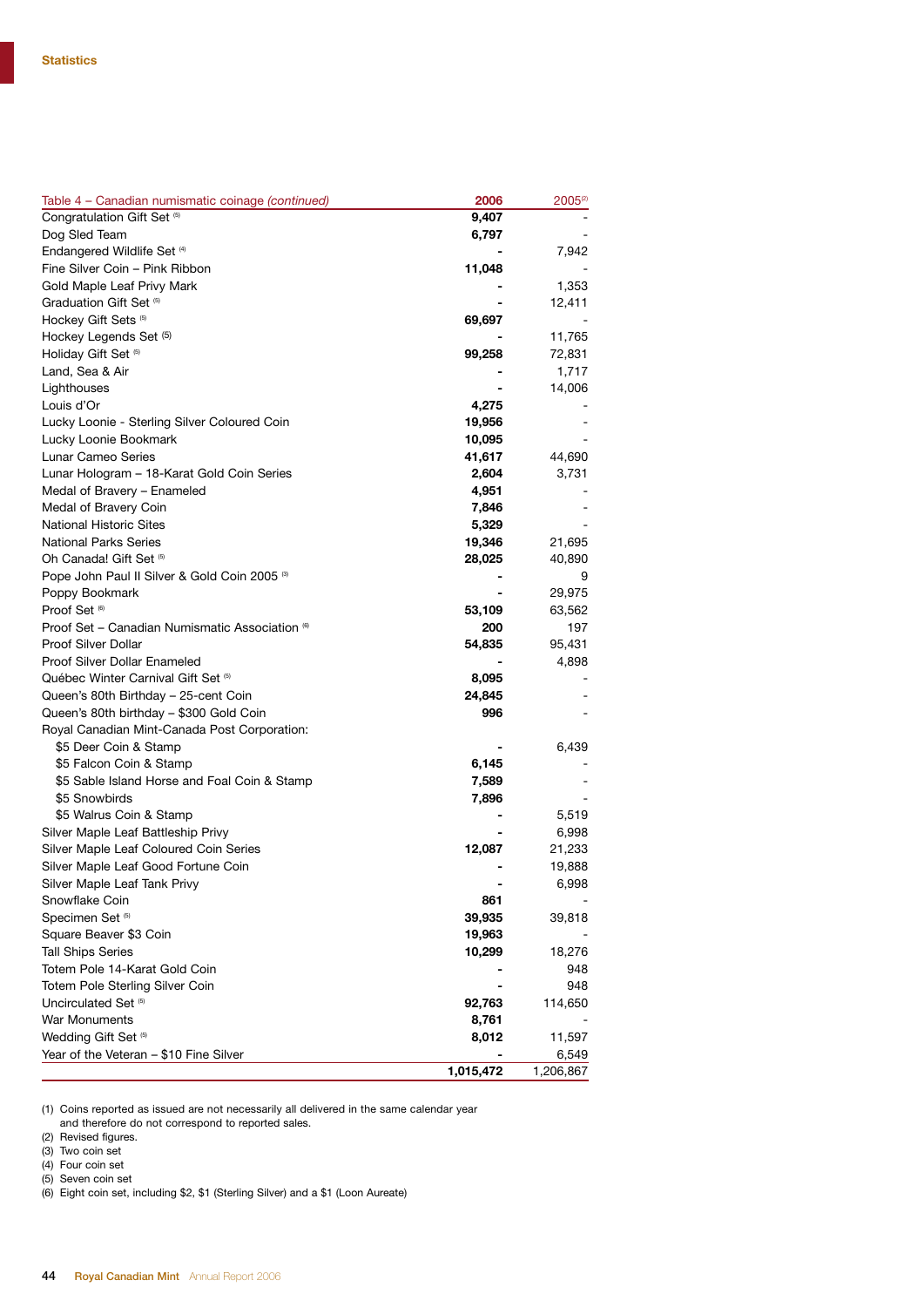#### Table 5 – Maple Leaf coinage

Sales in ounces for 2005 and 2006

| 2006      | 2005    |
|-----------|---------|
|           |         |
| 209,937   | 281,647 |
| 10,569    | 10,026  |
| 6,491     | 6,437   |
| 4,096     | 3,038   |
| 967       | 511     |
| 232,060   | 301,659 |
|           |         |
| 2,464,727 | 955,694 |
| 2,464,727 | 955,694 |
|           |         |
| 68,707    | 62,919  |
| 68,707    | 62,919  |
|           |         |
| 22,525    | 53,400  |
| 22,525    | 53,400  |
|           |         |

#### Table 6 – Refinery operations

For 2005 and 2006

|                                               |           | <b>Gross weight</b><br>(Troy ounces) |           | Refined gold<br>(9999) produced<br>(Troy ounces) <sup>(1)</sup> |         | <b>Refined silver</b><br>(999) produced<br>(Troy ounces) <sup>2</sup> |
|-----------------------------------------------|-----------|--------------------------------------|-----------|-----------------------------------------------------------------|---------|-----------------------------------------------------------------------|
|                                               | 2006      | 2005                                 | 2006      | 2005                                                            | 2006    | 2005                                                                  |
| <b>Deposits from</b><br><b>Canadian Mines</b> |           |                                      |           |                                                                 |         |                                                                       |
| Québec                                        | 517,337   | 529,282                              | 327,996   | 326.173                                                         | 127,916 | 181,029                                                               |
| Ontario                                       | 496,749   | 481,703                              | 256,836   | 306,446                                                         | 39,665  | 47,270                                                                |
| <b>Total</b>                                  | 1,014,086 | 1,010,985                            | 584,832   | 632,619                                                         | 167,581 | 228,299                                                               |
| Deposits from<br>other sources                | 3,773,874 | 2,757,943                            | 2,000,704 | 1.504.064                                                       | 170,599 | 361,932                                                               |
| <b>Total</b>                                  | 4,787,960 | 3,768,928                            | 2,585,536 | 2.136.683                                                       | 338,180 | 590,231                                                               |

(1) Expressed in terms of Troy ounces of fine gold.

(2) These figures refer only to the silver produced as a by-product of the refining of gold.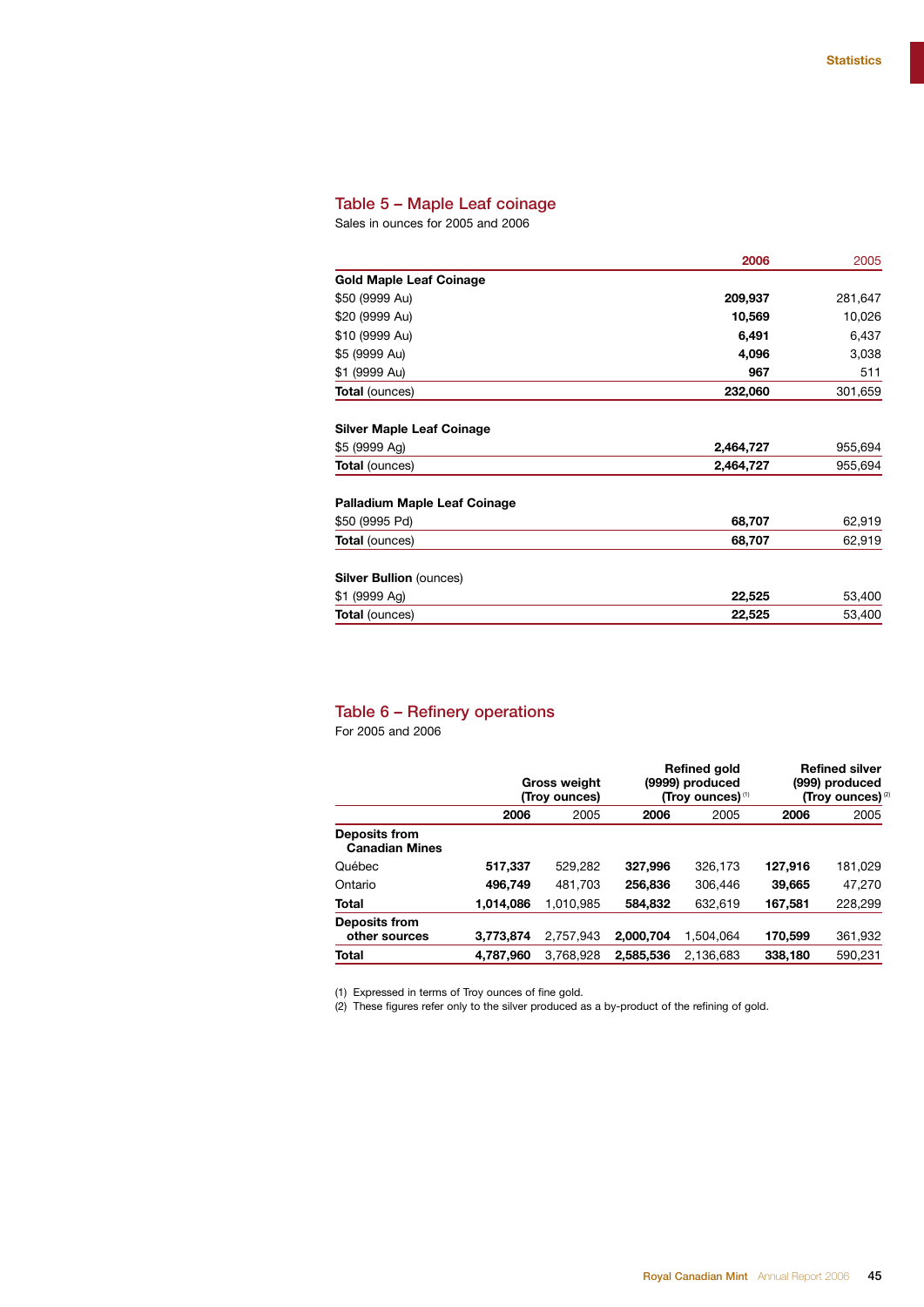#### Table 7 – Canadian circulation coinage

Commemorative/regular designs and plated/non-plated coin production in 2003-2006

|                             | 2003        | 2004        | 2005        | 2006          |
|-----------------------------|-------------|-------------|-------------|---------------|
| 1 Cent (CPZ)                | 149,096,000 | 653,317,000 | 759,658,000 | 1,062,275,000 |
| 1 Cent (CPS)                | 591,257,000 | 134,906,000 | 30,525,000  | 137,733,000   |
| 5 Cent (CN)                 |             |             |             | 43,008,000    |
| 5 Cent (P)                  | 94,379,000  | 132,097,000 | 89,664,000  | 139,308,000   |
| 5 Cent - Victory            |             |             | 59,258,000  |               |
| 10 Cent (N)                 |             |             |             |               |
| 10 Cent (P)                 | 163,684,000 | 214,143,000 | 212,175,000 | 312,122,000   |
| 25 Cent - Caribou (N)       |             |             |             |               |
| 25 Cent - Caribou (P)       | 87,647,000  | 177,466,000 | 206,346,000 | 423,189,000   |
| 25 Cent Poppy               |             | 28,500,000  | 472,000     |               |
| 25 Cent L'Acadie            |             | 15,400,000  |             |               |
| 25 Cent Alberta             |             |             | 20,640,000  |               |
| 25 Cent Saskatchewan        |             |             | 19,290,000  |               |
| 25 Cent Veteran             |             |             | 29,390,000  |               |
| 25 Cent Breast Cancer       |             |             |             | 29,798,000    |
| 25 Cent Medal of Bravery    |             |             |             | 20,040,000    |
| One Dollar                  | 5,101,000   | 3,408,000   | 32,336,000  | 37,085,000    |
| One Dollar - Lucky Loon     |             | 6,526,000   | 8,350,000   | 2,145,000     |
| One Dollar - Terry Fox      |             |             | 12,909,000  |               |
| <b>Two Dollar</b>           | 11,256,000  | 12,907,000  | 38,318,000  | 25,274,000    |
| Two Dollar 10th Anniversary |             |             |             | 5,005,000     |

(CPS) Copper plated steel

(CPZ) Copper plated zinc

(CN) Cupro nickel

(N) Cupro<br>(N) Nickel<br>(P) Plated

Plated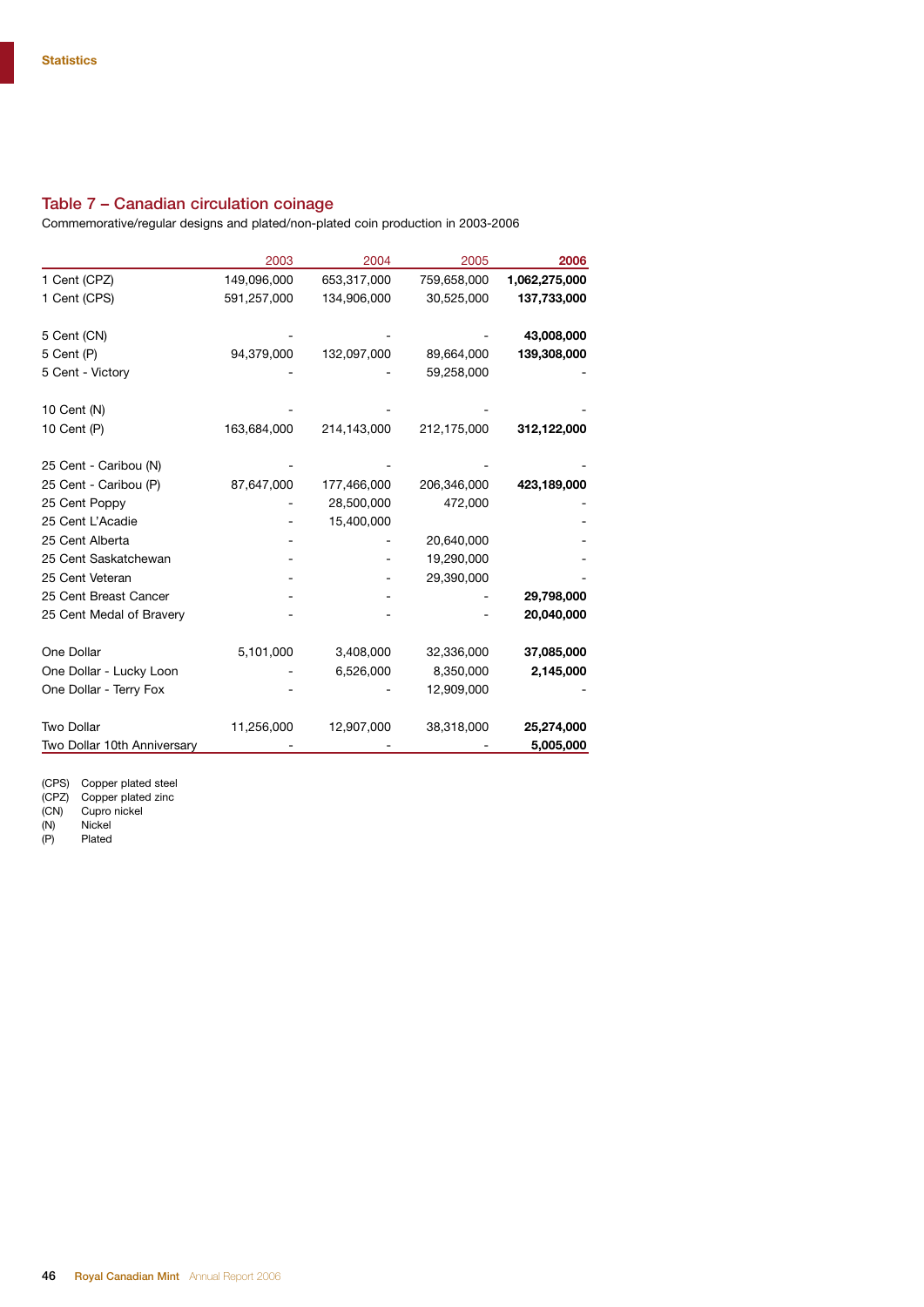## Consolidated financial statements Management report

The consolidated financial statements contained in this annual report have been prepared by Management in accordance with Canadian generally accepted accounting principles and the integrity and objectivity of the data in these financial statements are Management's responsibility. Management is also responsible for all other information in the annual report and for ensuring that this information is consistent, where appropriate, with the information and data contained in the financial statements.

In support of its responsibility, Management has developed and maintains books of account, records, financial and management controls, information systems and management practices. These are designed to provide reasonable assurance as to the reliability of financial information, that assets are safeguarded and controlled, and that transactions of the Corporation and of its wholly-owned subsidiary are in accordance with the *Financial Administration Act* and regulations and, as appropriate, the Royal Canadian Mint Act, the by-laws of the Corporation and the charter and the by-laws of its wholly-owned subsidiary.

The Board of Directors is responsible for ensuring that Management fulfils its responsibilities for financial reporting and internal control. The Board exercises its responsibilities through the Audit Committee, which includes a majority of members who are not officers of the Corporation. The Committee meets with Management, the internal auditor and the independent external auditor to review the manner in which these groups are performing their responsibilities and to discuss auditing, internal controls and other relevant financial matters. The Audit Committee meets to review the consolidated financial statements with the internal and external auditors and submits its report to the Board of Directors. The Board of Directors reviews and approves the consolidated financial statements.

The Corporation's external auditor, the Auditor General of Canada, audits the consolidated financial statements and reports thereon to the Minister responsible for the Royal Canadian Mint.

*Chief Executive Officer Chief Financial Officer*

Ottawa, Canada February 23, 2007

Consequently

**Ian E. Bennett** Richard J. Neville FCA *President and Vice President, Finance and Administration and*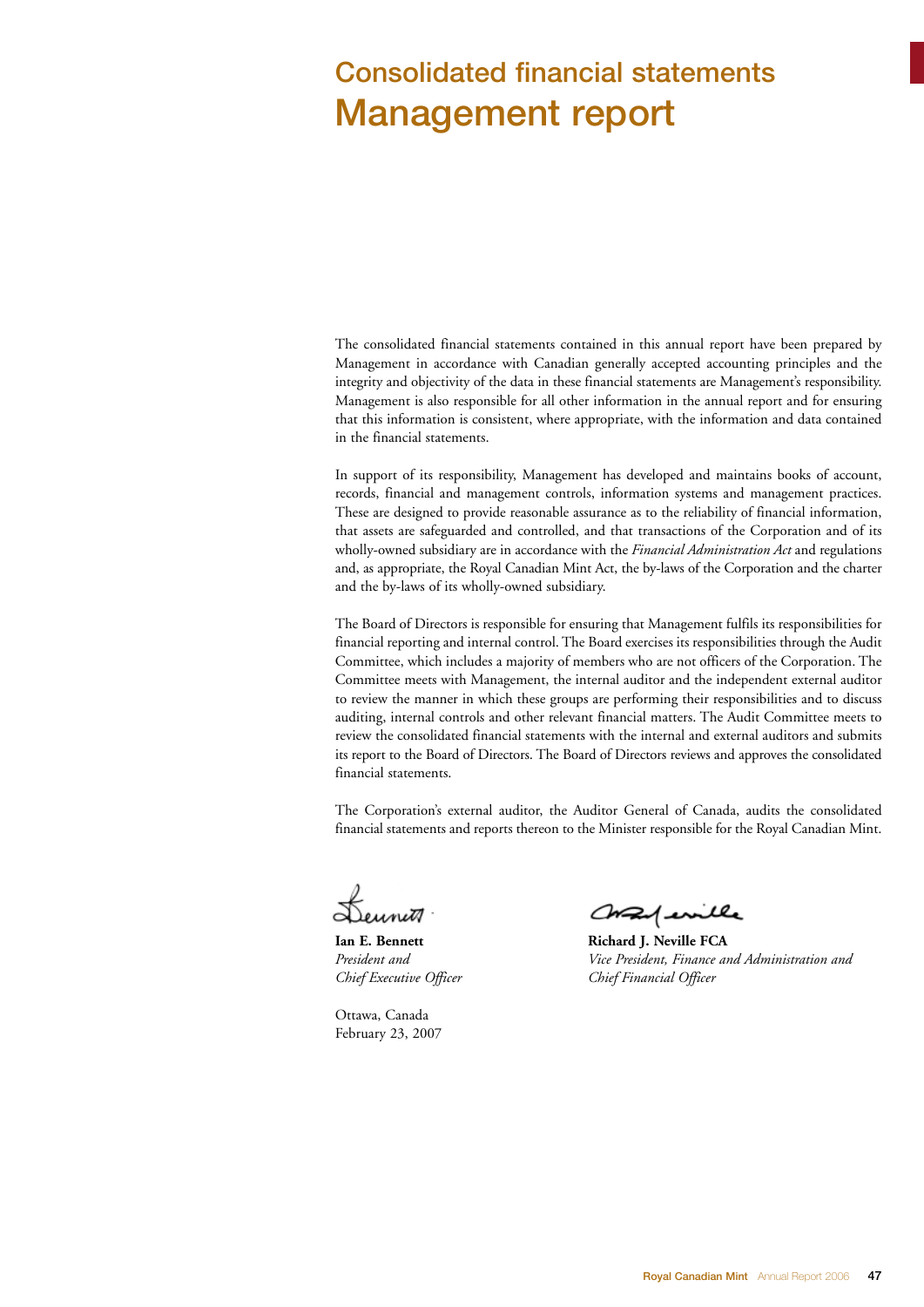## Audit Committee report

The Audit Committee's (Committee) role is to act on behalf of the Board of Directors (Board) and oversee all material aspects of the Corporation's reporting, control, and audit functions, except those specifically related to the responsibilities of another standing committee of the Board. The Committee's role includes a particular focus on the qualitative aspects of financial reporting to the Shareholder and on the Corporation's processes for the management of business/financial risk and for compliance with significant applicable legal, ethical, and regulatory requirements.

As at December 31, 2006, the Committee was comprised of four (4) independent directors who are neither officers nor employees of the corporation. These members are: Marc Brûlé (Chair), Thomas Taylor, Keith Meagher and Richard Kwan. Also, as an Ex-officio member, is Max Lewis, Chairperson of the Board. The Board believes that the composition of the Committee reflects a high level of financial literacy and expertise.

During the past fiscal year, the Committee held nine (9) meetings. In fulfilling its responsibility, the Committee:

- discussed with the internal and external auditors the overall scope and specific plans for their respective audits;
- discussed the Corporation's progress, throughout the year, on their financial results and overall performance;
- discussed the Corporation's annual consolidated financial statements, accounting principles and policies, and the adequacy of the Corporation's internal financial controls;
- reviewed management's response and in some circumstances, their actions, regarding recommendations of the internal and external auditors; and
- met regularly with the Corporation's internal and external auditors, without management present, to discuss the results of their examinations, their evaluations of the Corporation's internal financial controls, and the overall quality of the Corporation's financial reporting.

The meetings also were designed to facilitate any private communications with the Committee that the internal or external auditors desired.

R. Krøn

**Richard Kwan, CA** *Vice Chair, Audit Committee*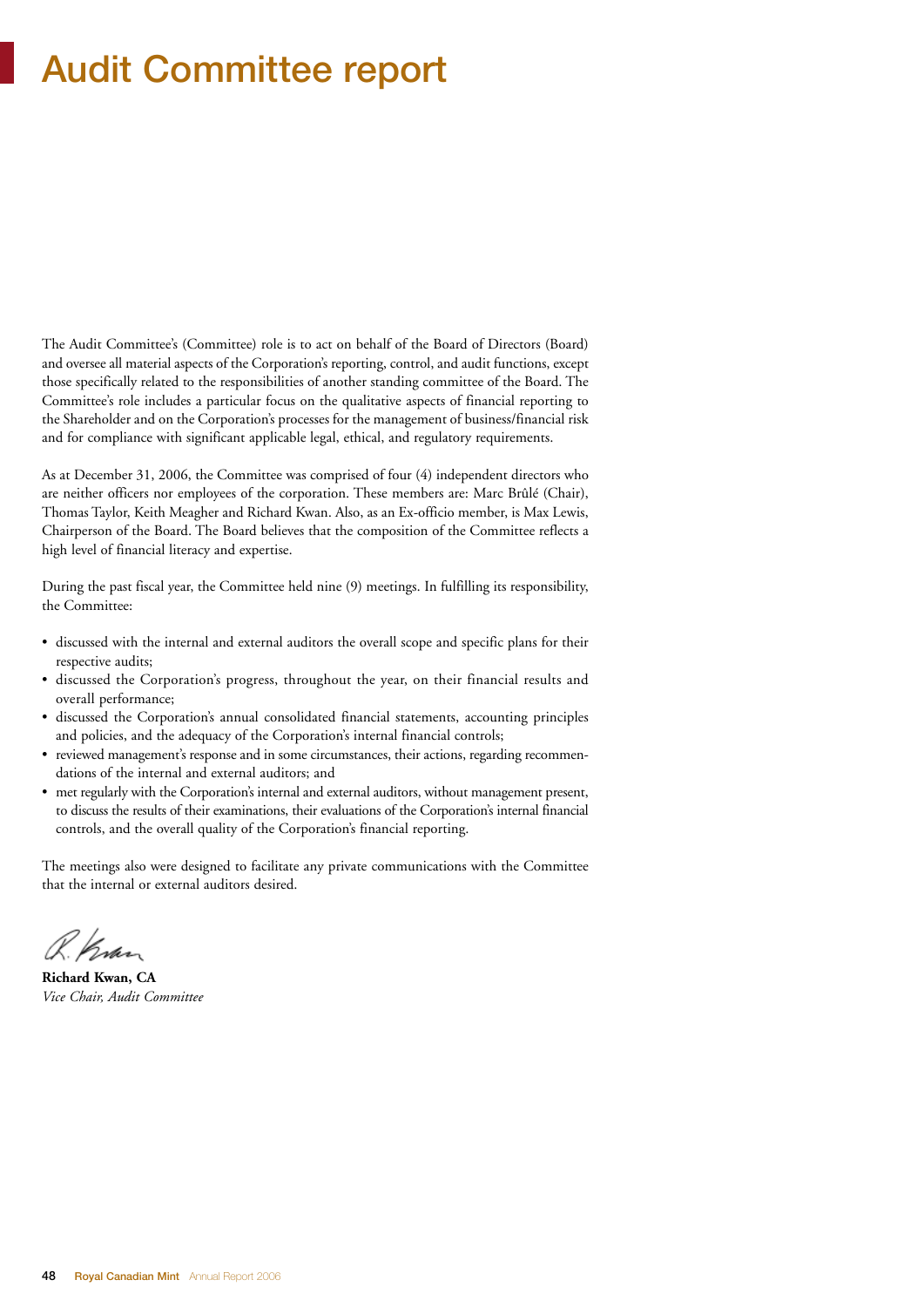## Auditor's report

To the Minister of Transport, Infrastructure and Communities

I have audited the consolidated balance sheet of the Royal Canadian Mint as at December 31, 2006 and the consolidated statements of operations and retained earnings and cash flow for the year then ended. These financial statements are the responsibility of the Corporation's management. My responsibility is to express an opinion on these financial statements based on my audit.

I conducted my audit in accordance with Canadian generally accepted auditing standards. Those standards require that I plan and perform an audit to obtain reasonable assurance whether the financial statements are free of material misstatement. An audit includes examining, on a test basis, evidence supporting the amounts and disclosures in the financial statements. An audit also includes assessing the accounting principles used and significant estimates made by management, as well as evaluating the overall financial statement presentation.

In my opinion, these consolidated financial statements present fairly, in all material respects, the financial position of the Corporation as at December 31, 2006 and the results of its operations and its cash flows for the year then ended in accordance with Canadian generally accepted accounting principles. As required by the *Financial Administration Act*, I report that, in my opinion, these principles have been applied on a basis consistent with that of the preceding year.

Further, in my opinion, the transactions of the Corporation and of its wholly-owned subsidiary that have come to my notice during my audit of the consolidated financial statements have, in all significant respects, been in accordance with Part X of the *Financial Administration Act* and regulations, and, as appropriate, the *Royal Canadian Mint Act*, the by-laws of the Corporation and the charter and the by-laws of its wholly-owned subsidiary.

Kheila Fraser

**Sheila Fraser, FCA** Auditor General of Canada

Ottawa, Canada February 23, 2007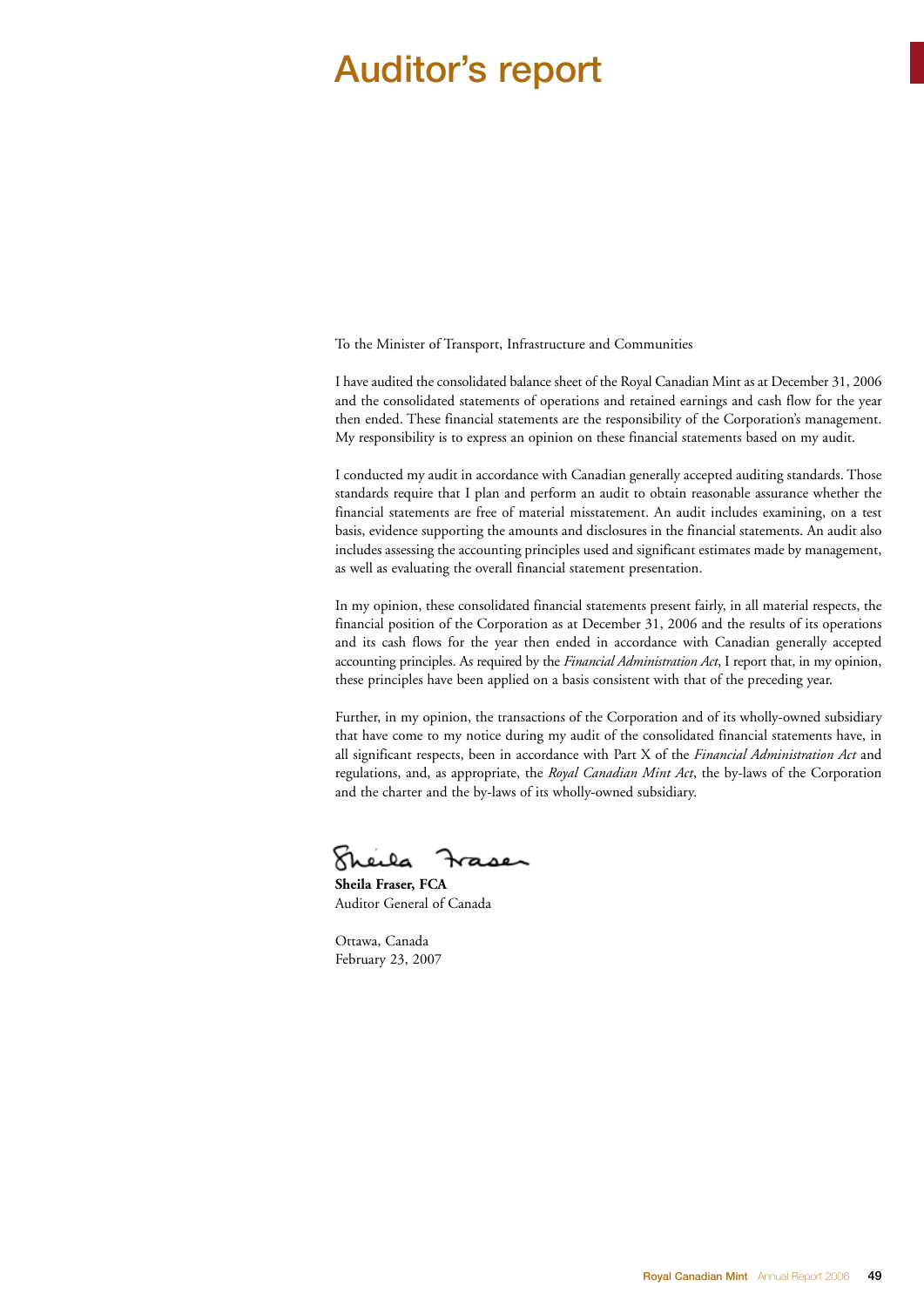## Consolidated balance sheet

as at December 31 (in thousands of dollars)

|                                                        | 2006          | 2005          |
|--------------------------------------------------------|---------------|---------------|
| <b>Assets</b>                                          |               |               |
| Current                                                |               |               |
| Cash and cash equivalents                              | \$<br>4,222   | \$<br>1,240   |
| Accounts receivable                                    | 30,256        | 48,872        |
| Prepaid expenses                                       | 742           | 752           |
| Inventories (note 3)                                   | 40,341        | 33,026        |
|                                                        | 75,561        | 83,890        |
| Deferred charges                                       | 418           | 650           |
| Property, plant and equipment (note 4)                 | 119,838       | 111,337       |
| Intangibles (note 5)                                   | 13,853        |               |
|                                                        | \$<br>209,670 | \$<br>195,877 |
| <b>Liabilities</b>                                     |               |               |
| Current                                                |               |               |
| Bank indebtedness                                      | \$            | \$<br>20,198  |
| Accounts payable and accrued liabilities               | 41,464        | 40,683        |
| Current portion of loans and other payables (note 6)   | 20,395        | 5,065         |
| Deferred revenues                                      | 3,203         | 2,239         |
|                                                        | 65,062        | 68,185        |
| Long-term                                              |               |               |
| Deferred revenues                                      | 843           | 1,778         |
| Loans and other payables (note 6)                      | 17,094        | 10,427        |
| Future tax liabilities (note 7)                        | 3,196         | 2,902         |
| Employee future benefits (note 8)                      | 9,068         | 8,345         |
|                                                        | 30,201        | 23,452        |
| <b>Shareholder's equity</b>                            |               |               |
| Share capital                                          |               |               |
| (authorised and issued, 4,000 non-transferable shares) | 40,000        | 40,000        |
| Retained earnings                                      | 74,407        | 64,240        |
|                                                        | 114,407       | 104,240       |
|                                                        | \$<br>209,670 | \$<br>195,877 |

Commitments and Guarantees (note 11)

The accompanying notes are an integral part of these consolidated financial statements.

the Board of Directors

Approved on behalf of approved on behalf of the Approved on behalf of Management<br>the Board of Directors Audit Committee

(K. ) Em

Dennett

*Chairman, Vice Chair, President and Vice President, Chief Executive Officer* 

Consequentle **Max C. Lewis Richard Kwan, CA Ian E. Bennett Richard J. Neville FCA** 

*Administration and Chief Financial Officer*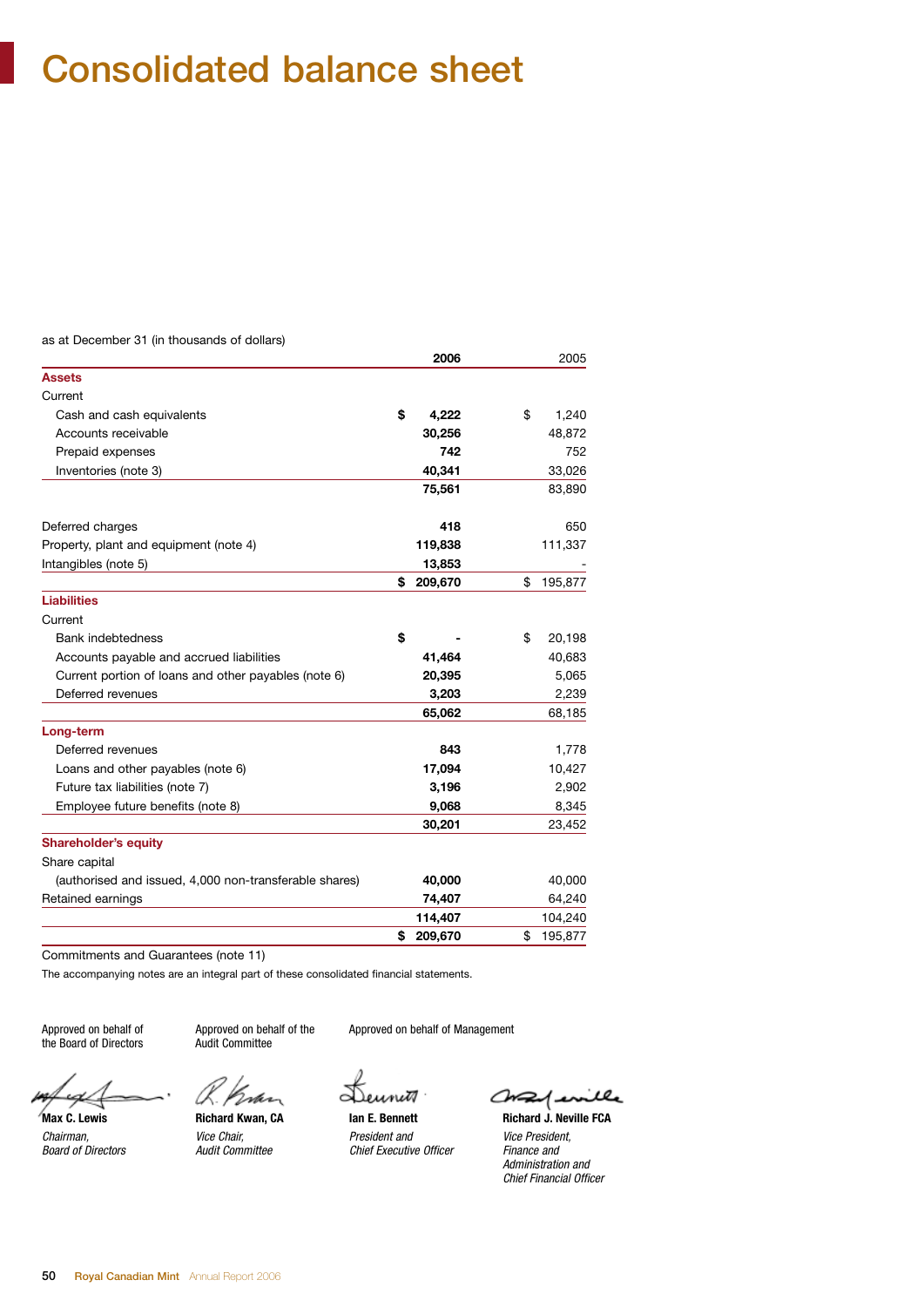## Consolidated statement of operations and retained earnings

for the year ended December 31 (in thousands of dollars)

|                                      | 2006          | 2005          |
|--------------------------------------|---------------|---------------|
| Revenues                             | 493,934<br>\$ | \$<br>435,857 |
| Cost of goods sold                   | 392,218       | 342,675       |
| Gross profit                         | 101,716       | 93,182        |
| Other operating expenses             |               |               |
| Marketing and Sales                  | 39,759        | 43,265        |
| Administration                       | 32,334        | 26,920        |
| Amortization                         | 12,499        | 9,256         |
|                                      | 84,592        | 79,441        |
| Income from operations               | 17,124        | 13,741        |
| Net foreign exchange gain            | 223           | 170           |
| Interest income                      | 160           | 393           |
| Interest expense                     | (1, 466)      | (1, 104)      |
| Net income before income tax         | 16,041        | 13,200        |
| Income tax expense (note 7)          | (4, 874)      | (4, 536)      |
| Net income                           | 11,167        | 8,664         |
| Retained earnings, beginning of year | 64,240        | 56,576        |
| Dividend paid                        | (1,000)       | (1,000)       |
| Retained earnings, end of year       | 74,407<br>\$  | \$<br>64,240  |

The accompanying notes are an integral part of these consolidated financial statements.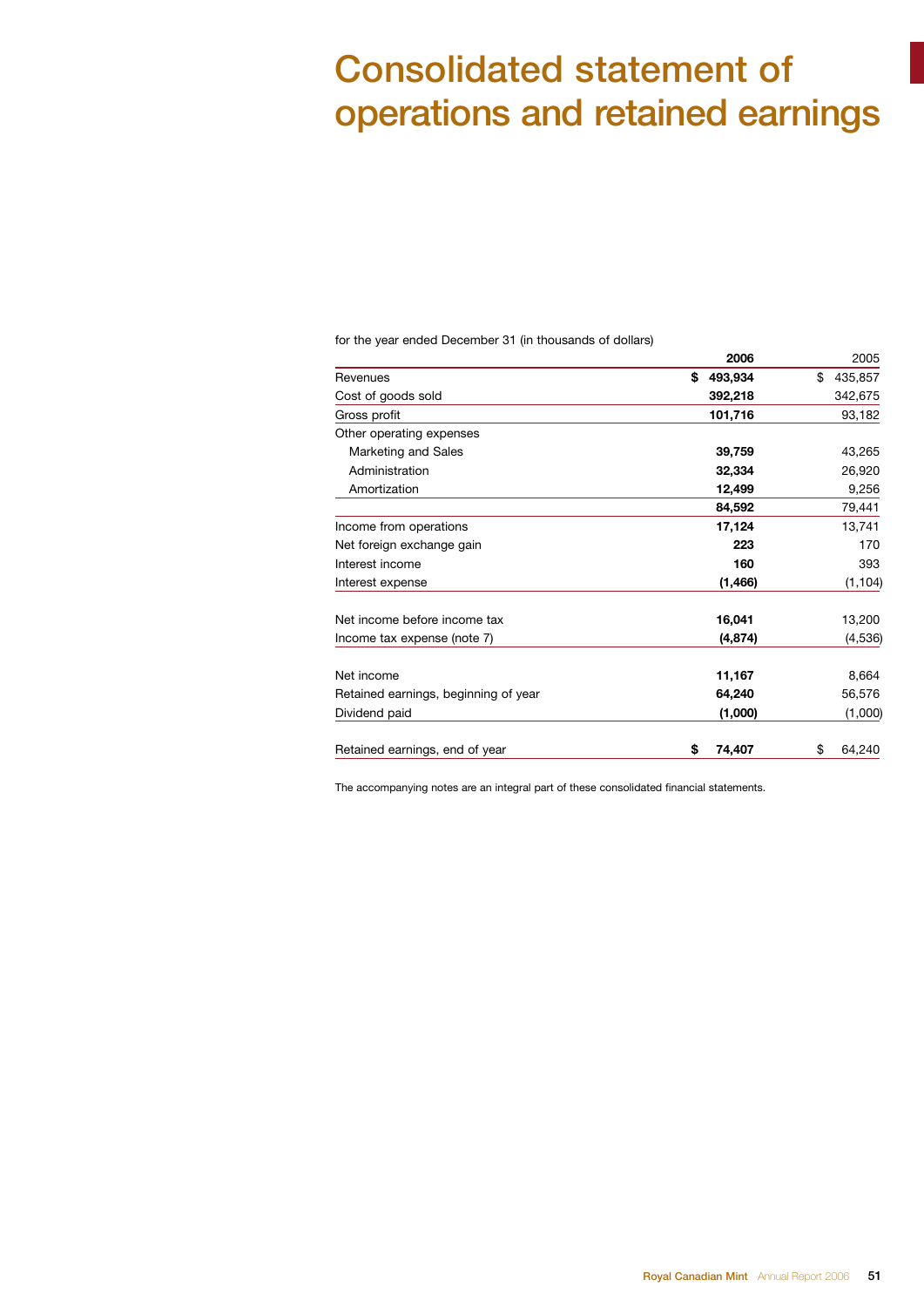## Consolidated cash flow statement

for the year ended December 31 (in thousands of dollars)

|                                                      | 2006        | 2005            |
|------------------------------------------------------|-------------|-----------------|
| <b>Cash flows from operating activities</b>          |             |                 |
| Cash receipts from customers                         | \$512,579   | 418,044<br>\$   |
| Cash paid to suppliers and employees                 | (468, 919)  | (423, 415)      |
| Interest received                                    | 160         | 457             |
| Interest paid                                        | (1, 819)    | (1,504)         |
| Income taxes paid                                    | (5,318)     | (4, 155)        |
|                                                      | 36,683      | (10, 573)       |
| <b>Cash flows from investing activities</b>          |             |                 |
| Maturities of short-term investments                 |             | 9,524           |
| Purchase of property, plant and equipment            | (19, 853)   | (34, 344)       |
| Purchase of intangibles                              | (15,000)    |                 |
|                                                      | (34, 853)   | (24, 820)       |
| <b>Cash flows from financing activities</b>          |             |                 |
| Dividend                                             | (1,000)     | (1,000)         |
| Issuance of loans and other payables                 | 26,450      |                 |
| Repayment of loans and other payables                | (4, 100)    | (4, 100)        |
|                                                      | 21,350      | (5, 100)        |
| Net increase (decrease) in cash and cash equivalents | 23,180      | (40, 493)       |
| Cash and cash equivalents at the beginning of year   | (18,958)    | 21,535          |
| Cash and cash equivalents at the end of year         | 4,222<br>\$ | \$<br>(18, 958) |
|                                                      |             |                 |
| Represented by:                                      |             |                 |
| Cash                                                 | \$<br>4,222 | 1,240<br>\$     |
| <b>Bank indebtedness</b>                             |             | (20, 198)       |

The accompanying notes are an integral part of these consolidated financial statements.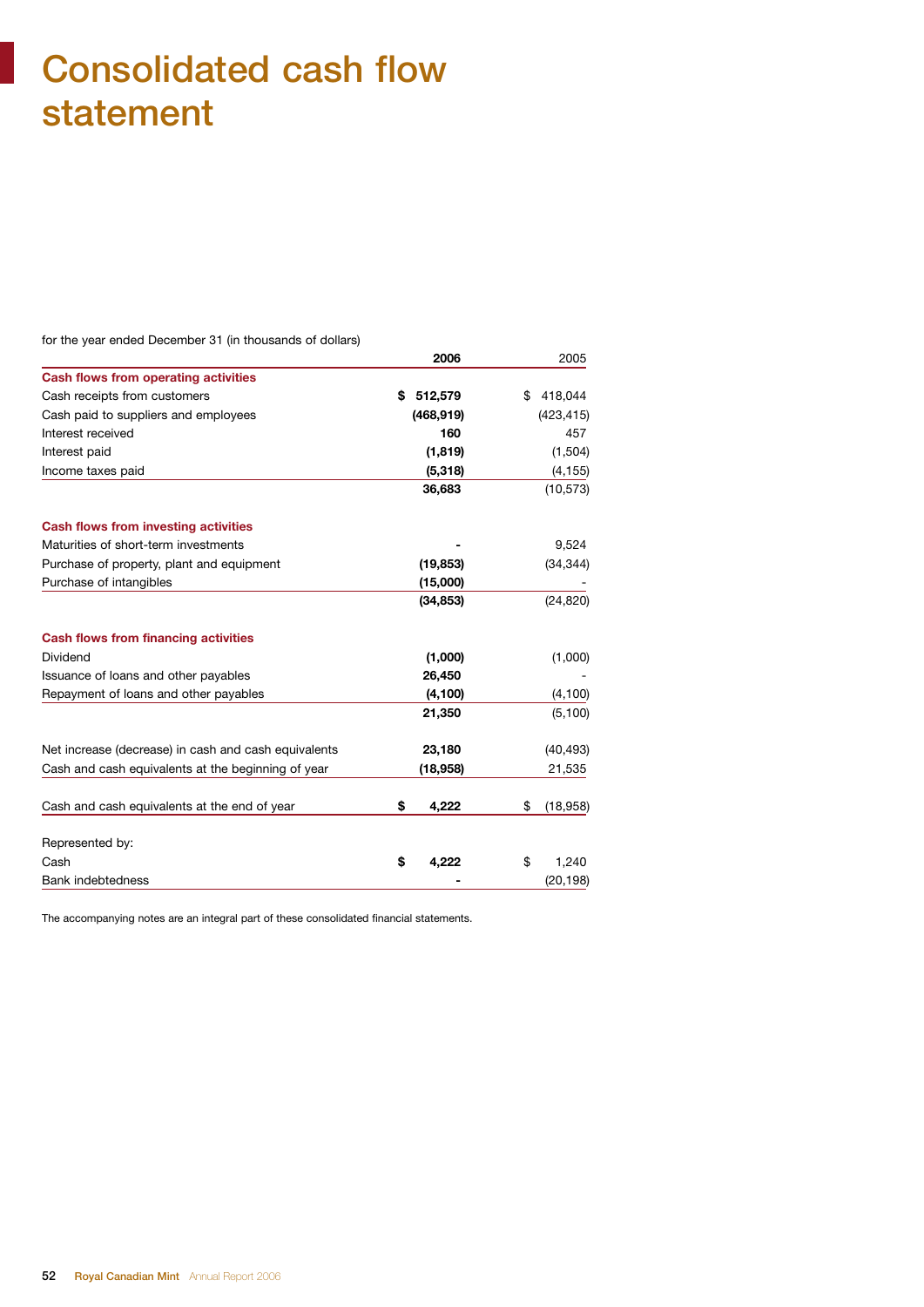## Notes to consolidated financial statements

December 31, 2006

#### 1. Authority and objectives

The Mint was incorporated in 1969 by the *Royal Canadian Mint Act* to mint coins in anticipation of profit and carry out other related duties. The Mint is an agent Corporation of Her Majesty named in Part II of Schedule III to the *Financial Administration Act*. It produces all of the circulation coins used in Canada and manages the support distribution system for the Government of Canada. The Mint is one of the world's foremost producers of circulation, collector and bullion investment coins for the domestic and international marketplace. It is also one of the largest gold refiners in the world.

In 2002, the Mint incorporated RCMH-MRCF Inc., a wholly-owned subsidiary, to hold the Mint's interest (50%) in TGM Speciality Services Inc., a joint venture with a private sector partner. TGM Specialty Services Inc.'s objective is to offer packaging products and services to domestic and international markets.

#### 2. Summary of significant accounting policies

These consolidated financial statements have been prepared in accordance with Canadian generally accepted accounting principles. The significant accounting policies of the Corporation are:

#### a) Consolidation

The consolidated financial statements include the accounts of the Corporation and its wholly-owned subsidiary. Its interest in the joint venture is proportionately consolidated.

#### b) Cash and cash equivalents

Cash includes cash equivalents, that are investments that are held to maturity and have terms to maturity of three months or less at the time of acquisition. Cash equivalents consist primarily of commercial paper. Cash and cash equivalents are carried at cost, which approximates their fair value.

#### c) Short-term investments

Short-term investments consist of investments in money market instruments with terms to maturity of 12 months or less. These investments are carried at cost, which approximates their fair value.

#### d) Inventories

Raw materials and supplies are valued at the lower of cost and replacement cost, cost being determined by the average cost method. Work in process and finished goods are valued at the lower of cost and net realizable value, cost being determined by the average cost method.

#### e) Property, plant and equipment

Property, plant and equipment are recorded at cost and depreciated under the straight-line method at the following annual rates:

| Land improvements     | 2.5% |
|-----------------------|------|
| <b>Buildings</b>      | 2.5% |
| Equipment             | 10%  |
| Hardware and software | 20%  |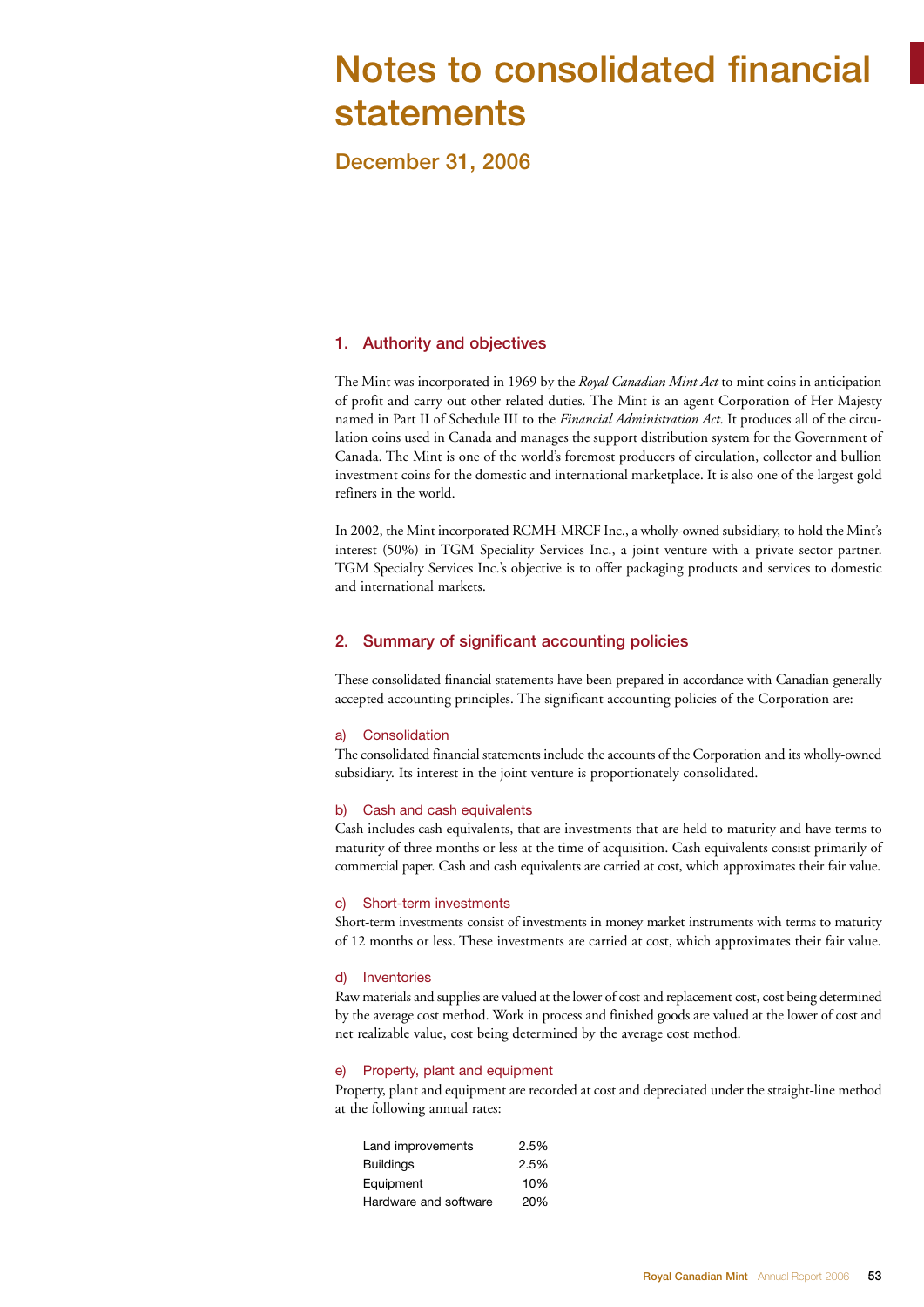Amounts included in uncompleted capital projects are transferred to the appropriate property, plant and equipment classification upon completion, and are then amortized.

#### f) Intangible assets

Intangible assets consist solely of rights to use certain trademarks and logos associated with a particular contract. Intangible assets are recorded at cost and amortized on a straight-line basis over the term of the respective contract of approximately 6.5 years.

#### g) Revenues

Revenues from the sale of products are recognized when the rights and obligations of ownership have passed to the buyer. Revenues from refinery and other services are recognized as such services are rendered.

#### h) Deferred revenues

Payments received in advance on sales are not recognized as revenues until the products are shipped.

#### i) Deferred charges

The cost incurred for specific projects in advance of sales are not recognized as expenses until the products are shipped.

#### j) Employee future benefits

#### *i) Pension benefits*

Employees participate in the Public Service Pension Plan administered by the Government of Canada. The Corporation's contribution to the plan reflects the full cost of the employer contributions. This amount is currently based on a multiple of the employees' required contributions, and may change over time depending on the experience of the Plan. The Corporation's contributions are expensed during the year in which the services are rendered. The Corporation is not currently required to make contributions with respect to actuarial deficiencies of the Public Service Pension Plan.

#### *ii) Other benefits*

Employees are entitled to a severance benefit plan. There is also a supplementary retirement benefit plan including post retirement benefits for certain employees as well as post-employment benefits for employees in receipt of long-term disability benefits. The benefits are accrued as the employees render the services necessary to earn them. The cost of the benefits earned by the employees is actuarially determined using the projected benefit method prorated on services. The valuation of the liability is based upon a current market-related discount rate and other actuarial assumptions, which represent management's best long-term estimates of factors such as future wage increases and employee resignation rates. The excess of any net actuarial gain (loss) over 10% of the benefit obligation is amortized over the average remaining service period of active employees. The average remaining service period of the active employees covered by the severance and supplementary retirement benefit plans is 12 years and 8 years respectively (2005 – 12 years; 11 years). For the post employment benefits for employees on long-term disability, the average term of the liability is 5 years.

The Corporation is subject to the *Government Employees Compensation Act* and, therefore, is self-insured. As a self-insured employer, the Corporation is accountable for all such liabilities incurred since incorporation. Liability for workers' compensation benefits is actuarially determined based on known awarded disability and survivor pensions and other potential future awards in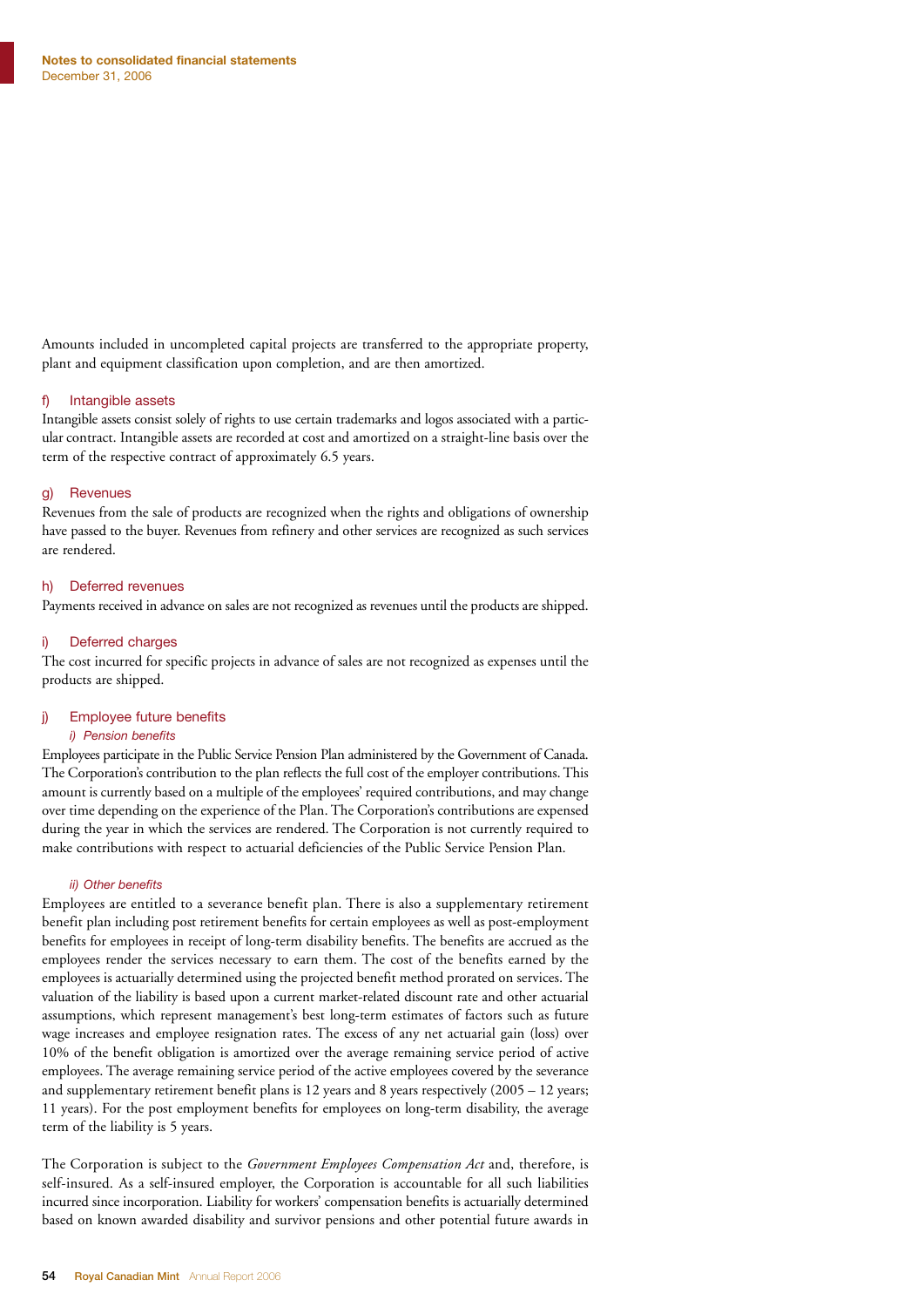respect of accidents that occurred up to the value measurement date. The excess of any net actuarial gain (loss) over 10% of the benefit obligation is amortized over the average expected period over which the benefits will be paid. The average expected period over which the benefits will be paid is 9 years. The benefit entitlements are based upon relevant Provincial legislations in effect on that date.

A full actuarial evaluation was conducted in December 2006 for all plans. As a result, the accounting valuation has been updated as at December 31, 2006. The next full actuarial evaluation is scheduled for December 2009.

#### k) Foreign currency translation

Monetary assets and liabilities denominated in foreign currencies are translated to Canadian dollars at the exchange rate in effect at the balance sheet date. Revenue and expense items are translated at average exchange rates during the year. All exchange gains and losses are included in determining net income for the year.

#### l) Income tax

Income tax expense is determined using the liability method, whereby the future income tax component is recognized on temporary differences using substantively enacted tax rates that are expected to apply to taxable income in the years in which those temporary differences are expected to be recovered or settled. Temporary differences between the carrying values of assets or liabilities used for tax purposes and those used for financial reporting purposes arise in one year and reverse in one or more subsequent years. In assessing the realizability of future tax assets, management considers known and anticipated factors impacting whether some portion or all of the future tax assets will not be realized. To the extent that the realization of future tax assets is not considered to be more likely than not, a valuation allowance is provided.

#### m) Derivative financial instruments

The Corporation uses derivative financial instruments such as forward contracts to hedge the adverse movements in foreign exchange related to purchases and sales denominated in foreign currencies, including anticipated transactions, as well as to manage its cash balances and requirements. The Corporation's policy is not to utilize freestanding derivative financial instruments for trading or speculative purposes.

All designated hedges are formally documented as to the Corporation's risk objective and strategy, the specific item being hedged, and the method in which effectiveness is measured. The settlement method of accounting is used by the Corporation to account for its hedges.

Under the settlement method, gains and losses on hedges are deferred and recognized in the period of settlement as a component of the related transaction. In order to determine the effectiveness at offsetting changes in cash flow of the hedged item, the Corporation assesses both at inception and over the term of the hedging relationship, whether the critical terms of the hedge and hedged item match or the cumulative change in fair value of the hedge and hedged item remain within an acceptable range of 80 to 125 percent. If a hedge ceases to be effective or is terminated, hedge accounting is discontinued. The accumulated gains and losses continue to be deferred and recognized in the Consolidated Statement of Operations and Retained Earnings in the period of settlement of the related transaction; future gains or losses are recognized in the Consolidated Statement of Retained Earnings in the period they occur.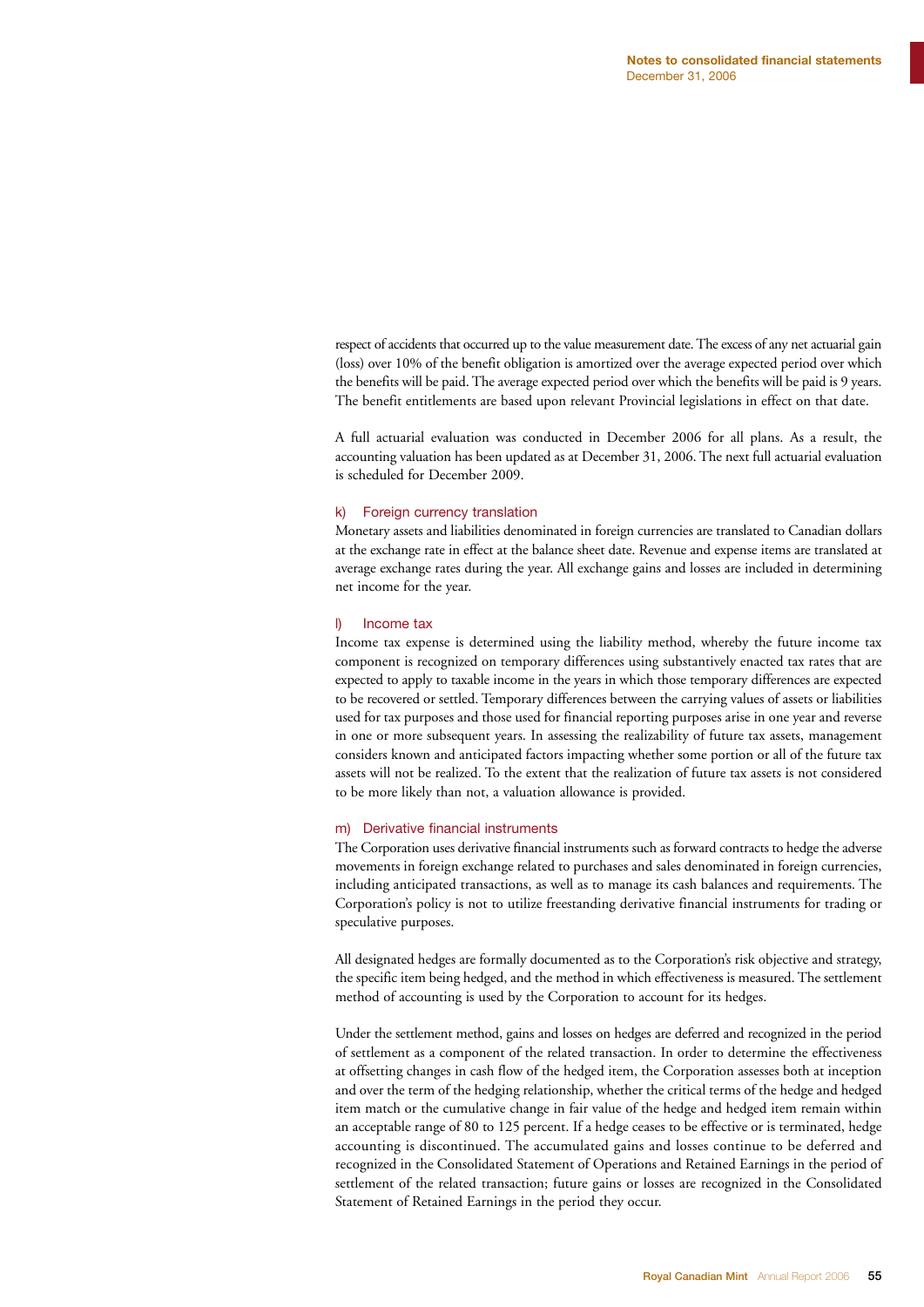When derivative financial instruments that are held by the Corporation do not qualify as hedges or are not designated, they are carried at fair value on the Consolidated Balance Sheet, and any changes in the fair value are charged or credited to the Consolidated Statement of Operations and Retained Earnings.

#### n) Use of estimates

The preparation of financial statements in accordance with Canadian generally accepted accounting principles requires management to make estimates and assumptions that affect the reported amounts of assets and liabilities at the date of the financial statements and the reported amounts of revenue and expenses for the year. The inventory valuation allowance, employee-related liabilities and estimated useful lives of plant and equipment are the most significant items where estimates are used. Actual results could differ from those estimated.

#### o) Future accounting changes.

In January 2005 the Canadian Institute of Chartered Accountants (CICA) issued the following three accounting standards that will impact the Corporation:

Section 3855 - Financial Instruments — Recognition and Measurement — This standard establishes criteria for the recognition, derecognition, measurement and classification of financial instruments. The Corporation will be required to categorize its financial assets as held for trading, held to maturity, available for sale, or as loans and receivables. The Corporation will also be required to categorize its financial liabilities as held for trading or other liabilities. The related accounting treatment will be dependent on the classification. Financial assets and liabilities categorized as held for trading or available for sale are to be measured at fair value while financial assets and liabilities held to maturity, loans and receivables, and other liabilities are to be measured at amortized cost.

Section 1530 - Comprehensive Income — This standard requires certain gains and losses such as those arising from the change in the fair value of cash flow hedges or assets classified as available for sale; that would otherwise be recorded as part of net income, to be presented in other comprehensive income until such time as it is considered appropriate for them to be recognized in net income. A new financial statement entitled Comprehensive Income may be required in order to record such amounts until they are realized.

Section 3865 - Hedges – This standard establishes when and how hedge accounting can be applied. Derivatives will be classified as held for trading unless designated as hedging instruments. All derivatives will be measured at fair value. For derivatives that hedge the changes in the fair value of an asset or liability, changes in the derivatives' fair value will be reported in the net income and offset by changes in the fair value of the hedged asset or liability. For derivatives that hedge variability in cash flows, the effective portion of changes in the derivatives' fair value will be initially recognised in other comprehensive income, and will subsequently be reclassified to net income in the periods affected by the variability in the cash flows of the hedged item.

These new standards will come into effect for the Corporation's next fiscal year. The Corporation is in the process of determining the impact that these standards will have on its financial reporting.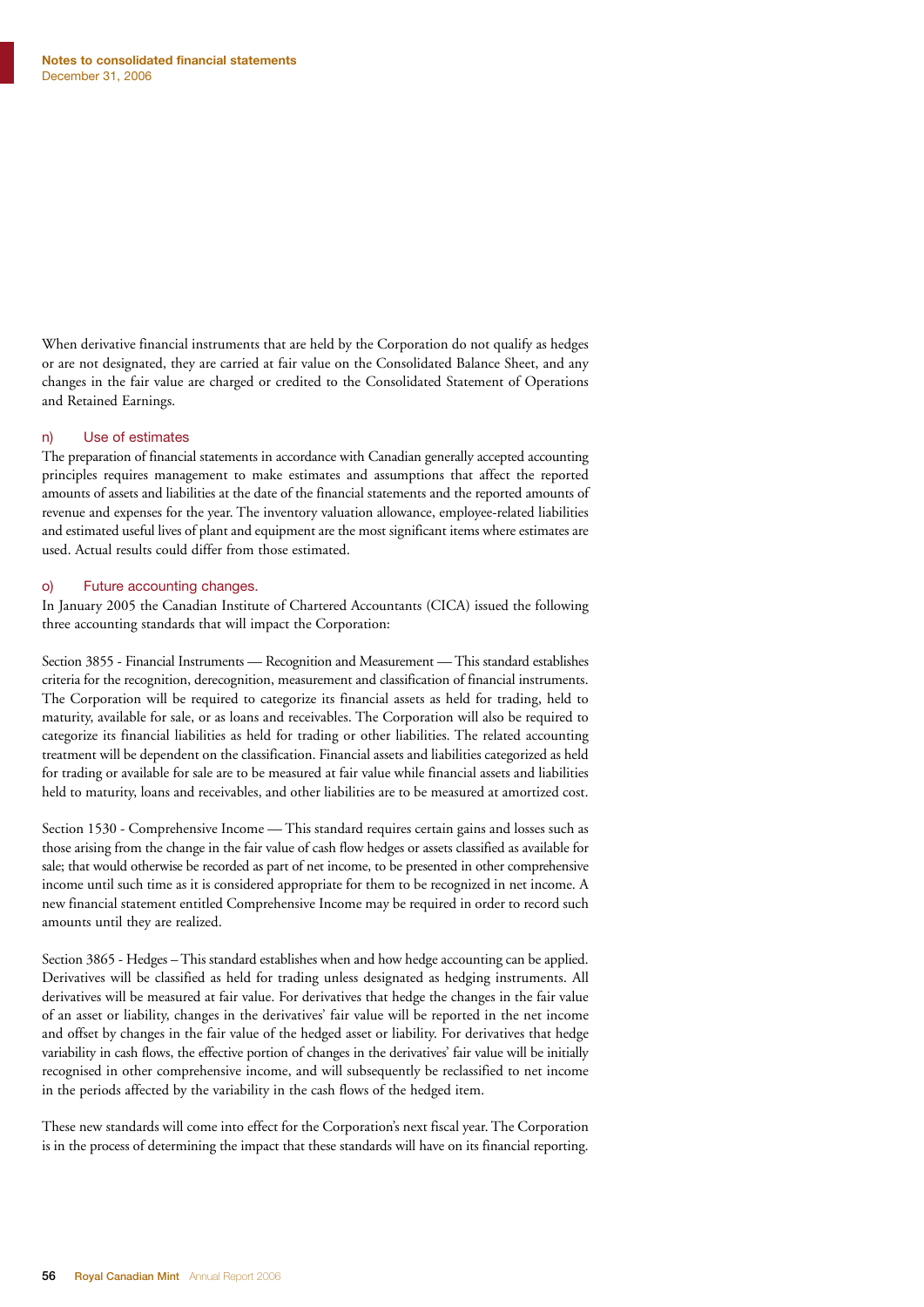#### 3. Inventories

(in thousands of dollars)

|                            | 2006   | 2005   |
|----------------------------|--------|--------|
| Raw materials and supplies | 16.640 | 13.000 |
| Work in process            | 16.645 | 14.543 |
| Finished goods             | 7.056  | 5,483  |
|                            | 40,341 | 33,026 |

#### 4. Property, plant and equipment

(in thousands of dollars)

|                              |               |                                    |    | 2006                            | 2005                            |
|------------------------------|---------------|------------------------------------|----|---------------------------------|---------------------------------|
|                              | Cost          | Accumulated<br>Amortization        |    | <b>Net</b><br><b>Book Value</b> | <b>Net</b><br><b>Book Value</b> |
| Land                         | \$<br>3,226   | \$<br>$\qquad \qquad \blacksquare$ | \$ | 3,226                           | \$<br>3,226                     |
| Land improvements            | 914           | 795                                |    | 119                             | 133                             |
| <b>Buildings</b>             | 82,335        | 30,979                             |    | 51,356                          | 52,324                          |
| Equipment                    | 123,244       | 71,110                             |    | 52,134                          | 44,317                          |
| Hardware and software        | 18,241        | 13,613                             |    | 4,628                           | 5,025                           |
| Uncompleted capital projects | 8,375         | -                                  |    | 8.375                           | 6,312                           |
|                              | \$<br>236.335 | \$<br>116.497                      | S  | 119,838                         | \$<br>111.337                   |

#### 5. Intangibles

(in thousands of dollars)

|        |      |       |                             | 2006   |                   | 2005              |
|--------|------|-------|-----------------------------|--------|-------------------|-------------------|
|        |      |       |                             | Net    |                   | Net               |
|        |      |       |                             |        |                   |                   |
| 15.000 |      | 1.147 |                             | 13.853 | S                 | -                 |
|        | Cost |       | Accumulated<br>Amortization |        | <b>Book Value</b> | <b>Book Value</b> |

In 2006, the amortization expense relating to the intangible was \$1.1 million (2005 – nil).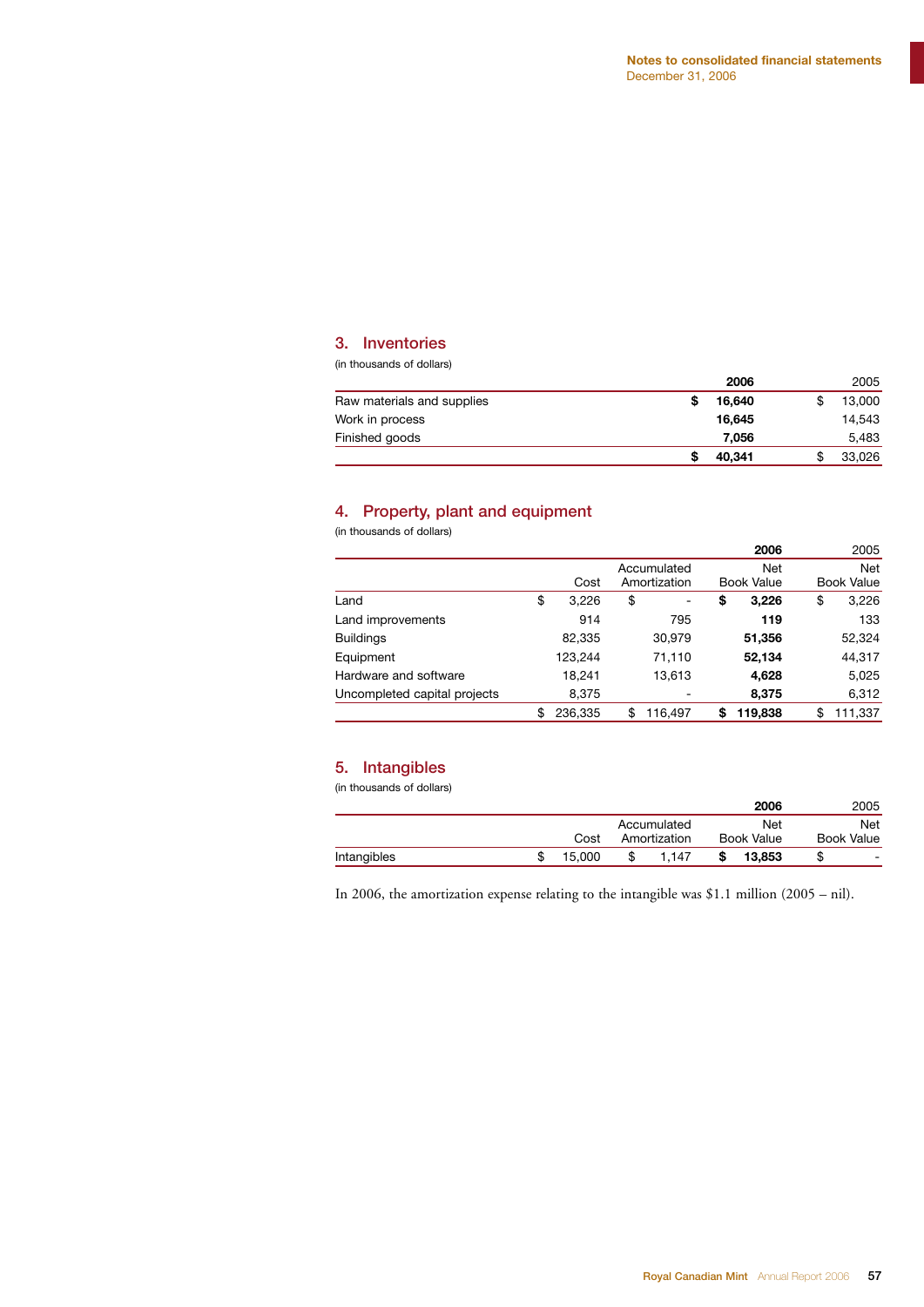#### 6. Loans and other payables

| (in thousands of dollars)                               |              |              |
|---------------------------------------------------------|--------------|--------------|
|                                                         | 2006         | 2005         |
| 10-year loan due December 2007, bearing interest        |              |              |
| at 5.840% calculated semi-annually with the principal   |              |              |
| repayable in ten equal annual instalments of            |              |              |
| \$1.0 million commencing December 1998                  | \$<br>1,000  | \$<br>2,000  |
| Amortizing bond with two-year interest holiday          |              |              |
| maturing December 2009, semi-annual coupon              |              |              |
| at 7.753% starting June 2000 with principal repayable   |              |              |
| in ten equal instalments of \$3.1 million commencing    |              |              |
| December 2000                                           | 9,300        | 12,400       |
| Short-term money market loan maturing January 2, 2007,  |              |              |
| bearing interest at 4.50%. Both principal repayment and |              |              |
| interest due at maturity.                               | 12,700       |              |
| Non-interest bearing long term payable, maturing in     |              |              |
| March 2010 with principal payments of \$4.1 million     |              |              |
| due in 2007, \$2.9 million due in 2008, \$3.1 million   |              |              |
| due in 2009 and \$3.7 million due in 2010               | 13,750       |              |
| Accrued interest on long-term debt                      | 739          | 1,092        |
|                                                         | 37,489       | 15,492       |
| Less the current portion of long-term debt              | 20,395       | 5,065        |
|                                                         | \$<br>17,094 | \$<br>10,427 |

The 10-year loan listed above is with Export Development Canada (EDC). EDC is a Crown corporation and is related to the Royal Canadian Mint as a result of common ownership. The loan with EDC was transacted at fair value, and made on the same terms as those with third parties. The Bond is with a non-related third party.

#### 7. Income taxes

(in thousands of dollars)

|                    | 2006  | 2005  |
|--------------------|-------|-------|
| Income tax expense | 4.580 | 4,156 |
| Future tax expense | 294   | 380   |
|                    | 4.874 | 4,536 |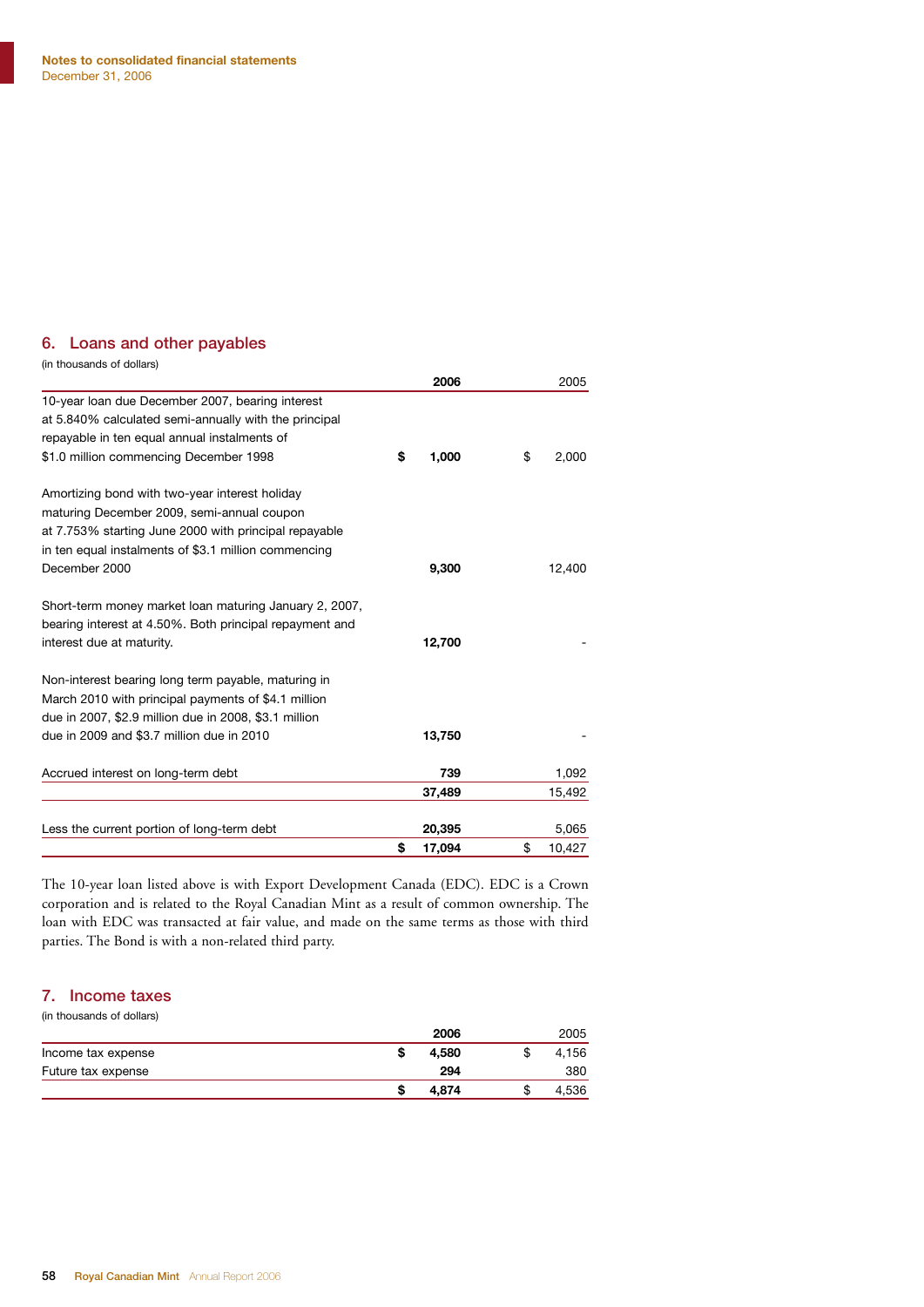Income tax expense on net income before income tax differs from the amount that would be computed by applying the Federal statutory income tax rate of 32.52% (2005 – 32.52%). The reasons for the differences are as follows:

|                                  | 2006  | 2005  |
|----------------------------------|-------|-------|
| Computed tax expense             | 5.217 | 4.448 |
| Change in enacted rates          | (415) |       |
| Over accrual in the prior period | (44)  |       |
| Other net amounts                | 116   | 88    |
|                                  | 4.874 | 4.536 |

The tax effects of temporary differences that give rise to significant portions of the future tax assets and future tax liabilities in 2006 and 2005 are presented below:

|                          | 2006          | 2005          |
|--------------------------|---------------|---------------|
| Future tax assets:       |               |               |
| Employee future benefits | \$<br>2,621   | \$<br>2,424   |
| Inventories              | 402           | 402           |
|                          | 3,023         | 2,826         |
| Future tax liability     |               |               |
| Capital assets           | (6, 107)      | (5, 728)      |
| Investment tax credits   | (112)         |               |
|                          | (6, 219)      | (5, 728)      |
| Future tax liabilities   | (3, 196)<br>S | \$<br>(2,902) |
|                          |               |               |

#### 8. Employee future benefits

#### i) Pension benefits

The Corporation and all eligible employees contribute to the Public Service Pension Plan. This pension plan provides benefits based on years of service and average earnings at retirement. The benefits are fully indexed to the increase in the Consumer Price Index. The Corporation's contributions to the Public Service Pension Plan for the year were as follows: \$5.5 million (2005 - \$4.4 million).

#### ii) Other benefits

The Corporation provides severance benefits to its employees based on their years of service and final salary. The Corporation also provides workers' compensation benefits along with post-employment benefits for employees in receipt of long-term disability benefits. It also offers to certain employees a supplementary retirement benefits plan which provides benefits based on average earnings at retirement. These benefits plans are not pre-funded and thus have no assets, resulting in a plan deficit equal to the accrued benefit obligation. Future benefits will be paid out of future revenues earned by the Corporation.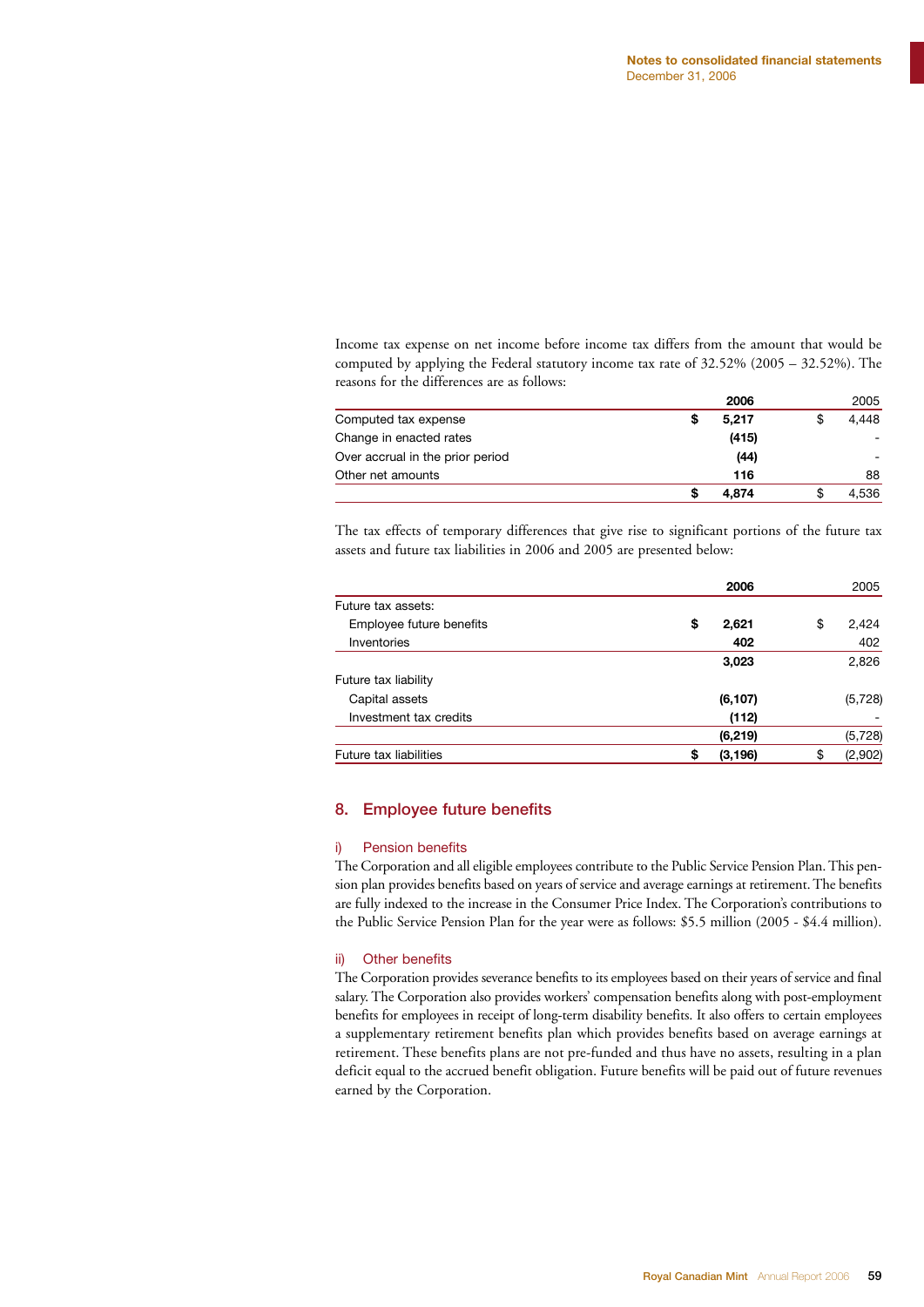Information about these benefits plans at the balance sheet date is as follows:

#### **Defined Benefit Plan Obligation**

| (in thousands of dollars)                                      |              |             |
|----------------------------------------------------------------|--------------|-------------|
|                                                                | 2006         | 2005        |
| Accrued benefit obligation                                     |              |             |
| Balance at beginning of year                                   | \$<br>9,757  | \$<br>8,433 |
| Current service cost                                           | 938          | 1,166       |
| Interest cost                                                  | 484          | 473         |
| Benefits paid                                                  | (415)        | (430)       |
| <b>Actuarial losses</b>                                        | 9            | 115         |
| Balance at end of year                                         | \$<br>10,773 | \$<br>9,757 |
| Accrued benefit obligation at end of the year                  | \$<br>10,773 | \$<br>9,757 |
| Unamortized net actuarial losses                               | (996)        | (1, 108)    |
| Accrued benefit liability at end of year                       | \$<br>9,777  | \$<br>8,649 |
|                                                                |              |             |
| Short term portion                                             |              |             |
| (accounts payable and accrued liabilities)                     | \$<br>709    | \$<br>304   |
| Long term portion (employee future benefits)                   | \$<br>9,068  | \$<br>8,345 |
| <b>Significant Assumptions (weighted average)</b>              |              |             |
|                                                                | 2006         | 2005        |
| Accrued benefit obligation as of December 31:                  |              |             |
| Discount rate                                                  | 5.0%         | 4.8%        |
| Rate of compensation increase                                  | 4.3%         | 4.3%        |
| Benefit costs for year ended December 31:                      |              |             |
| Discount rate                                                  | 5.0%         | 5.0%        |
| Rate of compensation increase                                  | 4.4%         | 4.4%        |
| Assumed health care cost trend rates at December 31:           |              |             |
| Initial health care cost trend rate                            | 6.5%         | 6.0%        |
| Cost trend rate declines to                                    | 6.5%         | 6.0%        |
| Year that the rate reaches the rate it is assumed to remain at | 2007         | 2006        |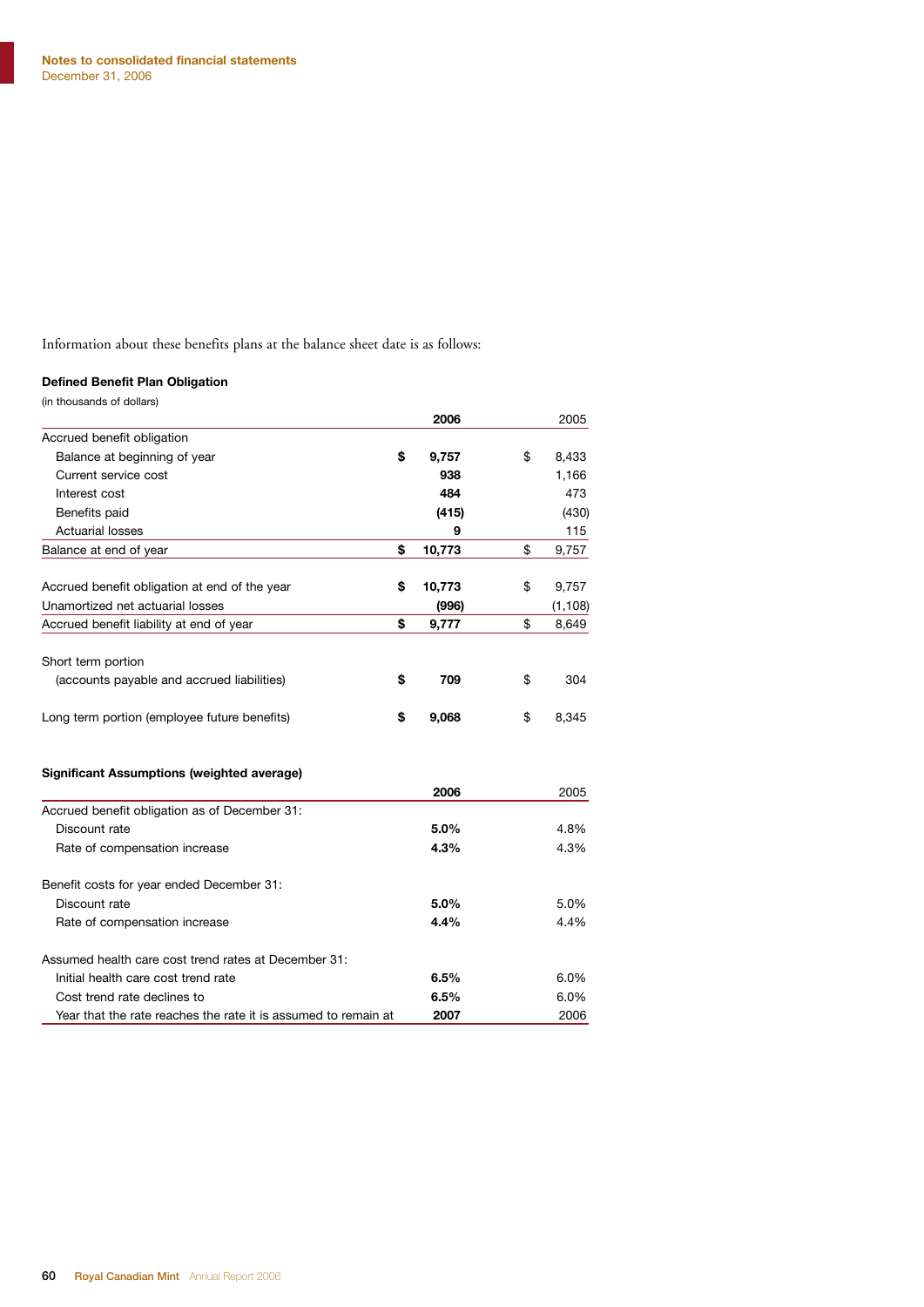#### 9. Related party transactions

The Corporation is related in terms of common ownership to all Government of Canada owned entities. The Corporation enters into transactions with these entities in the normal course of business, under the same terms and conditions that apply to unrelated parties. Transactions with the Department of Finance related to the production, management and delivery of Canadian circulation coins are negotiated under a three year Memorandum of Understanding, where pricing is agreed annually in the normal course of operations.

#### 10. Financial Instruments

#### i) Foreign exchange contracts

In order to minimize or eliminate the speculative aspects of unprotected foreign exchange transactions associated with purchases and sales denominated in foreign currencies, the Corporation manages its exposure to currency rate risk through the use of foreign exchange contracts. The Corporation also uses such contracts in the process of managing its overall cash requirements. These contracts are commitments to purchase or sell foreign currencies for delivery at a specified date in the future at a fixed rate.

The primary risk to the Corporation when entering into foreign exchange contracts is represented by credit risk, wherein the counterparty fails to perform an obligation as agreed upon causing a financial loss. The Corporation manages its exposure to credit risk by contracting only with creditworthy counterparties who are rated AA or better by Moody's or Standard and Poors. All of the Corporation's foreign exchange contracts are with major Canadian financial institutions.

Foreign exchange forward contracts with a notional amount of \$39.9 million were outstanding at the end of the year (2005 - \$45.0 million) of which \$5.6 million (2005 – none) were not designated as hedges.

Fair value estimates for derivative contracts are based on quoted forward market prices at December 31, 2006. As at December 31, 2006, the fair value of the foreign exchange contracts is an asset of \$0.6 million (2005 – asset of \$0.1 million) of which an asset of \$0.4 million (2005 – none) relates to contracts which were not designated as hedges. The fair value of the contracts not designated are included in accounts receivable.

The anticipated hedged transactions are expected to be fully executed by September 30, 2008.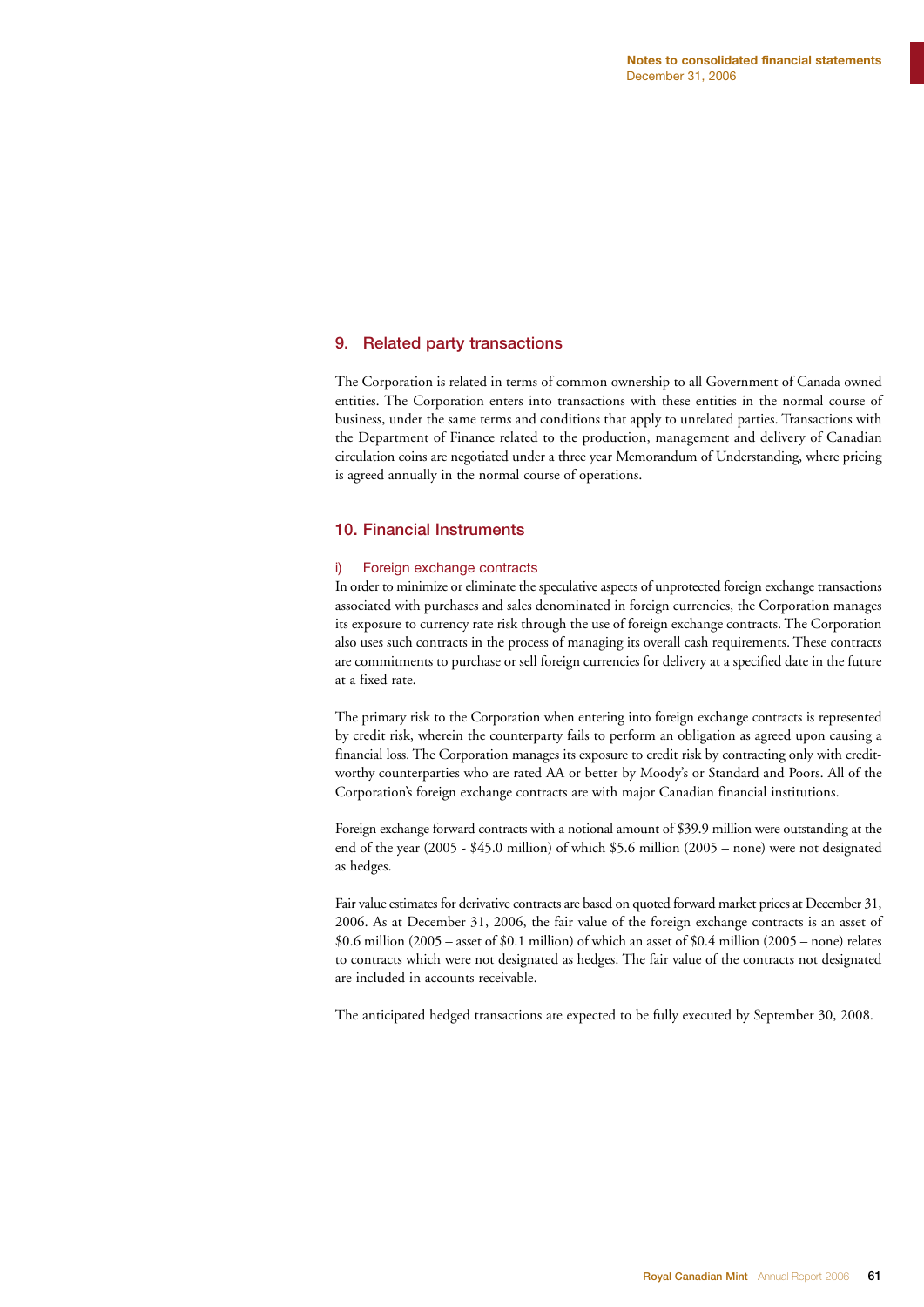#### ii) Other financial instruments

The other financial instruments, which potentially subject the Corporation to a concentration of credit risk, consist principally of cash and cash equivalents and trade receivables. The Corporation invests its excess cash primarily in commercial paper with corporate entities rated R-1 low or better by the Dominion Bond Rating Service or banking entities rated AA or better by Moody's or Standard and Poors. The Corporation also mitigates potential receivables credit risk through credit evaluation and proper approval processes. Any anticipated bad debt loss has been recognized in the consolidated financial statements.

The carrying amounts for cash, accounts receivable, bank indebtedness, accounts payable and accrued liabilities approximate fair market value due to the short term nature of these instruments.

The fair value of the loans and other payables is \$11.0 million (2005 - \$15.5 million). This estimation is based on a discounted cash flow approach using current market rates.

#### 11. Commitments and guarantees

#### i) Base metal commitments and precious metal lease

In order to facilitate the production of precious metal coins and manage the risks associated with changes in metal prices, the Corporation enters into firm fixed price purchase commitments, as well as precious metals leases. As at December 31, 2006, the Corporation had \$14.6 million (2005 - \$10.9 million) in purchase commitments outstanding. These commitments are to be completed by September 30, 2008. In addition, at the end of the year, the Corporation had entered into precious metal leases for 105,119 ounces of gold; 1,386,406 ounces of silver; and 18,789 ounces of palladium (2005 – 113,954 ounces of gold; 1,704,740 ounces of silver; and 65,030 ounces of platinum). The fees for these leases are based on market value. The value of the metals under both of these contractual arrangements have not been reflected in the Corporation's consolidated financial statements since the Corporation intends to settle these commitments through receipt or delivery of the underlying metal.

The Corporation also entered into a firm fixed price sale contract for base metal in 2006, which was outstanding at year-end in the amount of \$18.2 million (2005 – \$0.5 million). The contract will be fully executed by December 31, 2007. This commitment has not been reflected in the consolidated financial statements.

#### Bid bonds and performance guarantees

The Corporation has outstanding various guarantees and bid bonds associated with the production of foreign circulation coin contracts. These were issued in the normal course of business. The guarantees and bid bonds are delivered under standby facilities available to the Corporation through various financial institutions. Performance guarantees generally have a term up to one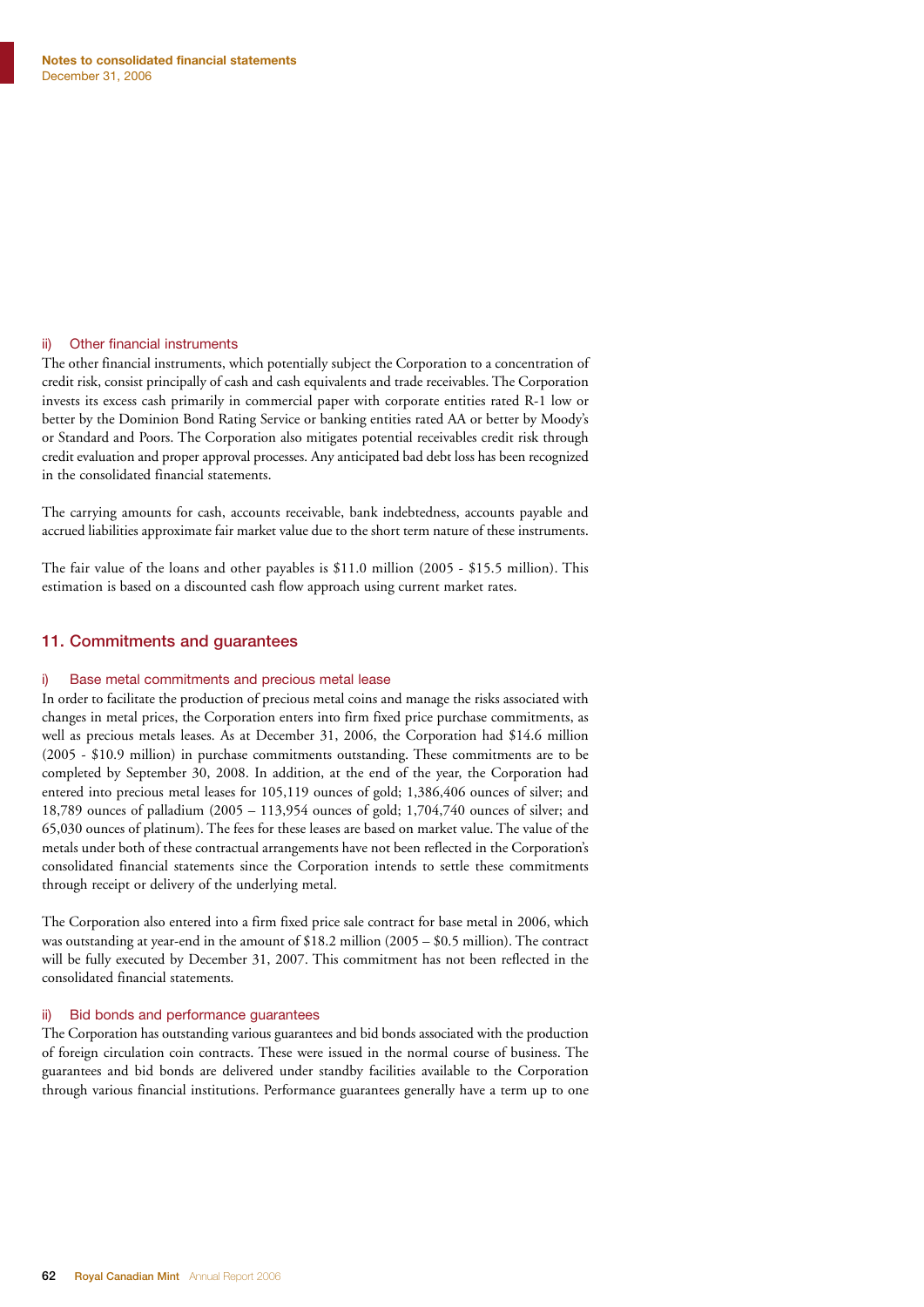year depending on the applicable contract, while warranty guarantees can last up to five years. Bid bonds generally have a term of less than three months, depending on the length of the bid period for the applicable contract. The various contracts to which these guarantees or bid bonds apply generally have terms ranging from one to two years. Any potential payments which might become due under these commitments would relate to the Corporation's non-performance under the applicable contract. The Corporation does not anticipate any material payments will be required in the future. As of December 31, 2006, under the guarantees and bid bonds, the maximum potential amount of future payments is \$32.6 million (2005 - \$11.3 million).

#### iii) Other commitments and guarantees

In 2005, the Corporation entered into a sales agreement, which contained a counter purchase requirement. As of December 31, 2006, the purchase commitment totals \$0.1 million (2005 - \$5.3 million). This purchase commitment is not reflected in the Corporation's financial statements.

The Corporation may borrow money from the Consolidated Revenue Fund or any other source, subject to the approval of the Minister of Finance with respect to the time and terms and conditions. Since March 1999, following the enactment of changes to the *Royal Canadian Mint Act*, the aggregate of the amounts loaned to the Corporation and outstanding at any time shall not exceed \$75 million. For the year ending December 31, 2006, approved short-term borrowings for working capital within this limit, were not to exceed \$25.0 million (2005 - \$25.0 million).

To support such short-term borrowings as may be required from time to time, the Corporation has various commercial borrowing lines of credit, made available to it by Canadian financial institutions. These lines are unsecured and provide for borrowings up to 364 days in term based on negotiated rates.

#### 12. Non-monetary transaction

In December 2003, the Mint signed a contract where it exchanged certain inventory for service credits. These credits will be applied against services to be provided to the Corporation including advertising, marketing studies and printing. These credits are recognized as they are used by the Corporation. In 2006, no credits were utilized (2005 - \$0.3 million). As a result, the balance of the credits outstanding at year end is \$1.0 million (2005 - \$1.0 million).

In 2006, the Mint signed an agreement which included an exchange of \$2.0 million for goods and services as partial payment for its intangible. The payment will be recognized as the goods and services are delivered. In 2006, no goods and services have been provided in respect of this agreement. As a result, the balance of goods and services still to be delivered remains at \$2.0 million at year end.